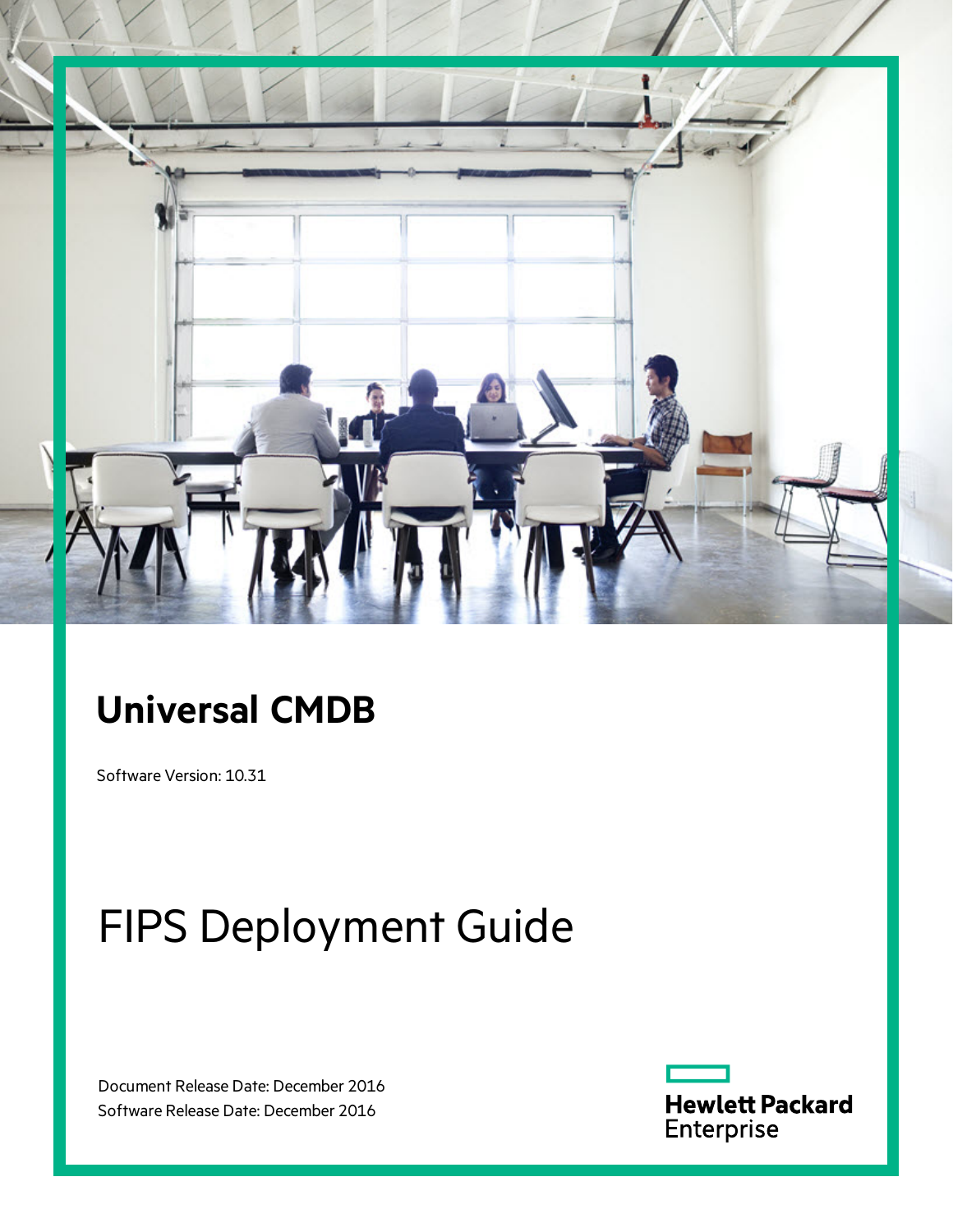### Legal Notices

#### **Warranty**

The only warranties for Hewlett Packard Enterprise products and services are set forth in the express warranty statements accompanying such products and services. Nothing herein should be construed as constituting an additional warranty. Hewlett Packard Enterprise shall not be liable for technical or editorial errors or omissions contained herein.

The information contained herein is subject to change without notice.

### Restricted Rights Legend

Confidential computer software. Valid license from Hewlett Packard Enterprise required for possession, use or copying. Consistent with FAR 12.211 and 12.212, Commercial Computer Software, Computer Software Documentation, and Technical Data for Commercial Items are licensed to the U.S. Government under vendor's standard commercial license.

### Copyright Notice

© 2002 - 2016 Hewlett Packard Enterprise Development LP

#### Trademark Notices

Adobe™ is a trademark of Adobe Systems Incorporated. Microsoft® and Windows® are U.S. registered trademarks of Microsoft Corporation. UNIX® is a registered trademark of The Open Group.

### Documentation Updates

To check for recent updates or to verify that you are using the most recent edition of a document, go to: <https://softwaresupport.hpe.com/>.

This site requires that you register for an HP Passport and to sign in. To register for an HP Passport ID, click **Register** on the HPE Software Support site or click **Create an Account** on the HP Passport login page.

You will also receive updated or new editions if you subscribe to the appropriate product support service. Contact your HPE sales representative for details.

### **Support**

Visit the HPE Software Support site at: <https://softwaresupport.hpe.com/>.

This website provides contact information and details about the products, services, and support that HPE Software offers.

HPE Software online support provides customer self-solve capabilities. It provides a fast and efficient way to access interactive technical support tools needed to manage your business. As a valued support customer, you can benefit by using the support website to:

- Search for knowledge documents of interest
- Submit and track support cases and enhancement requests
- Download software patches
- **Manage support contracts**
- Look up HPE support contacts
- **Review information about available services**
- Enter into discussions with other software customers
- Research and register for software training

Most of the support areas require that you register as an HP Passport user and to sign in. Many also require a support contract. To register for an HP Passport ID, click **Register** on the HPE Support site or click **Create an Account** on the HP Passport login page.

To find more information about access levels, go to: [https://softwaresupport.hp.com/web/softwaresupport/access-levels.](https://softwaresupport.hp.com/web/softwaresupport/access-levels)

**HPSW Integrations Catalog** accesses the new HPSW Integrations and Solutions Catalog website. This site enables you to explore HPE Product Solutions to meet your business needs, includes a full list of Integrations between HPE Products, as well as a listing of ITIL Processes. The URL for this website is [https://softwaresupport.hpe.com/km/KM01702731.](https://softwaresupport.hpe.com/km/KM01702731)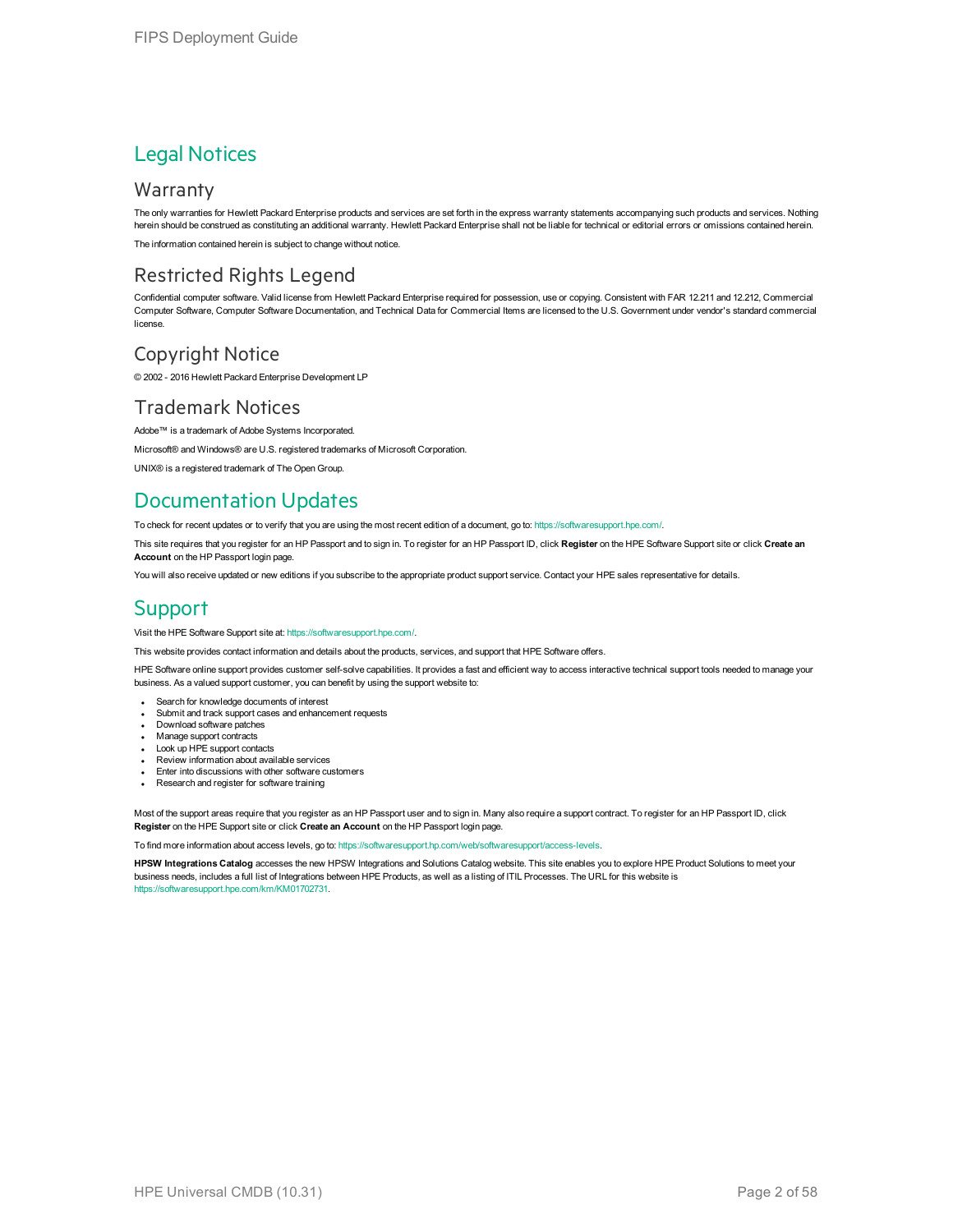## **Contents**

| Out of the Box (OOTB) UCMDB Certificates and Keystores Used in FIPS                                                                      |     |
|------------------------------------------------------------------------------------------------------------------------------------------|-----|
|                                                                                                                                          |     |
|                                                                                                                                          |     |
|                                                                                                                                          |     |
|                                                                                                                                          |     |
|                                                                                                                                          |     |
|                                                                                                                                          |     |
|                                                                                                                                          |     |
|                                                                                                                                          |     |
|                                                                                                                                          |     |
|                                                                                                                                          |     |
|                                                                                                                                          |     |
|                                                                                                                                          |     |
|                                                                                                                                          |     |
|                                                                                                                                          |     |
|                                                                                                                                          |     |
| Generate a Standalone Self-Signed Certificate (hpcert) Using JsafeJCE                                                                    | .42 |
| Generate a Self-Signed Root Certificate (hproot) and a Self-Signed<br>Certificate (hpcert) Which Will Be Signed by hproot Using JsafeJCE |     |
|                                                                                                                                          | 44  |
| Chapter 6: Known Problems and Limitations                                                                                                | 47  |
| Chapter 7: Troubleshooting - FIPS Deployment 49                                                                                          |     |
|                                                                                                                                          |     |
|                                                                                                                                          |     |
|                                                                                                                                          |     |
|                                                                                                                                          |     |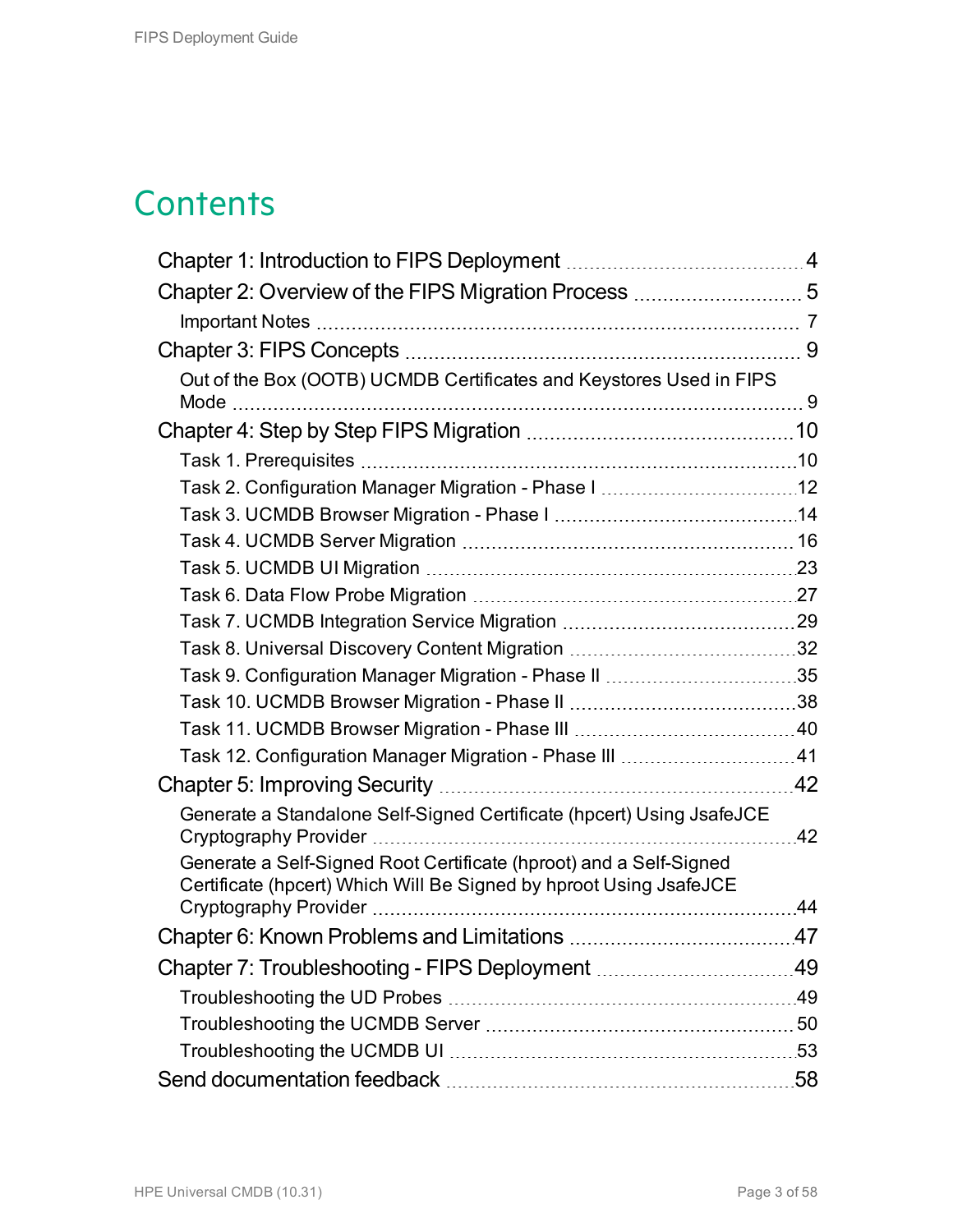## <span id="page-3-0"></span>Chapter 1: Introduction to FIPS Deployment

Welcome to the *HPE Universal CMDB FIPS Deployment Guide*.

The Federal Information Processing Standard (FIPS) Publication 140-2, "Security Requirements for Cryptographic Modules," was issued by the National Institute of Standards and Technology (NIST) in May 2001. The standard specifies the security requirements for cryptographic modules utilized within a security system that protects sensitive or valuable data.

Starting from version 10.21, HPE CMS supports running in FIPS mode. The FIPS mode covers all parts of the HPE CMS system, including UCMDB Server, Universal Discovery, UCMDB Browser, and Configuration Manager.

This guide provides guidelines for switching the HPE CMS system to the FIPS mode. HPE strongly recommends you to follow the guidelines strictly to avoid any unforeseen risk that may be introduced by the complex FIPS solution. This guide also walks you through the entire FIPS migration process step-by-step to ensure that the FIPS mode can be successfully turned on for CMS 10.21.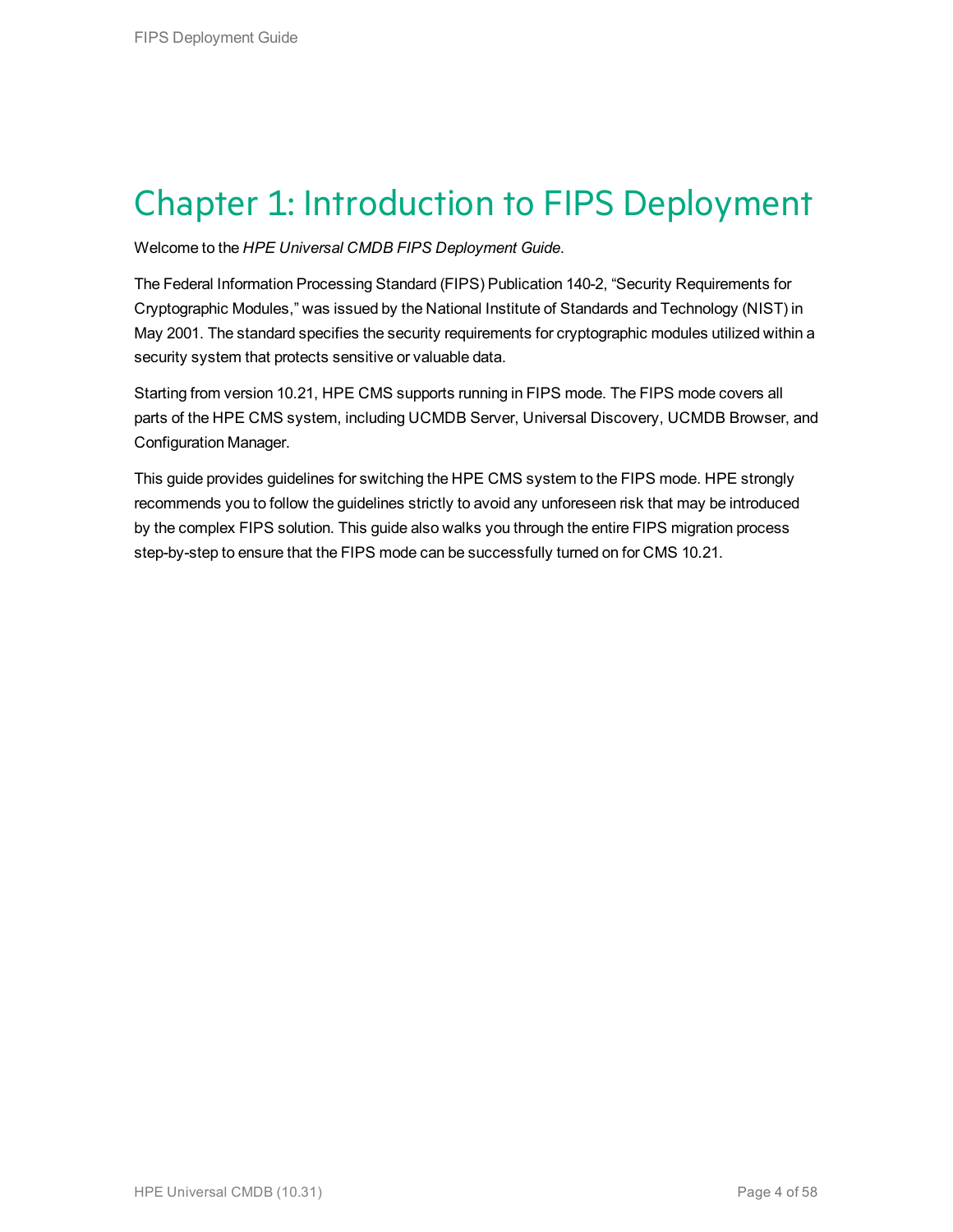### <span id="page-4-0"></span>Chapter 2: Overview of the FIPS Migration Process

The diagram below illustrates the overall FIPS migration process for the HPE CMS system.

**Note:** This step by step FIPS migration process applies to the HTTPS configuration. This is also the strongly recommended configuration by HPE. Considering the limitation with the HTTP configuration, organizations adopting FIPS security standards would find HTTP configuration insufficient.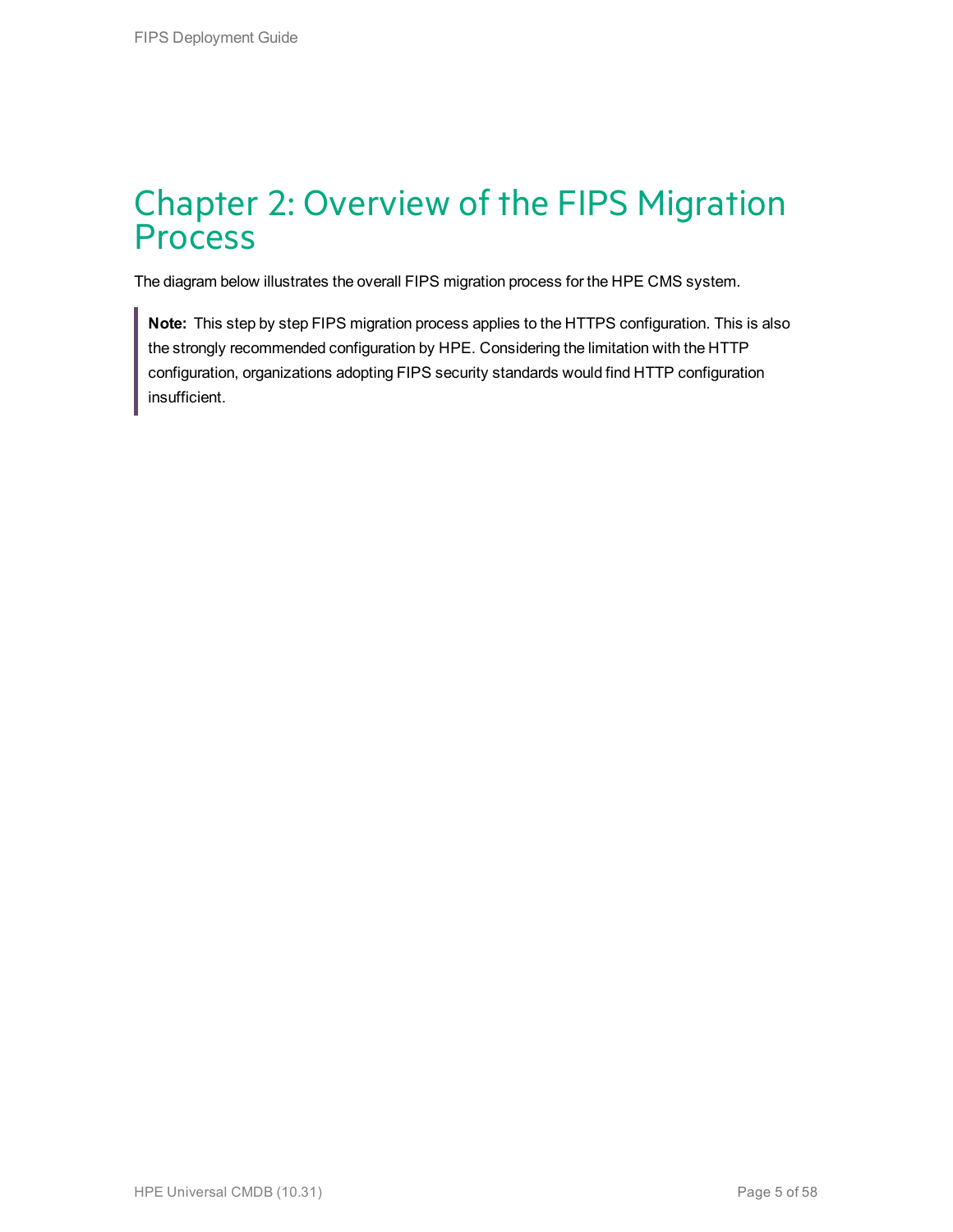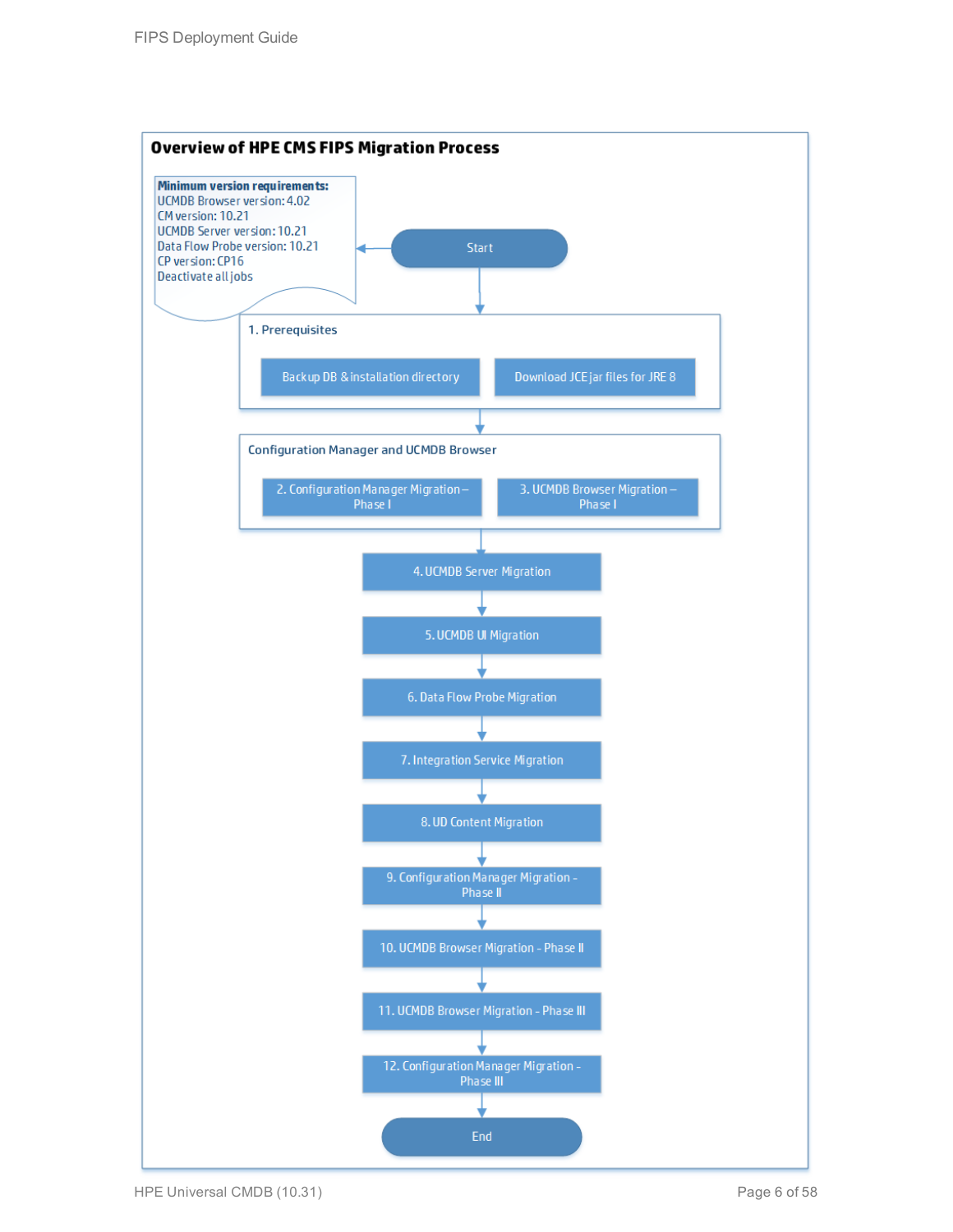## <span id="page-6-0"></span>Important Notes

Before you decide to switch your CMS system to the FIPS mode, you should be aware of the following important notes:

- The FIPS mode is not compatible with non-FIPS mode. For example, data flow probes in FIPS mode cannot connect to a non-FIPS compliant UCMDB Server.
- Once the FIPS mode is enabled, there is no way to disable it.
- JMX console of Data Flow Probe in FIPS mode does not support HTTPS communication.
- Always switch Configuration Manager and UCMDB Browser to FIPS mode before you start to switch the UCMDB server to FIPS mode.
- **Basic Authentication.** Basic Authentication must be disabled before you start to enable the FIPS mode.
- **Data Flow Probes.** Before switching to FIPS mode, make sure that the following preconditions are met:
	- <sup>o</sup> You have deactivated all discovery jobs.
	- $\circ$  If you upgrade probes from version 10.20 to 10.21 (or later), make sure that:
		- All Data Flow Probes are upgraded to version 10.21 (or later), and
		- Content Pack 16.00 (or later) is installed.
- **Integration Service.** You have deactivated all integration jobs.
- <sup>l</sup> **DDMI agents.** The FIPS mode does not support DDMI agents. You need to ensure that all DDMI agents have been successfully migrated to UD agents before you start the whole FIPS migration process.

The table below describes different types of agents you might have in your environment and if any action is required from you:

| <b>Agent type</b> | Covered by the automatic<br>FIPS migration process? | <b>Action required</b>                                                               |
|-------------------|-----------------------------------------------------|--------------------------------------------------------------------------------------|
| DDMI agents       | No                                                  | Migrate all DDMI agents to UD<br>agents before the FIPS<br>migration process starts. |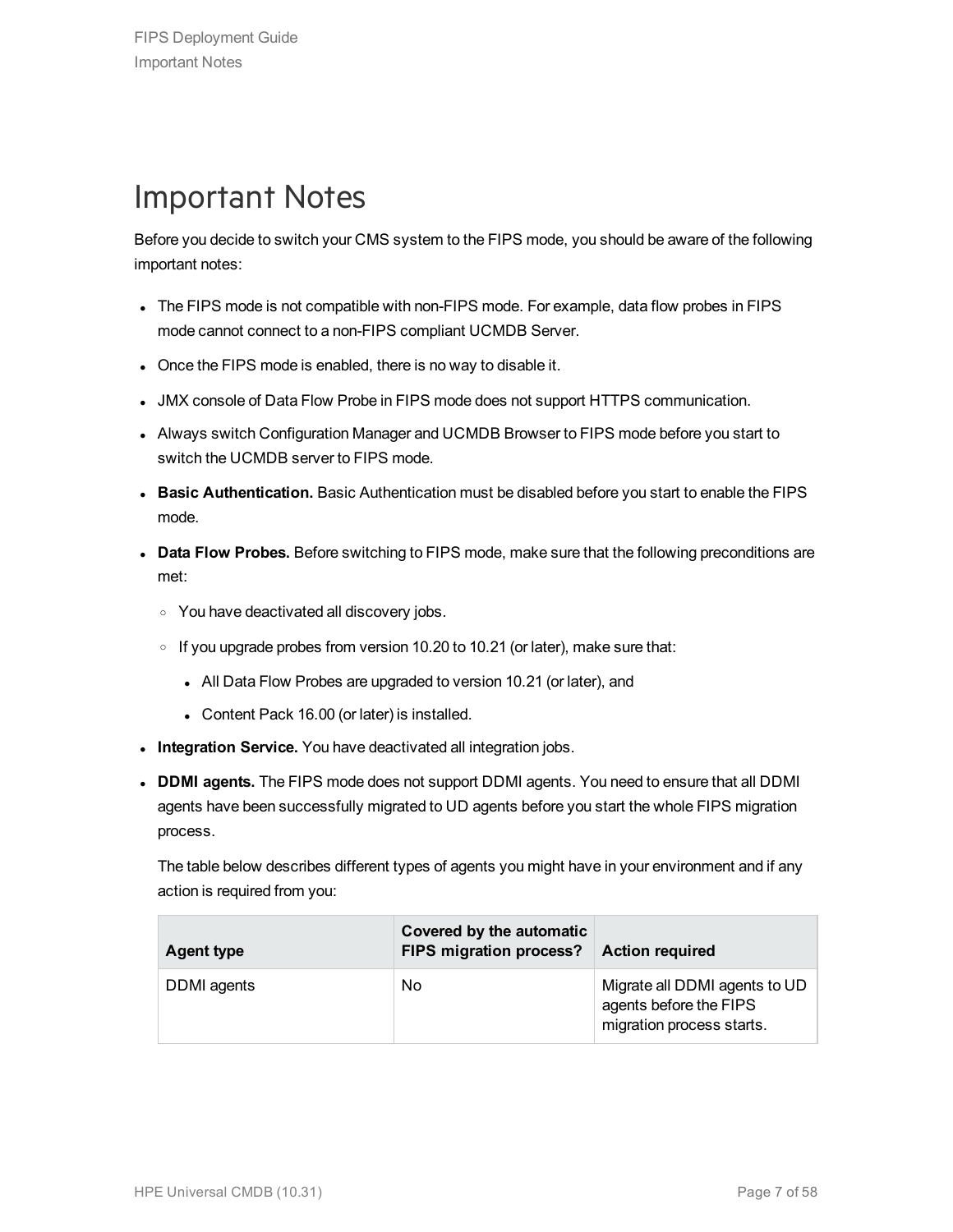| <b>Agent type</b>                      | Covered by the automatic<br>FIPS migration process?   Action required |      |
|----------------------------------------|-----------------------------------------------------------------------|------|
| Pre-10.21 UD Agents                    | Yes                                                                   | None |
| 10.21 (or later) non-FIPS UD<br>Agents | Yes                                                                   | None |

For details about how to migrate DDMI agents to UD agents, see the *DDMI to Universal Discovery Migration Walkthrough Guide*.

- <sup>l</sup> **Download and copy the Zulu Cryptography Extension Kit**. Before running the upgrade script to upgrade UCMDB from version 10.2x in FIPS mode to version 10.30 or later, stop the UCMDB Server first, and then copy the **Zulu [Cryptography](http://www.azulsystems.com/sites/default/files//images/ZuluJCEPolicies.zip) Extension Kit** to the **%UCMDB\_ HOME%/bin/jre/lib/security/** directory.
- <sup>l</sup> **Set master key before upgrade.** Before running the upgrade, make sure the master key is set. You can set it by invoking the **changeMasterKey** JMX method. For detailed instructions, see *HPE Universal CMDB JMX Reference Guide*.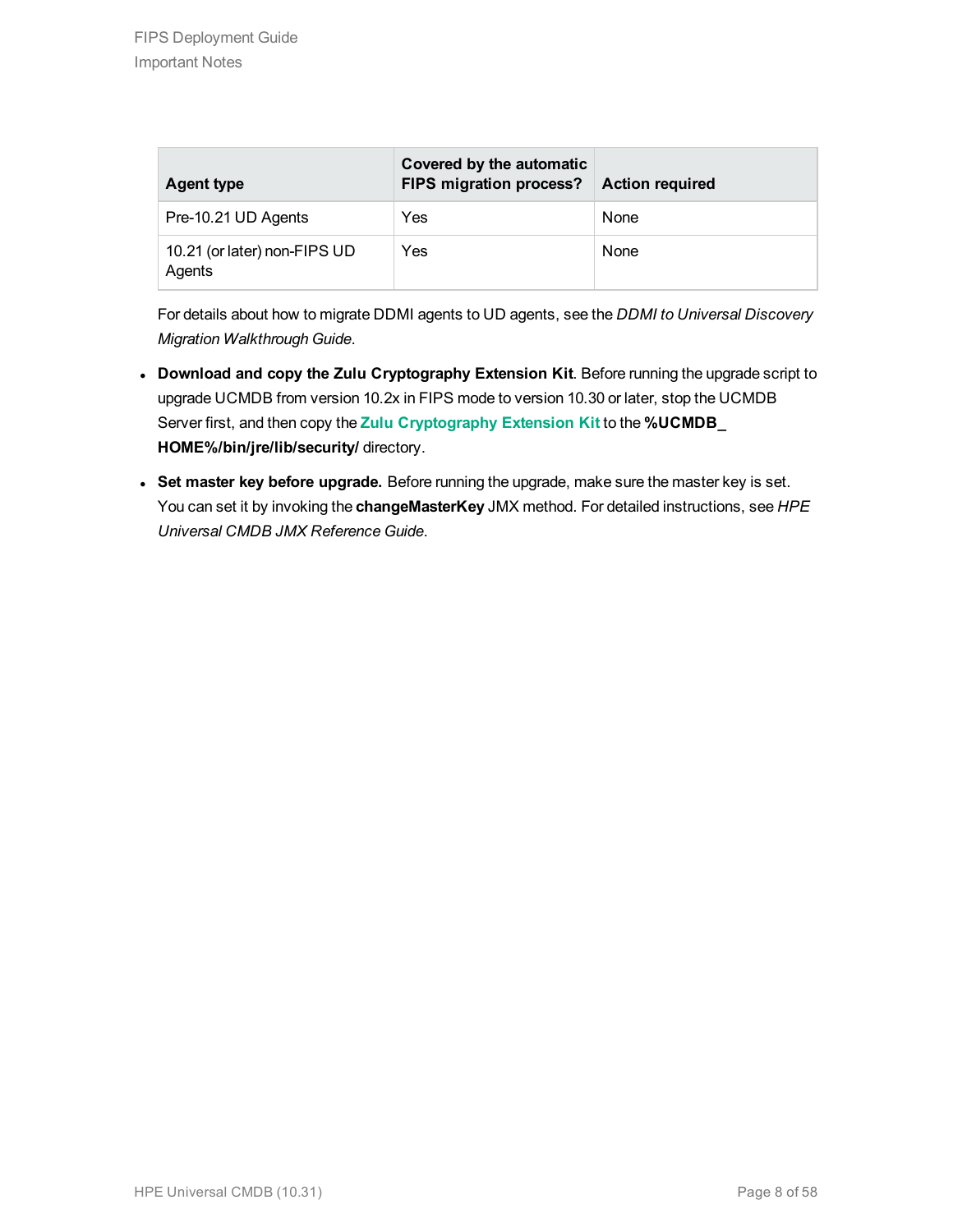## <span id="page-8-0"></span>Chapter 3: FIPS Concepts

### <span id="page-8-1"></span>Out of the Box (OOTB) UCMDB Certificates and Keystores Used in FIPS Mode

After switching the UCMDB Server to FIPS mode, it will use the new out of the box (OOTB) keystore and truststore files which contain new certificates. The keystores are of type PKCS12 and we have used the JsafeJCE cryptography provider (from Crypto-J toolkit) for creating them. In FIPS mode UCMDB uses a new certificate chain which is composed of two self-signed certificates: HP Universal CMDB Root (**hproot**) > signs > HP Universal CMDB (**hpcert**).

In order to be able to securely communicate with the UCMDB Server, for all the SSL clients (UCMDB UI, UCMDB Browser, UCMDB Configuration Manager), you should import either the hproot or hpcert certificate into their truststores. Since hpcert should be re-generated, and in order to avoid the manual import on all the probes' truststores, the hproot certificate is imported into the probe truststore by default. Since hproot signs hpcert, hpcert will also be trusted.

You can use your own certificates. You should import them manually into the corresponding keystores. The OOTB keystore/certificates configuration can be a starting example. The ["Improving](#page-41-0) Security" sections contain keytool commands examples for importing certificates into the keystores.

The OOTB FIPS stores on UCMDB Server side are:

- UCMDBServer\conf\security\hproot.keystore contains the private key entry and the hproot public certificate
- UCMDBServer\conf\security\server-fips.keystore contains the hpcert certificate which is signed by hproot
- **UCMDBServer\conf\security\server-fips.truststore** contains the hproot certificate and the hpprobe certificate

The OOTB FIPS stores on Probe side are:

- DataFlowProbe\conf\security\FIPS\_HPProbeKeyStore.jks contains the hpprobe certificate
- <sup>l</sup> DataFlowProbe\conf\security\**FIPS\_HPProbeTrustStore.jks** contains the hpprobe certificate and hproot certificate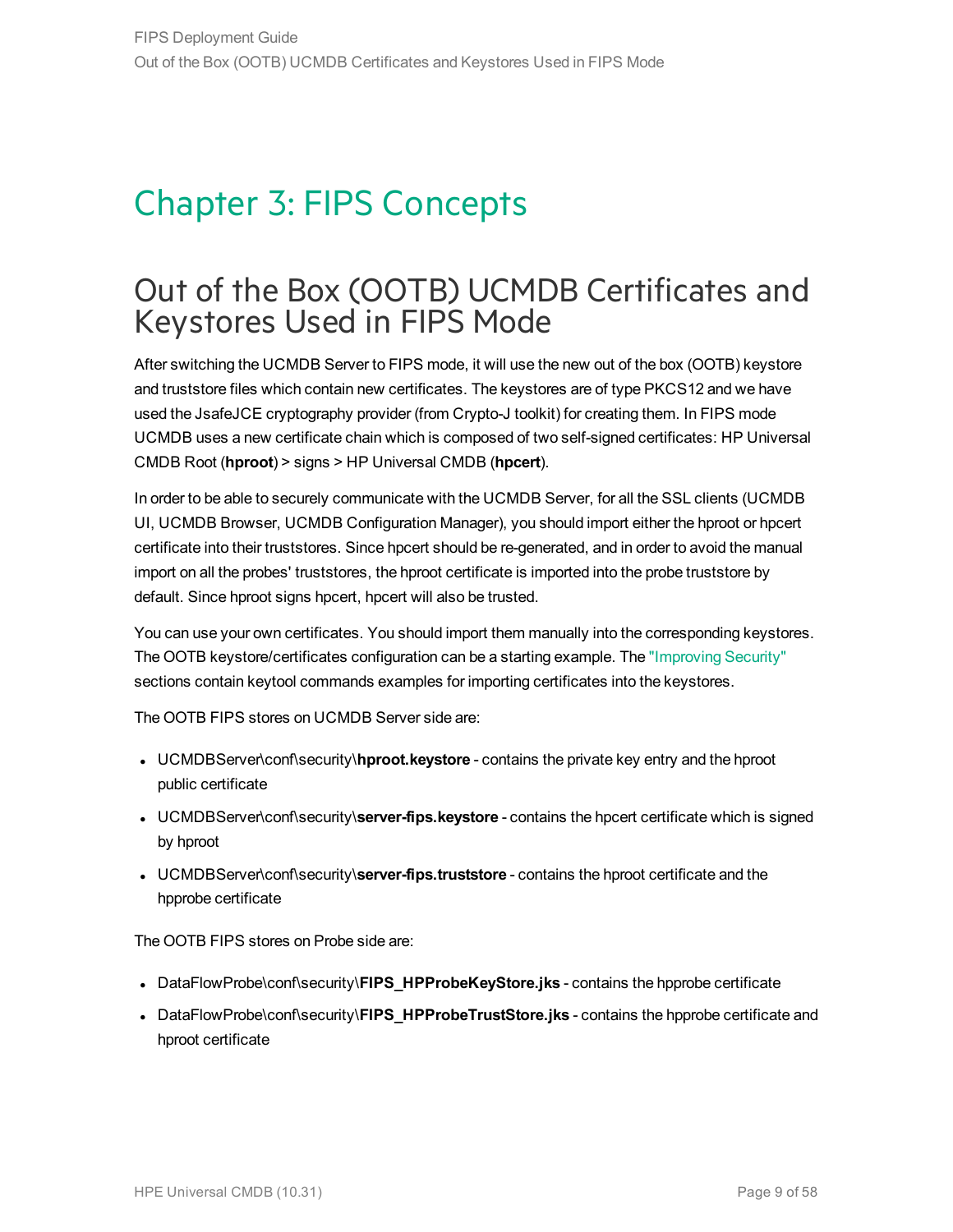## <span id="page-9-0"></span>Chapter 4: Step by Step FIPS Migration

**Note:** This step by step FIPS migration process applies to the HTTPS configuration.

After performing the tasks below, you migrate HPE CMS 10.21 (or later) to FIPS mode and you will use the OOTB self-signed certificates, keystores, and truststore files.

If you wish to perform additional customization, see ["Improving](#page-41-0) Security" on page 42.

The step-by-step instructions for switching the HPE CMS 10.21 (or later) system to the FIPS mode consists of the following tasks:

## <span id="page-9-1"></span>Task 1. Prerequisites

#### <sup>l</sup> **Version requirements:**

- <sup>o</sup> UCMDB Server version 10.21 (or later)
- <sup>o</sup> Configuration Manager version 10.21 (or later)
- <sup>o</sup> Data Flow Probe version 10.21 (or later)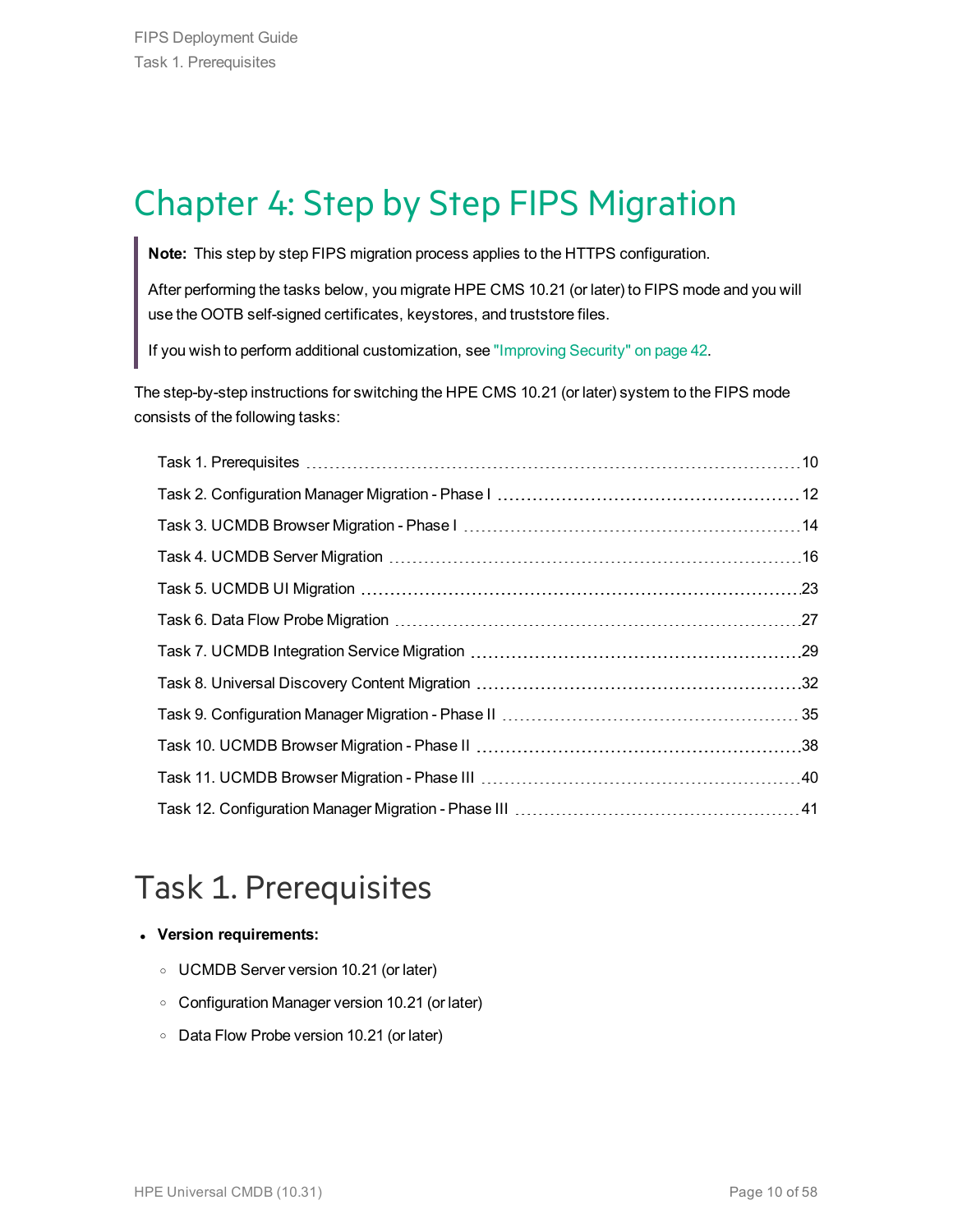- <sup>o</sup> UCMDB Browser version 4.02 (or later)
- <sup>o</sup> Content Pack version 16.00 (or later)
- <sup>l</sup> **Back up UCMDB database and UCMDB Server installation directory.** Before switching the UCMDB Server to FIPS mode, perform a backup of the UCMDB database and the entire UCMDB Server installation directory.
- <sup>l</sup> **Download the correct version of the JCE Unlimited Strength Policy Files** for the JRE version you use, because the JCE Unlimited Strength Policy Files are different for each JRE version.

For example, starting from version 10.30, UCMDB Server uses OpenJDK, the JCE Unlimited Strength Policy Files should be downloaded from Zulu [Cryptography](http://www.azulsystems.com/sites/default/files//images/ZuluJCEPolicies.zip) Extension Kit provided by OpenJDK.

**Note:** Configuration Manager (CM) version 10.22 still uses JRE 8, the JCE Unlimited Strength Policy Files should be downloaded from Java [Cryptography](http://www.oracle.com/technetwork/java/javase/downloads/jce8-download-2133166.html) Extension (JCE) Unlimited Strength [Jurisdiction](http://www.oracle.com/technetwork/java/javase/downloads/jce8-download-2133166.html) Policy Files 8 Download.

• Understand that you should strictly follow the sequence in this step-by-step FIPS migration process.

For example, always switch Configuration Manager and UCMDB Browser to the FIPS mode before you switch the UCMDB server to FIPS mode. Because switching the UCMDB Server to the FIPS mode also updates the LW-SSO configuration, which means that you will not be able to log in to Configuration Manager if it is still in non-FIPS mode.

- <sup>l</sup> **For Data Flow Probes and Integration Service**
	- $\circ$  You have deactivated all discovery jobs and integration jobs.
	- <sup>o</sup> **If you upgrade probes from version 10.20 to 10.21 (or later)** using the upgrade package downloadable from the UCMDB Server, make sure that:
		- All Data Flow Probes are upgraded to version 10.21 (or later), and
		- Content Pack 16.00 (or later) is installed.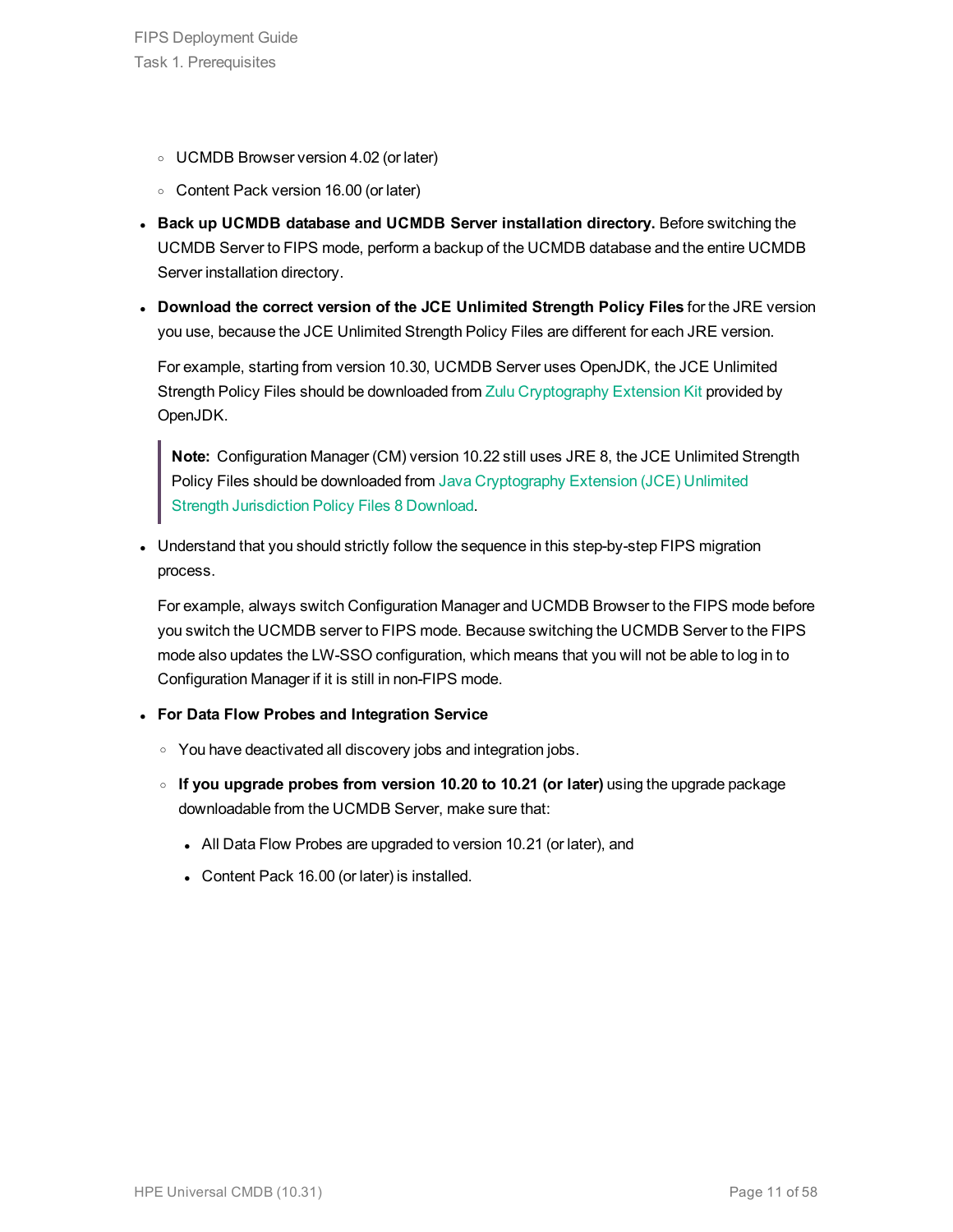### <span id="page-11-0"></span>Task 2. Configuration Manager Migration - Phase I



To switch Configuration Manager to FIPS mode,

- 1. Copy the JCE Unlimited Strength Policy Files to the **<***Configuration\_Manager\_installation\_ directory***>\java\windows\x86\_64\lib\security** directory.
- 2. Restart Configuration Manager.
- 3. Invoke the JMX method to switch Configuration Manager to FIPS mode.
	- a. Check and make sure that the FIPS mode is not yet enabled.
		- i. On the UCMDB server, go to **JMX Console > UCMDB:service=Settings Services > showSettingsByCategory**.
		- ii. Invoke the **showSettingsByCategory** method with the following parameters: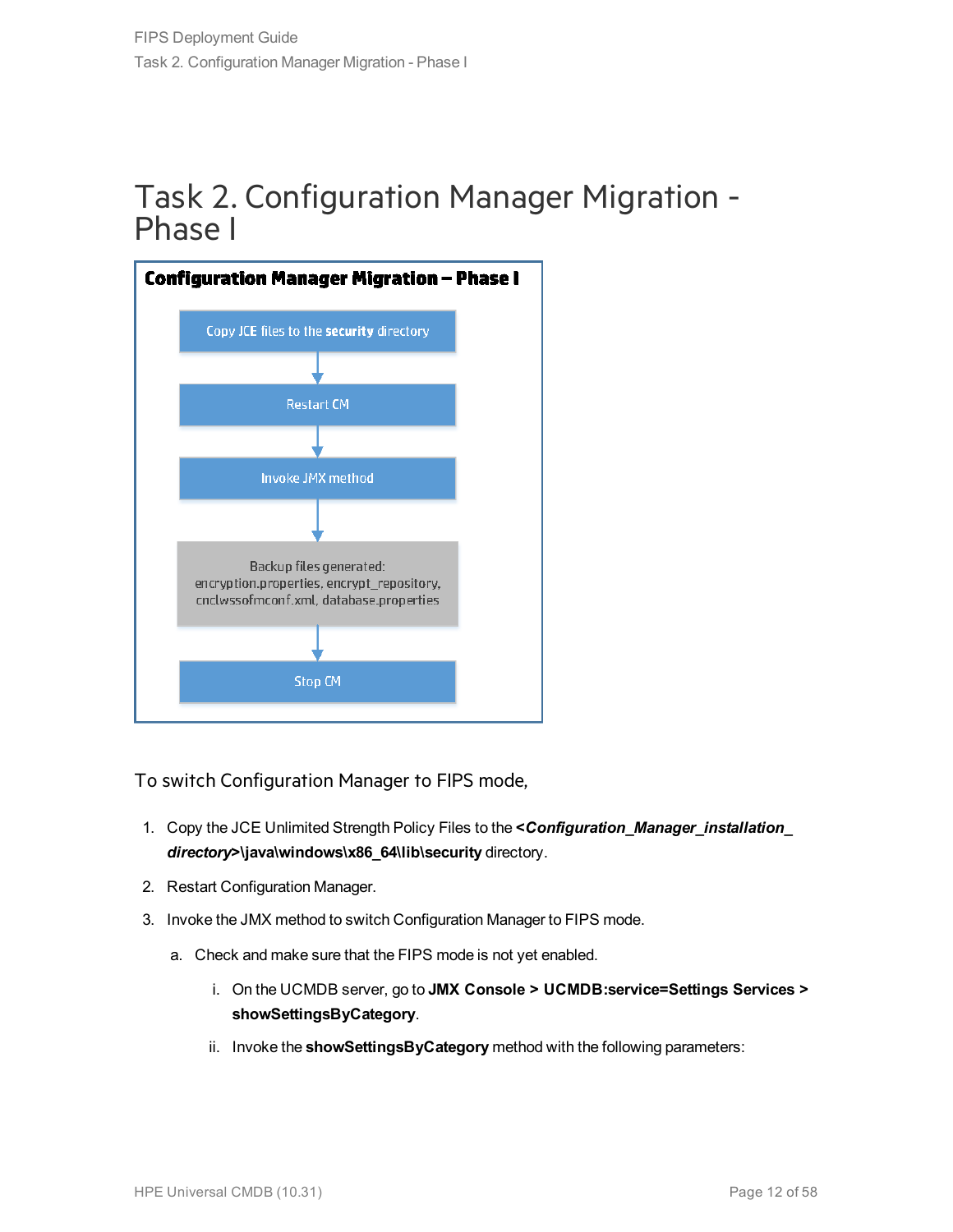- **.** customerID: Enter your Customer ID. The default value is 1.
- category: enable.fips.mode
- iii. If the return message is "No settings found", the FIPS mode is not yet enabled.
- b. Go to the Configuration Manager's JMX console, click **Configuration set service**, and invoke **switchAllConfigurationSetsToFips**.

**Note:** You can also run the switch in a test mode, which makes no changes to the system.

- 4. Backup copies for the following files are generated in a folder specified by you:
	- <sup>o</sup> encryption.properties
	- <sup>o</sup> encrypt\_repository
	- <sup>o</sup> cnclwssofmconf.xml
	- <sup>o</sup> database.properties

A dump of the database entries are also updated in **encryptedProperties.db**.

5. Stop Configuration Manager.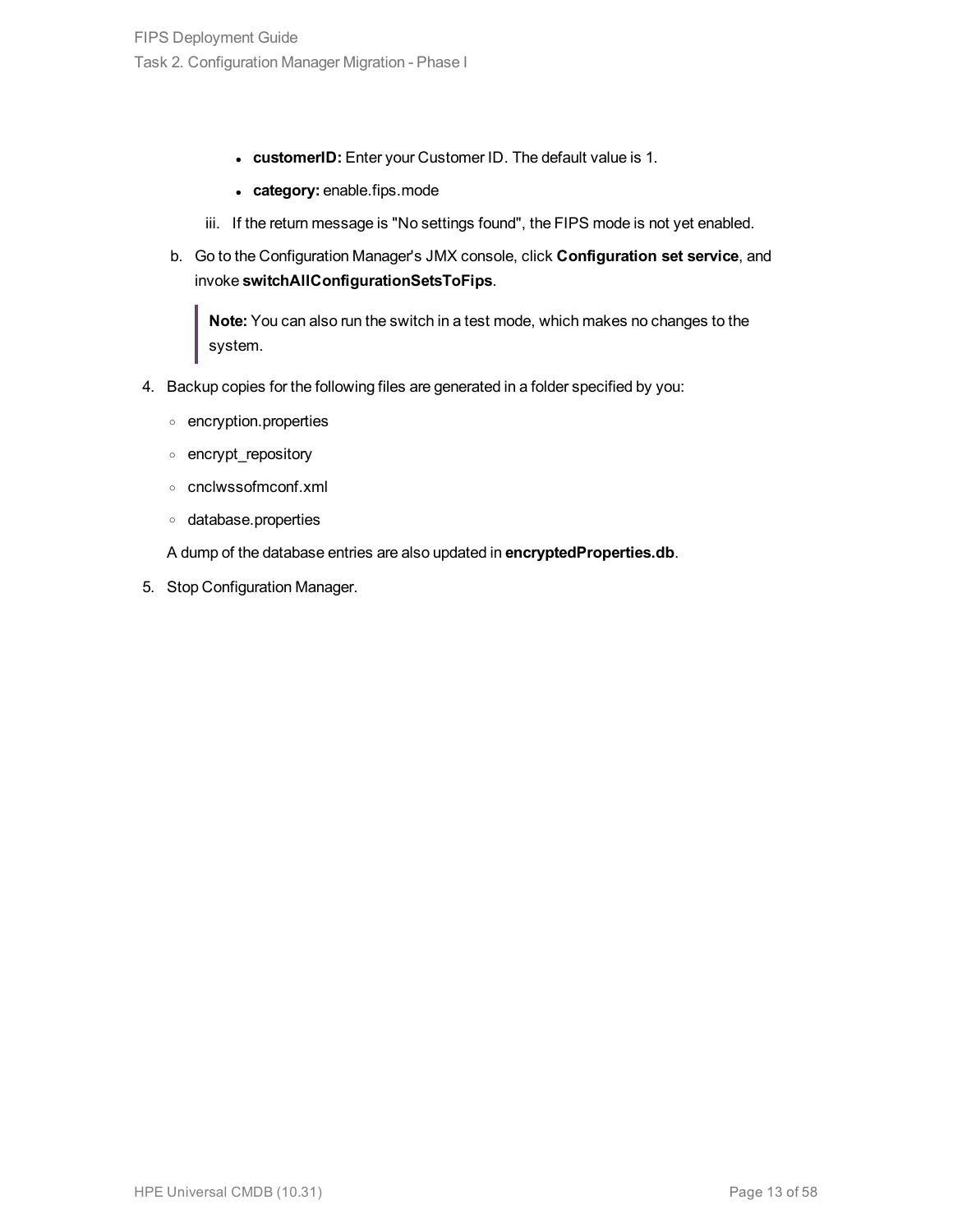### <span id="page-13-0"></span>Task 3. UCMDB Browser Migration - Phase I



To switch the UCMDB Browser to the FIPS mode,

1. Copy the JCE Unlimited Strength Policy Files to the **lib\security** directory.

The UCMDB Browser does not have a JRE. It uses the one available on the machine, so the JCE Unlimited Strength Policy Files must be copied to that JRE. For example, **C:\Program Files (x86)\Java\jre1.8.0\_45\lib\security**.

- 2. Restart UCMDB Browser.
- 3. Check and make sure that the FIPS mode is not yet enabled.
	- a. On the UCMDB server, go to **JMX Console > UCMDB:service=Settings Services > showSettingsByCategory**.
	- b. Invoke the **showSettingsByCategory** method with the following parameters: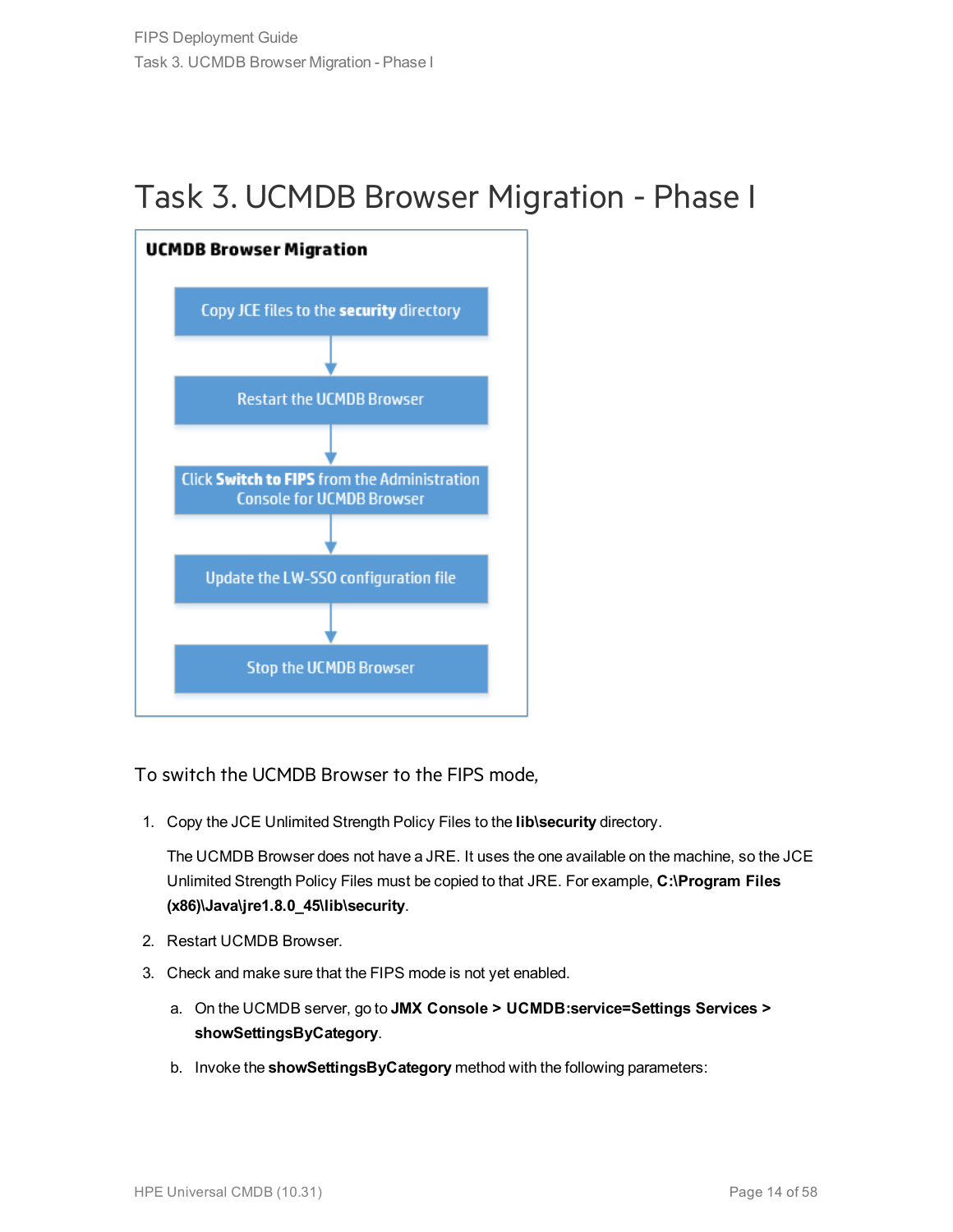- **customerID:** Enter your Customer ID. The default value is 1.
- category: enable.fips.mode
- c. If the return message is "No settings found", the FIPS mode is not yet enabled.
- 4. Switch the UCMDB Browser to the FIPS mode from the UCMDB Browser Administration Console.
	- a. Log in to Universal CMDB Browser, hover your mouse over the **<username>** in the top right corner and select **Administration Console** (only admin users have access to it).
	- b. In the Administration Console for UCMDB Browser page, Click **Switch to FIPS** in the navigation pane.

The old files are backed up in the Browser's **temp** folder, where a new folder named as the current timestamp is created.

5. After the switch is done, update the LW-SSO configuration file.

The LW-SSO configuration file **ucmdb\_browser\_lwsso\_config.xml** must be updated to use the FIPS compliant algorithms.

```
<crypto cryptoSource="jce" cipherType="symmetricBlockCipher"
engineName="AES" paddingModeName="CBC" keySize="256"
pbeDigestAlgorithm="SHA1" encodingMode="Base64Url"
jceProviderName="JsafeJCE" jcePbeAlgorithmName="AES"
jcePbeMacAlgorithmName="AES" macType="hmac" macAlgorithmName="SHA1"
directKeyEncoded="true" directKeyEncoding="Base64Url"
algorithmPaddingName="PKCS5Padding" pbeCount="20" macKeySize="256"
macPbeCount="20" initString="what is the init string"></crypto>
```
6. Stop UCMDB Browser.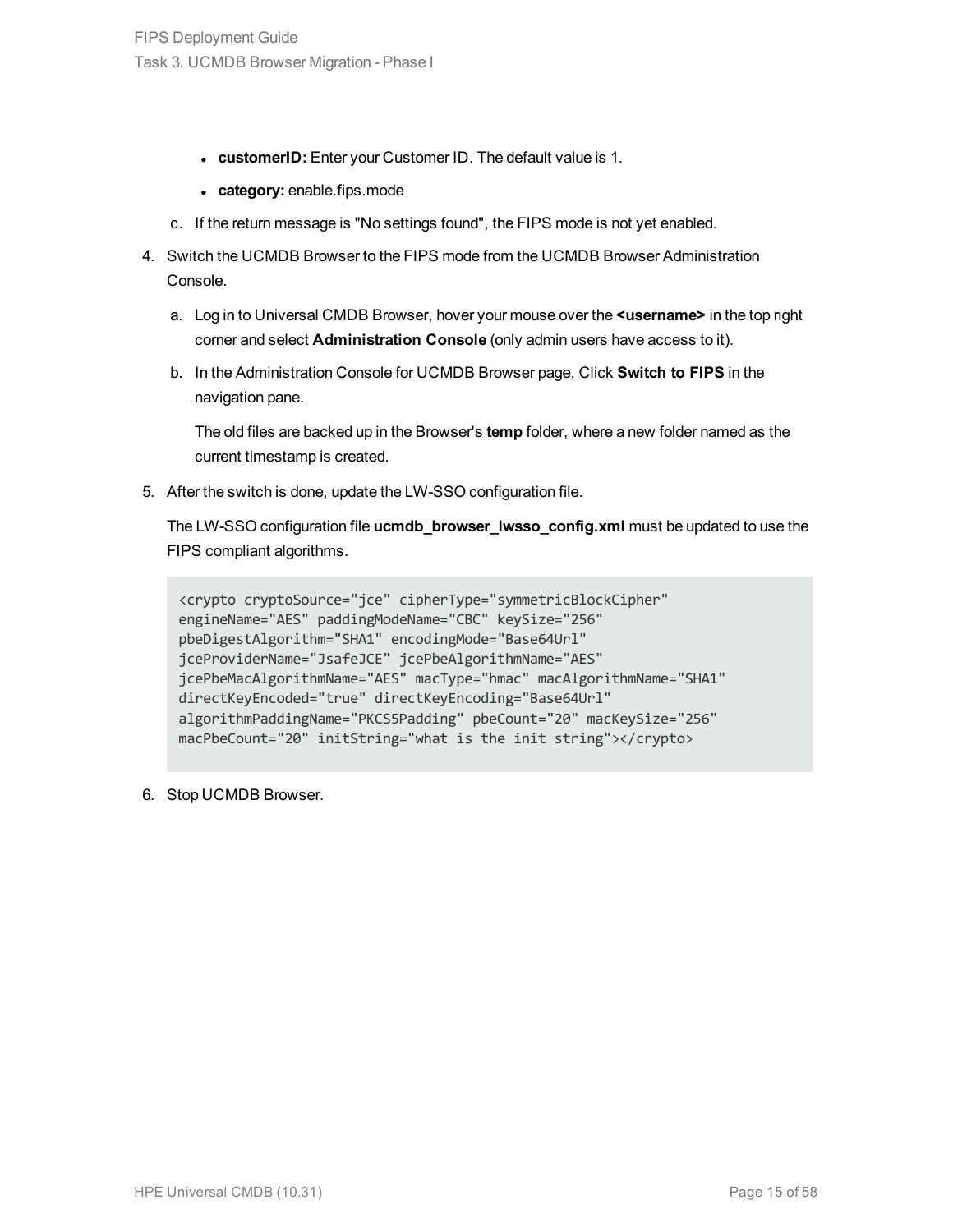### <span id="page-15-0"></span>Task 4. UCMDB Server Migration

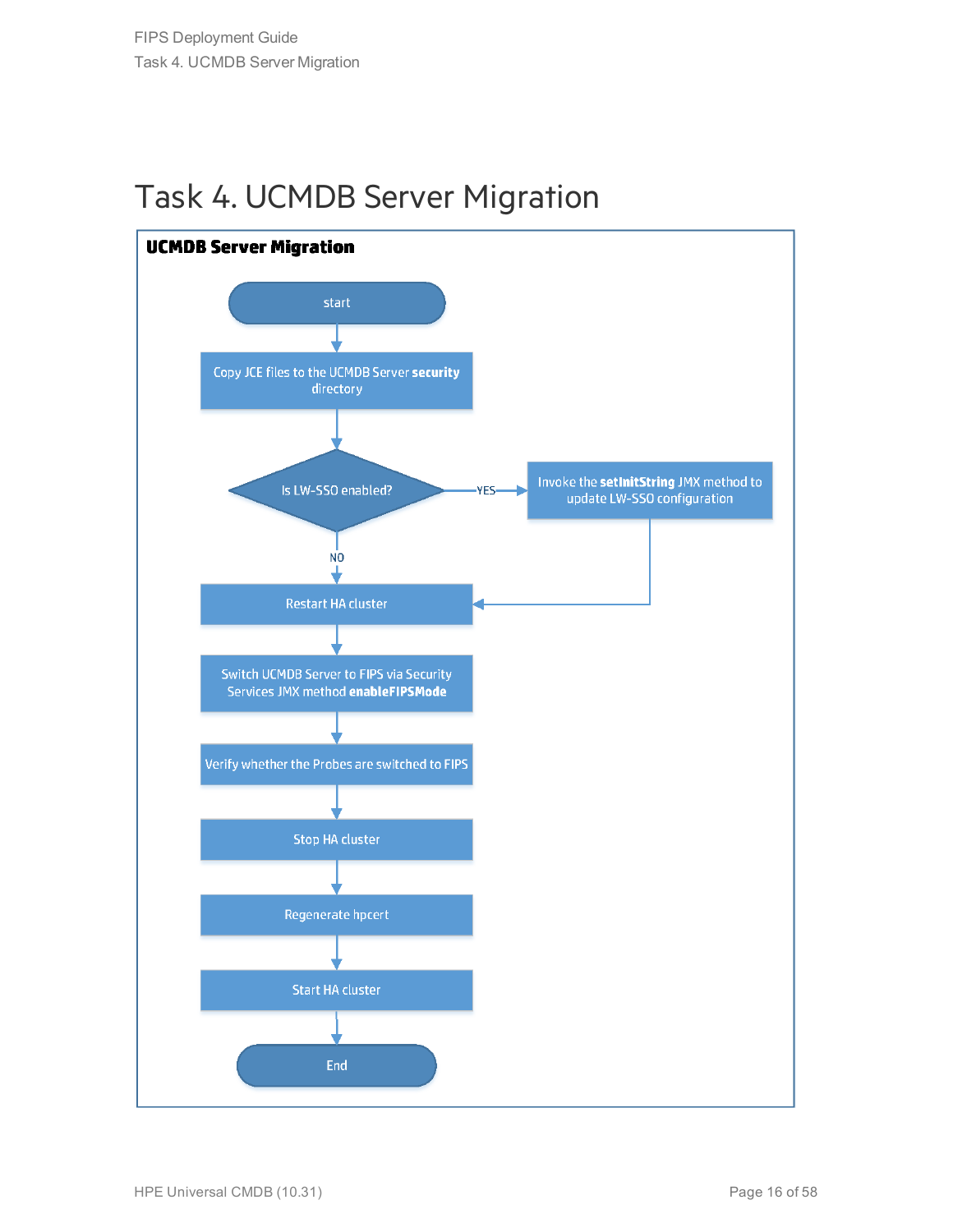#### This task includes the following:

- 1. "To Switch the [UCMDB](#page-16-0) Server to the FIPS mode" below
- 2. ["Regenerate](#page-17-0) a new self-signed hpcert and sign it with the default UCMDB root certificate" on the next [page](#page-17-0)

#### <span id="page-16-0"></span>To Switch the UCMDB Server to the FIPS mode

- 1. Copy the JCE Unlimited Strength Policy Files (**local\_policy.jar** and **US\_export\_policy.jar**) into the corresponding server JRE directory (**<UCMDB Server directory>\bin\jre\lib\security**) of all the UCMDB Servers in the HA cluster to overwrite the existing files.
- 2. If LW-SSO is enabled, go to the **JMX Console > UCMDB-UI:name=LW-SSO Configuration**, invoke the **setInitString** method to set a 32-character length LW-SSO init string.

#### **Note:**

- o Check and make sure that the all Data Flow Probes are connected to the UCMDB server.
- o Make sure that UCMDB Browser and UCMDB CM have the same init string, and the configuration works.
- 3. Restart the HA cluster and make sure that all the UCMDB servers are up and running.
- 4. Switch the UCMDB Servers from the HA cluster (both writer and readers) to the FIPS mode.
	- a. From the writer machine, go to **JMX Console > UCMDB:service=Security Services**.
	- b. Invoke the **enableFIPSMode** JMX method with the current passwords for **admin**, **sysadmin**, **UISysadmin** and the CM integration user (if you use UCMDB Configuration Manager).

**Important:** For all other users, their passwords will be changed to use the default password from the **security.user.password.default** global setting.

Make sure you inform the users that their password will be reset to the default one.

5. Verify and make sure that all the Data Flow Probes are switched to FIPS mode.

To verify if a probe is switched to the FIPS mode, invoke the probe's JMX method **Get FIPS status** (located in the **MainProbe** category).

This step is important especially when the Probe and the Server are communicating through HTTPS. In case the automatic migration of the probe to FIPS mode fails and the server is restarted, you need to perform several manual steps on the probe side. For detailed instructions, see ["Troubleshooting](#page-48-1) the UD Probes" on page 49.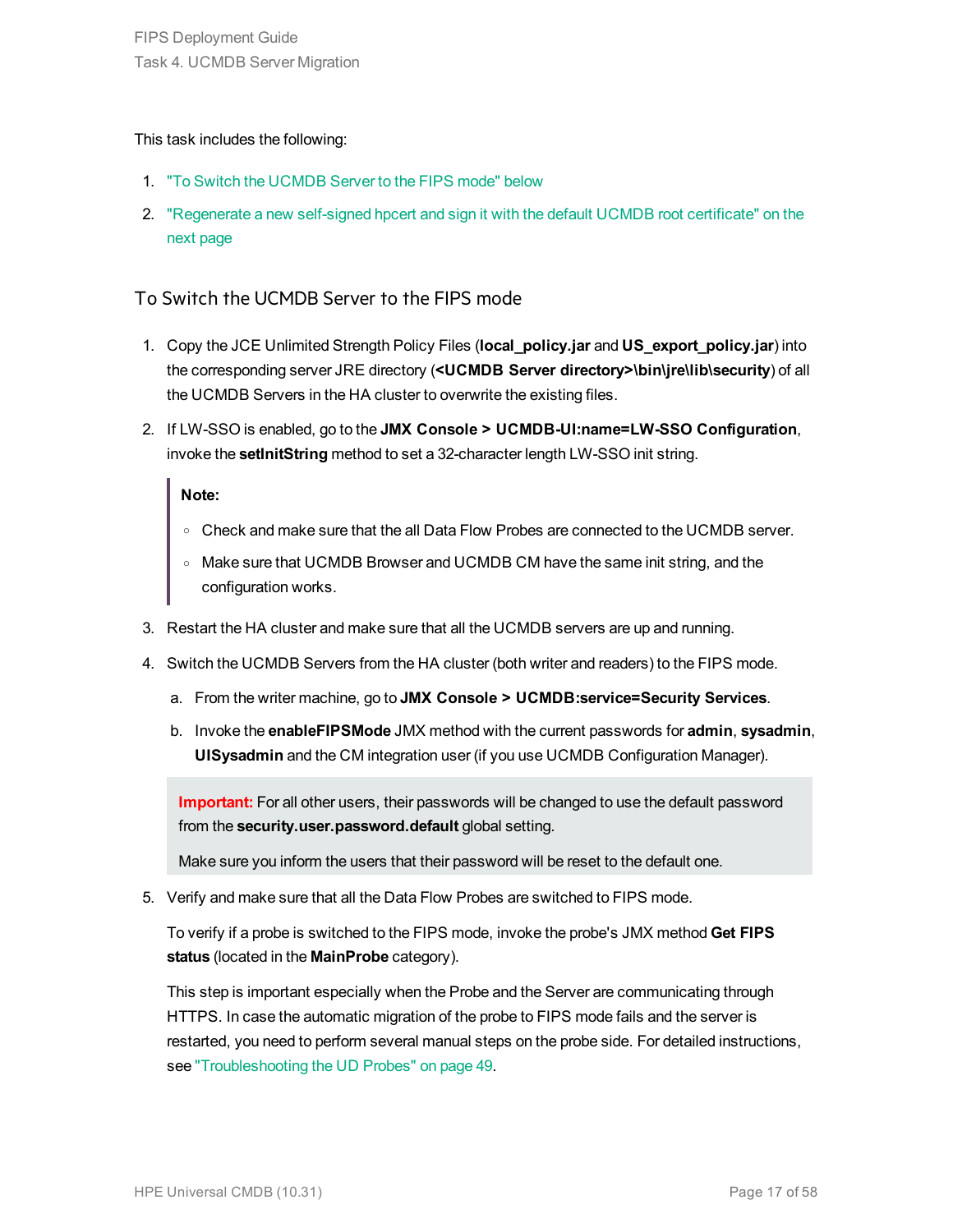- 6. Stop the HA cluster.
- 7. Regenerate a new self-signed hpcert and sign it with the default UCMDB root certificate.

In case you use the UCMDB UI, it is recommended to regenerate the **hpcert** certificate now to add the corresponding Subject Alternative Name (SAN) extensions (DNS name for the Server machine). For detailed instructions, see ["Regenerate](#page-17-0) a new self-signed hpcert and sign it with the default UCMDB root [certificate"](#page-17-0) below.

<span id="page-17-0"></span>8. Restart the HA cluster.

Regenerate a new self-signed hpcert and sign it with the default UCMDB root certificate

#### **Limitation with the default hpcert Certificate**

The default hpcert certificate from **server-fips.keystore** uses a SAN extension with DNS field set to **localhost**. This limits the access to the UCMDB UI only from the UCMDB Server Machine (localhost). That is to say, UCMDB UI must be on the same machine with UCMDB Server, and you can only use URL **https://localhost:8443/** to access the UCMDB Server, neither **https://<UCMDB\_Server\_Name>:8443/** nor **https://<UCMDB\_Server\_IP\_Address>:8443/**. Therefore, we strongly recommend to generate a new hpcert certificate with appropriate SAN extensions with a DNS field, which should match your server's full qualified domain name (FQDN).

In case of High Availability, you should add DNS extensions for all the servers in the cluster. The new hpcert should reside in the **server-fips.keystore** and it will be signed with hproot. Since the probes already contain the hproot certificate in their truststore by default, no changes are needed on the probe side after hpcert is regenerated. In the truststores of the UCMDB UI JRE, UCMDB Browser, and UCMDB Configuration Manager, you should add the hproot certificate or the newly generated hpcert certificate. (The corresponding steps from the FIPS deployment guide are giving all the details regarding this in each corresponding submodule procedure: UCMDB UI, UCMDB Browser, and so on).

For instructions about regenerating the hpcert, signed by hproot, with corresponding SAN extensions, see the section below.

<span id="page-17-1"></span><sup>1.</sup> Set up the UCMDB Server JRE with Crypto-J Toolkit and the JCE Unlimited Strength Jurisdiction Policy jars

In this step-by-step guide, we will use the UCMDB Server's JRE located by default in the **<UCMDB\_Server\_Home>\bin\jre** directory (for example,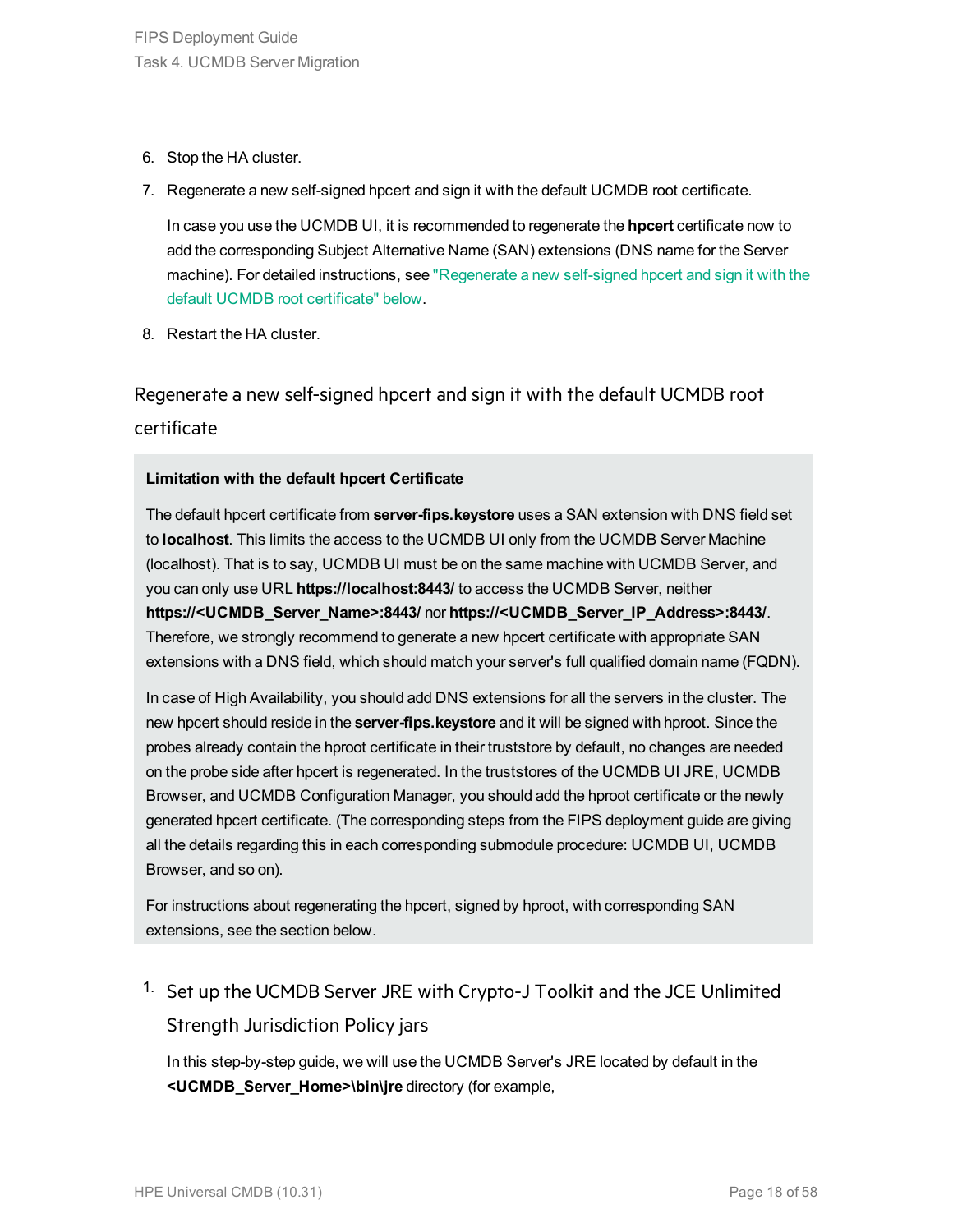C:\hp\UCMDB\UCMDBServer\bin\jre).

**Note:** We need to revert all the changes done to the UCMDB Server's JRE after the new certificates and keystore files are generated.

- a. Make sure you have stopped the UCMDB Server.
- b. Copy the Crypto-J toolkit files (**cryptojce-6.2.jar**, **cryptojcommon-6.2.jar**, and **jcmFIPS-6.2.jar**) from the **<UCMDB\_server\_home>\lib** directory and place them inside the **<UCMDB\_server\_home>\bin\jre\lib\ext** folder.
- c. Copy the Java Cryptography Extension (JCE) Unlimited Strength Jurisdiction Policy Files (**local\_policy.jar** and **US\_export\_policy.jar** into the **<UCMDB\_server\_ home>\bin\jre\lib\security** folder.

**Note:** The JCE Unlimited Strength Policy Files should be already present there if you have enabled FIPS mode on the UCMDB Server. For JRE 8 they can be downloaded from the Oracle site at Java [Cryptography](http://www.oracle.com/technetwork/java/javase/downloads/jce8-download-2133166.html) Extension (JCE) Unlimited Strength [Jurisdiction](http://www.oracle.com/technetwork/java/javase/downloads/jce8-download-2133166.html) Policy Files 8 Download.

d. Add the **JsafeJCE** security provider as follows into the **java.security** file located in the **<UCMDB\_server\_home>\bin\jre\lib\security** directory.

**JsafeJCE in java.security:**

<span id="page-18-1"></span>security.provider.11=com.rsa.jsafe.provider.JsafeJCE

- 2. Generate a new self-signed certificate (hpcert) and sign it with the default UCMDB root certificate (hproot)
	- a. **Prerequisites**

You have followed the instructions in Set up the [UCMDB](#page-17-1) Server JRE with Crypto-J Toolkit and the JCE Unlimited Strength [Jurisdiction](#page-17-1) Policy jars above.

**Note:** The prerequisites steps for switching UCMDB UI to FIPS when the server is in FIPS mode are the same. Therefore, HPE recommends you proceed with the [UCMDB](#page-22-0) UI [Migration](#page-22-0) after you finished generating the new hpcert certificate in [task](#page-18-0) b below. Then you proceed with reverting the changes made to the UCMDB Server's JRE (see [Revert](#page-21-0) the changes made to the UCMDB Server's JRE after the certificate stores [generation](#page-21-0) is [completed](#page-21-0)). This way you do not need to set up twice a JRE with Crypto-J toolkit and JCE Unlimited Strength Policy files.

<span id="page-18-0"></span>b. **Generate a new self-signed certificate (hpcert) and sign it with the default UCMDB**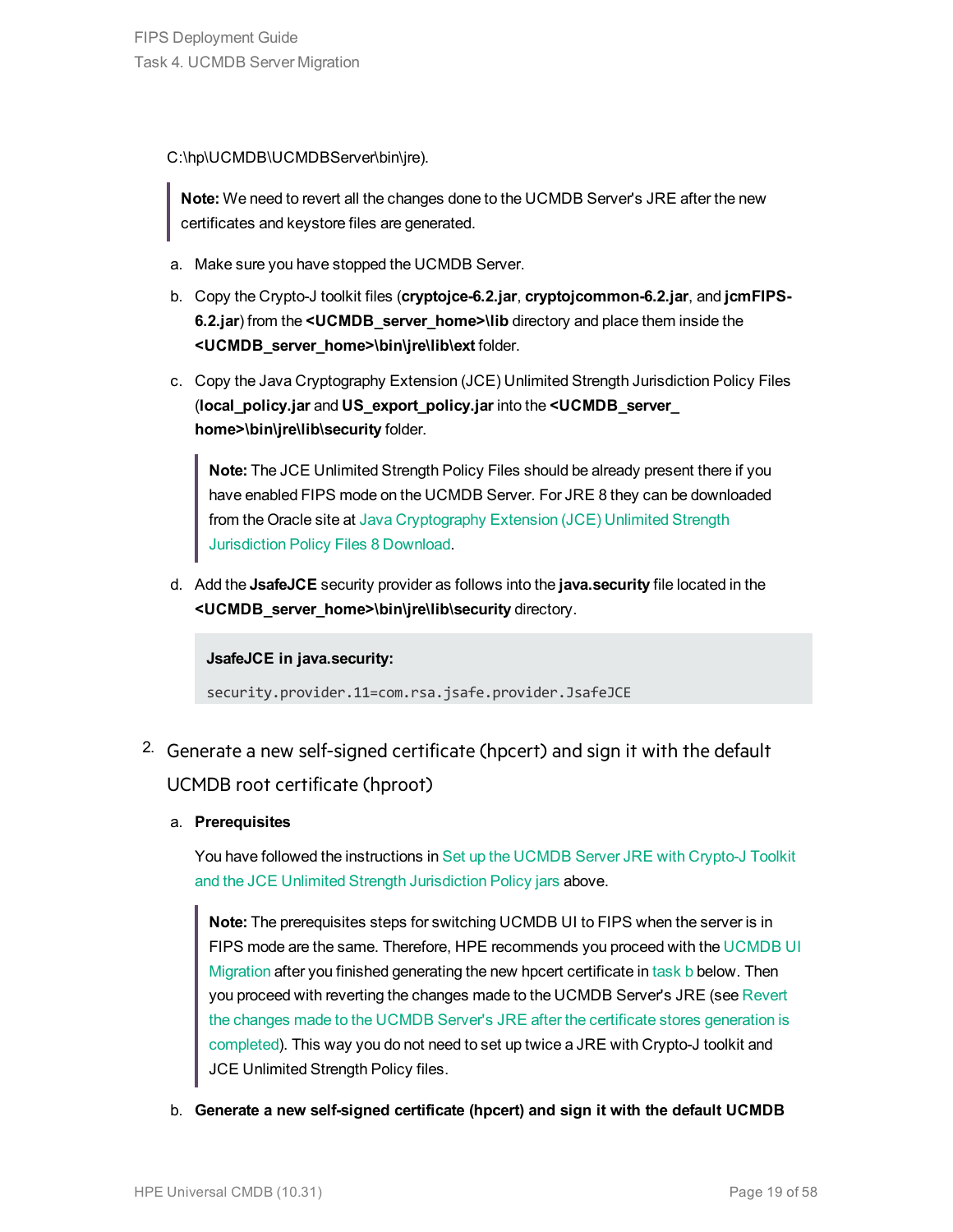#### **root certificate (hproot)**

#### **On Windows:**

On the UCMDB Server machine, inside the **C:\hp\UCMDB\UCMDBServer\tools\security** folder, we provided a new tool **keystoregen.bat**. This tool runs the needed keytool commands for generating the **server-fips.keystore** file, which contains the hpcert certificate signed by hproot.

First, the **keystoregen.bat** tool verifies the following prerequisites:

- UCMDB Server JRE contains the Crypto-J Toolkit
- The JCE Unlimited Strength Jurisdiction Policy jars are present in the UCMDB Server JRE
- JsafeJCE provider is present in the security providers list

Then it takes the hproot certificate from the

**C:\hp\UCMDB\UCMDBServer\conf\security\hproot.keystore** file, and generates a new hpcert. It also prompts the user for the DNS of the UCMDB Server machine and an IP address. You can supply multiple DNS names and IP addresses separated by comma (,), which will be added as SAN extensions to the hpcert certificate.

To generate the new **server-fips.keystore** file using the **keystoregen.bat** tool,

- i. Navigate to the **C:\hp\UCMDB\UCMDBServer\tools\security** directory.
- ii. Run the **keystoregen.bat** tool from a command prompt.
	- A. In case you use HA, it is recommended to add here both the Full Qualified Domain Names (FQDNs) of the Writer and the Reader machine separated by comma (,).
	- B. **You will be prompted for the UCMDB Server Machine DNS name.** Use comma (,) to separate multiple DNS names.
	- C. **You will be prompted for the UCMDB Server IP.** This is for the cases when you will access the UCMDB Server by using the IP address.
	- D. **You will be prompted for the hpcert validity period.**
	- E. **You will be prompted for the server-fips.keystore password.** It is recommended to use the **hppass** password since it is the default password for **server-fips.keystore**.
- iii. After entering all the needed information a new **server-fips.keystore** file is generated in the **C:\hp\UCMDB\UCMDBServer\tools\security** folder.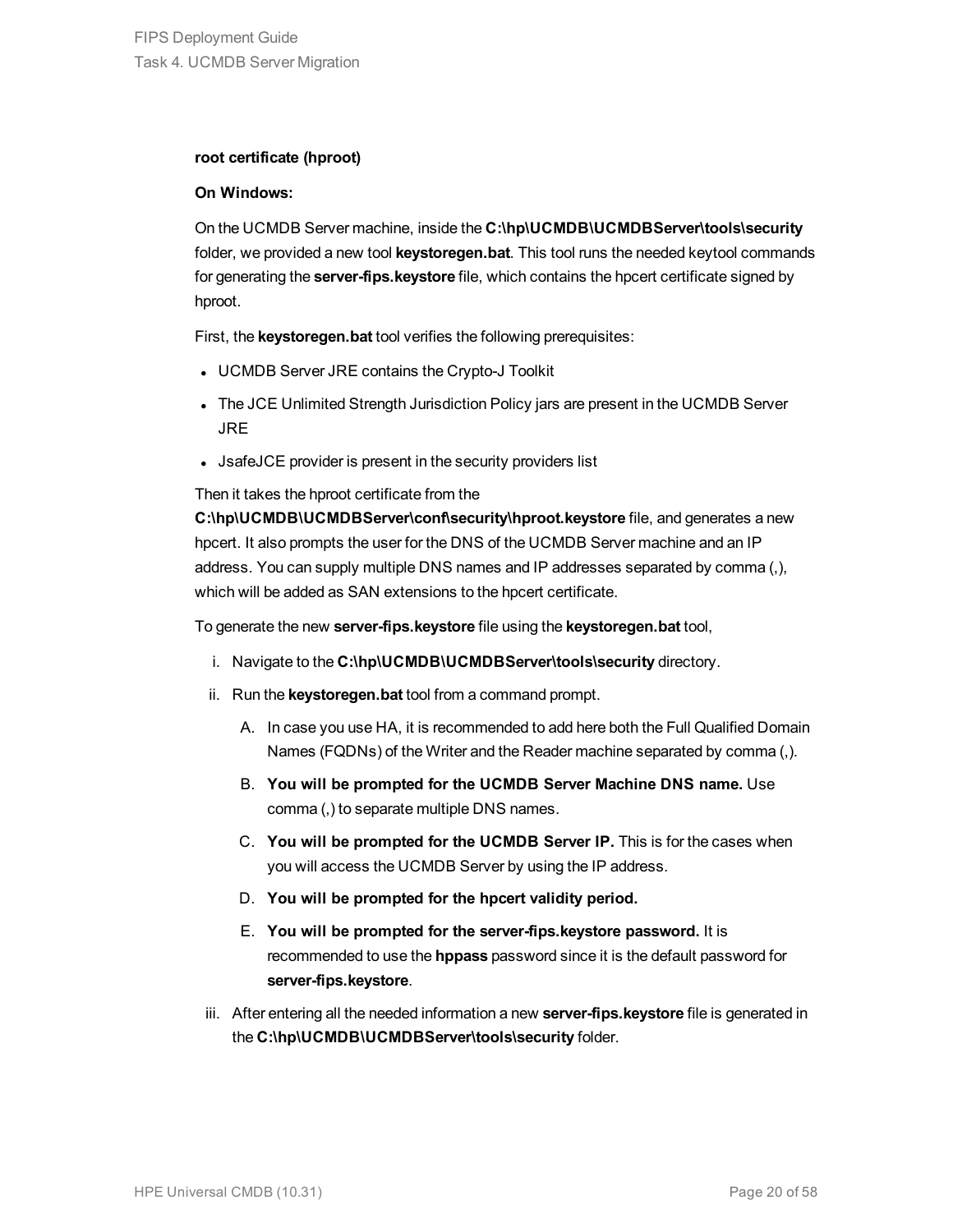This keystore contains the newly generated hpcert certificate signed by hproot. It also contains all the needed extensions.

- iv. Copy the newly generated **server-fips.keystore** file from **C:\hp\UCMDB\UCMDBServer\tools\security** to **C:\hp\UCMDB\UCMDBServer\conf\security** to overwrite the OOTB **serverfips.keystore** file.
- v. In case you use HA, make sure you copy this new keystore file to all the HA servers.

#### **On Linux:**

In case of Linux, manual commands should be executed to regenerate hpcert with the needed SAN extensions and sign it with hproot:

i. Export **hproot** from OOTB **hproot.keystore** to **/opt/hp/newstores/hproot.crt**.

```
keytool -exportcert -alias hproot -keystore
/opt/hp/UCMDB/UCMDBServer/conf/security/hproot.keystore -storetype
PKCS12 -storepass hppass -providername JsafeJCE -file
/opt/hp/newstores/hproot.crt
```
ii. Generate a self-signed certificate hpcert and place it inside **server-fips.keystore**.

Make sure you set the correct SAN extension to the appropriate DNS of your server machine. (In case of HA, set both the reader and the writer machines' FQDNs.

keytool -genkey -alias hpcert -validity 365 -keyalg RSA -keysize 2048 -storetype PKCS12 -providername JsafeJCE -keystore /opt/hp/newstores/server-fips.keystore -ext san=dns:myucmdbserver.hp.com,dns:localhost,ip:127.0.0.1

When prompted, enter **hppass** as password.

iii. Export hpcert from the keystore.

keytool -exportcert -alias hpcert -keystore /opt/hp/newstores/server-fips.keystore -storetype PKCS12 -storepass hppass -providername JsafeJCE -file /opt/hp/newstores/hpcert.crt

iv. Generate a certificate signing request for hpcert and place it in **/opt/hp/newstores**.

keytool -certreq -alias hpcert -keystore /opt/hp/newstores/serverfips.keystore -storetype PKCS12 -storepass hppass -providername JsafeJCE -file /opt/hp/newstores/hpcert\_sign\_request.csr

v. Generate the signed hpcert certificate which is signed by hproot and add the needed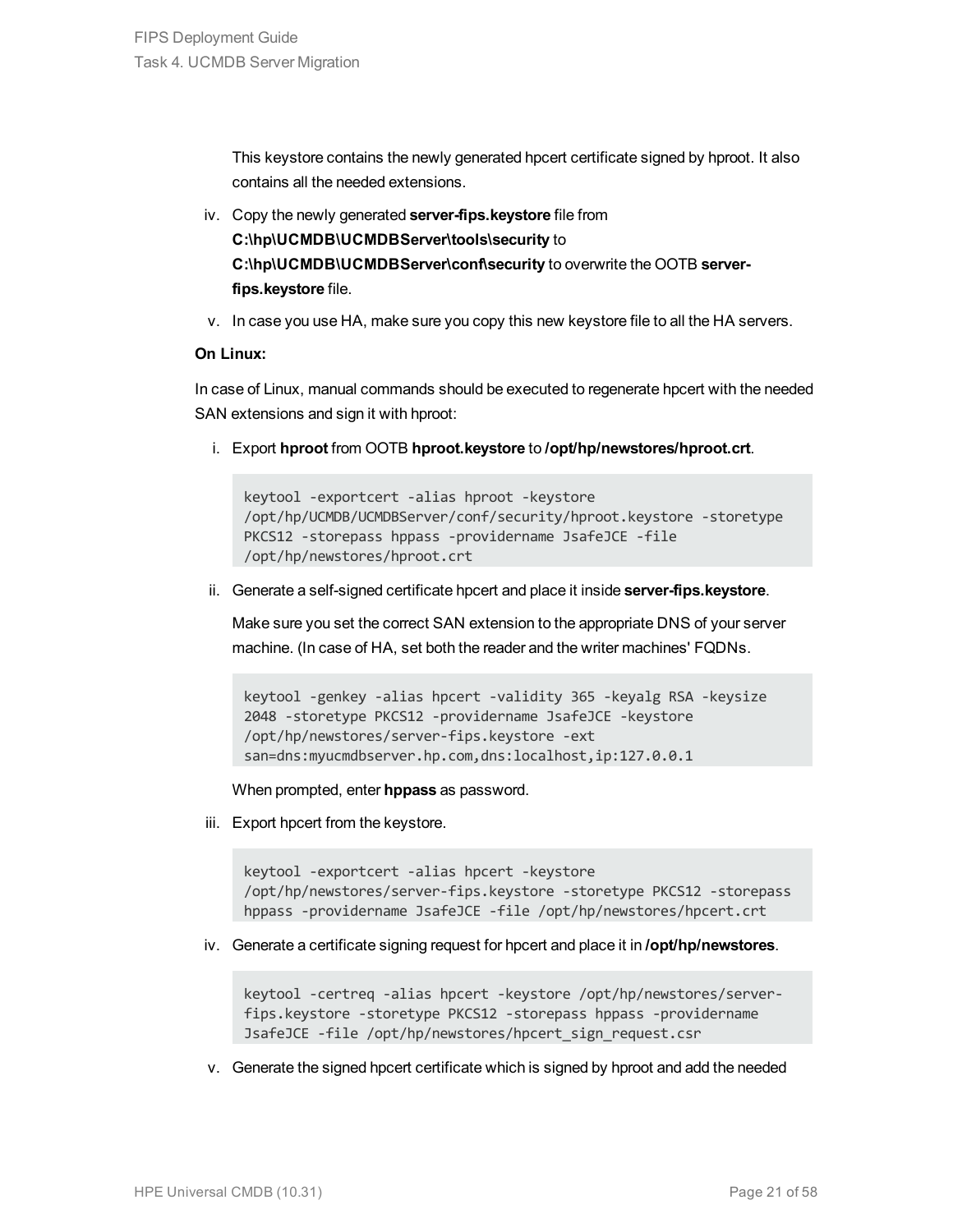SAN extensions.

```
keytool -gencert -infile /opt/hp/newstores/hpcert sign request.csr -
outfile /opt/hp/newstores/hpcert_issued_by_hproot.rsp -alias hproot
-storetype PKCS12 -providername JsafeJCE -keystore
/opt/hp/UCMDB/UCMDBServer/conf/security/hproot.keystore -storepass
hppass -ext san=dns:myucmdbserver.hp.com,dns:localhost,ip:127.0.0.1
```
vi. Concatenate the signed hpcert and hproot in the same file.

keytool -printcert -rfc -file /opt/hp/newstores/hpcert issued by hproot.rsp >> /opt/hp/newstores/hpcertandroot.p7c

keytool -printcert -rfc -file /opt/hp/newstores/hproot.crt >> /opt/hp/newstores/hpcertandroot.p7c

vii. Import the hpcert signed with hproot into **server-fips.keystore**.

keytool -importcert -keystore /opt/hp/newstores/server-fips.keystore -storetype PKCS12 -providername JsafeJCE -alias hpcert -file /opt/hp/newstores/hpcertandroot.p7c

### viii. Copy the new **server-fips.keystore** from **/opt/hp/newstores** to **/opt/hp/UCMDB/UCMDBServer/conf/security** to overwrite the OOTB **serverfips.keystore** file.

<span id="page-21-1"></span>In case you use HA, make sure to copy this new keystore file to all the HA servers.

### <span id="page-21-0"></span><sup>3.</sup> Revert the changes made to the UCMDB Server's JRE after the certificate stores generation is completed

After generating the needed files for UCMDB Server and UCMDB UI by executing the needed keytool commands and scripts, revert the changes done to the UCMDB Server's JRE. To do so,

- a. Remove the Crypto-J toolkit files (**cryptojce-6.2.jar**, **cryptojcommon-6.2.jar** and **jcmFIPS-6.2.jar**) from the **<UCMDB\_server\_home>\bin\jre\lib\ext** directory.
- b. Remove the **JsafeJCE** provider from the **java.security** file located at **<UCMDB\_server\_ home>\bin\jre\lib\security**.

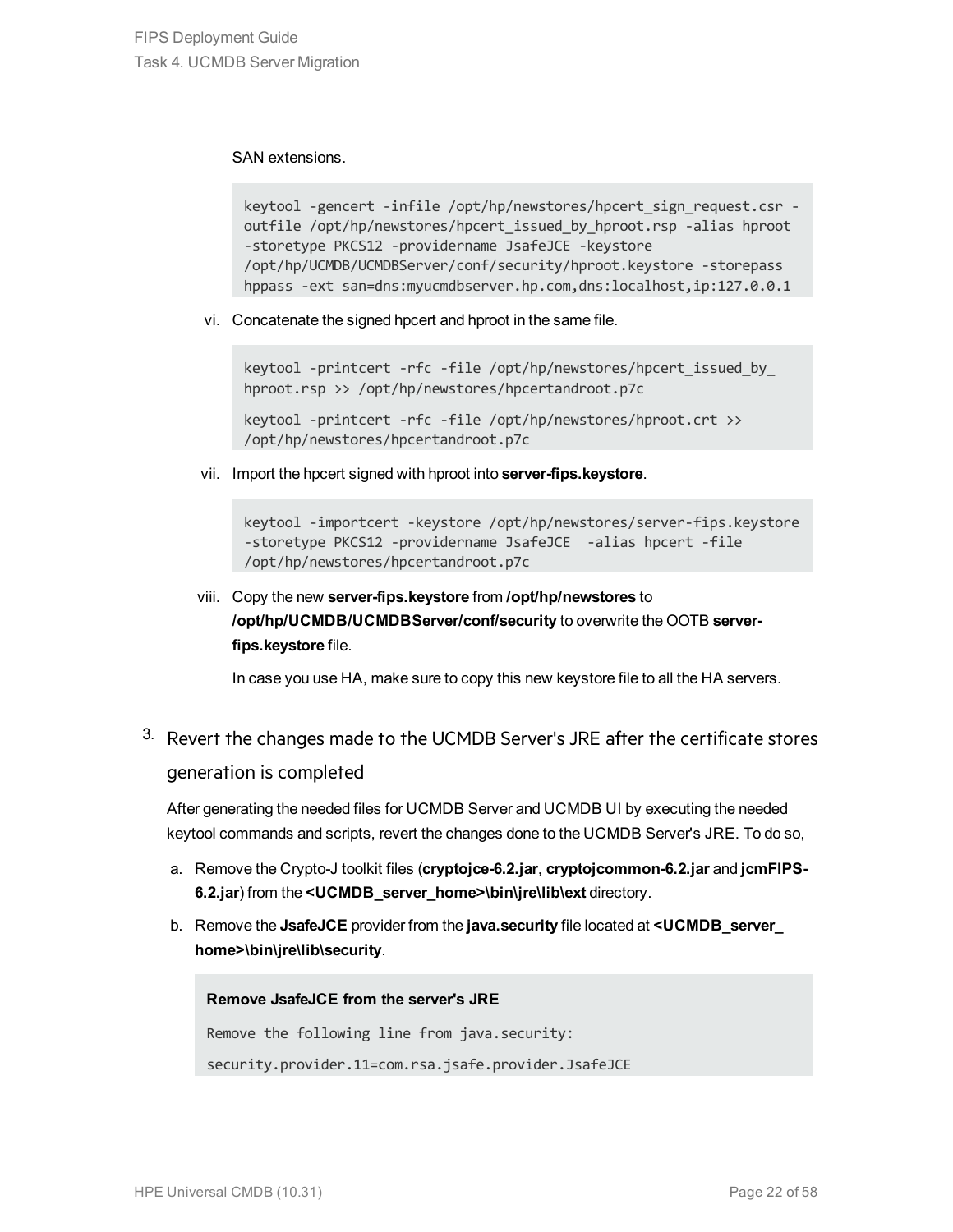## <span id="page-22-0"></span>Task 5. UCMDB UI Migration



### To Switch client machines to FIPS mode

#### 1. **Prerequisites**

You have completed steps described in Set up the [UCMDB](#page-17-1) Server JRE with Crypto-J Toolkit and the JCE Unlimited Strength [Jurisdiction](#page-17-1) Policy jars.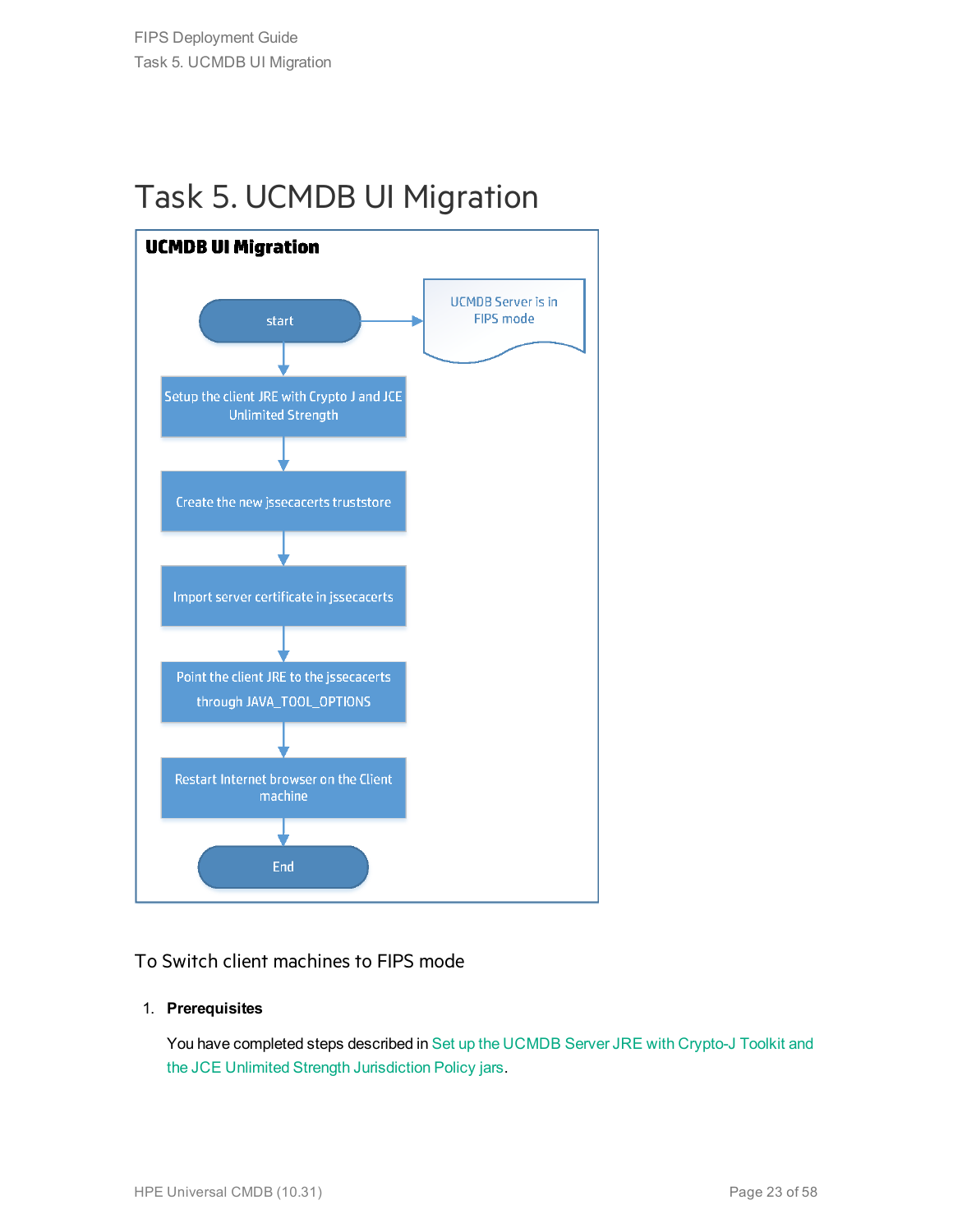This is why HPE recommends that you run UCMDB UI migration steps after you ["Generate](#page-18-1) a new [self-signed](#page-18-1) certificate (hpcert) and sign it with the default UCMDB root certificate (hproot)" on [page 1.](#page-18-1) This way you do not need to set up twice a JRE with Crypto-J toolkit and JCE Unlimited Strength Policy Files.

- 2. **Copy the needed JCE Unlimited Strength Policy Files and Crypto-J Toolkit jars into the client JRE folder.**
	- a. Copy the JCE Unlimited Strength Policy Files (**local\_policy.jar** and **US\_export\_policy.jar**) to the client JRE **lib\security** folder (for example, **C:\Program Files (x86)\Java\jre1.8.0\_ 45\lib\security**).
	- b. Copy the Crypto-J Toolkit jars (**cryptojce-6.2.jar**, **cryptojcommon-6.2.jar**, and **jcmFIPS-6.2.jar**) from the **<***UCMDB\_Server\_Home***>\lib** folder to the **lib\ext** folder on the client machine (for example, **C:\Program Files (x86)\Java\jre1.8.0\_45\lib\ext**).

**Note:** If the jars are not present in the client JRE **ext** folder, the UCMDB UI should also display a pop-up dialog box at login time with a URL link from where you can download the Crypto J toolkit jars and the JCE Unlimited Strength Policy files.

c. Edit the **java.security** file located at the client JRE **lib\security** folder (for example, **C:\Program Files (x86)\Java\jre1.8.0\_45\lib\security**) and add the **JsafeJCE** provider.

The **java.security** file should contain the **JsafeJCE** provider as a standard cryptography provider in the providers list. In addition, for SSL communication we also configure the **SunJSSE** SSL provider in the FIPS mode. This is done by performing the change to the security provider from the 5th position (security.provider.5, as shown below). **SunJSSE** is configured in FIPS mode by associating it with an appropriate FIPS 140-2 certified cryptographic provider (**JsafeJCE**) that supplies the implementations for all cryptographic algorithms required by SunJSSE.

#### **java.security:**

```
com.rsa.cryptoj.fips140initialmode=FIPS140_SSL_MODE
com.rsa.cryptoj.kat.strategy=on.load
```
security.provider.1=sun.security.provider.Sun **security.provider.2=com.rsa.jsafe.provider.JsafeJCE** security.provider.3=sun.security.rsa.SunRsaSign security.provider.4=sun.security.ec.SunEC security.provider.5=com.sun.net.ssl.internal.ssl.Provider **JsafeJCE** security.provider.6=com.sun.crypto.provider.SunJCE security.provider.7=sun.security.jgss.SunProvider security.provider.8=com.sun.security.sasl.Provider security.provider.9=org.jcp.xml.dsig.internal.dom.XMLDSigRI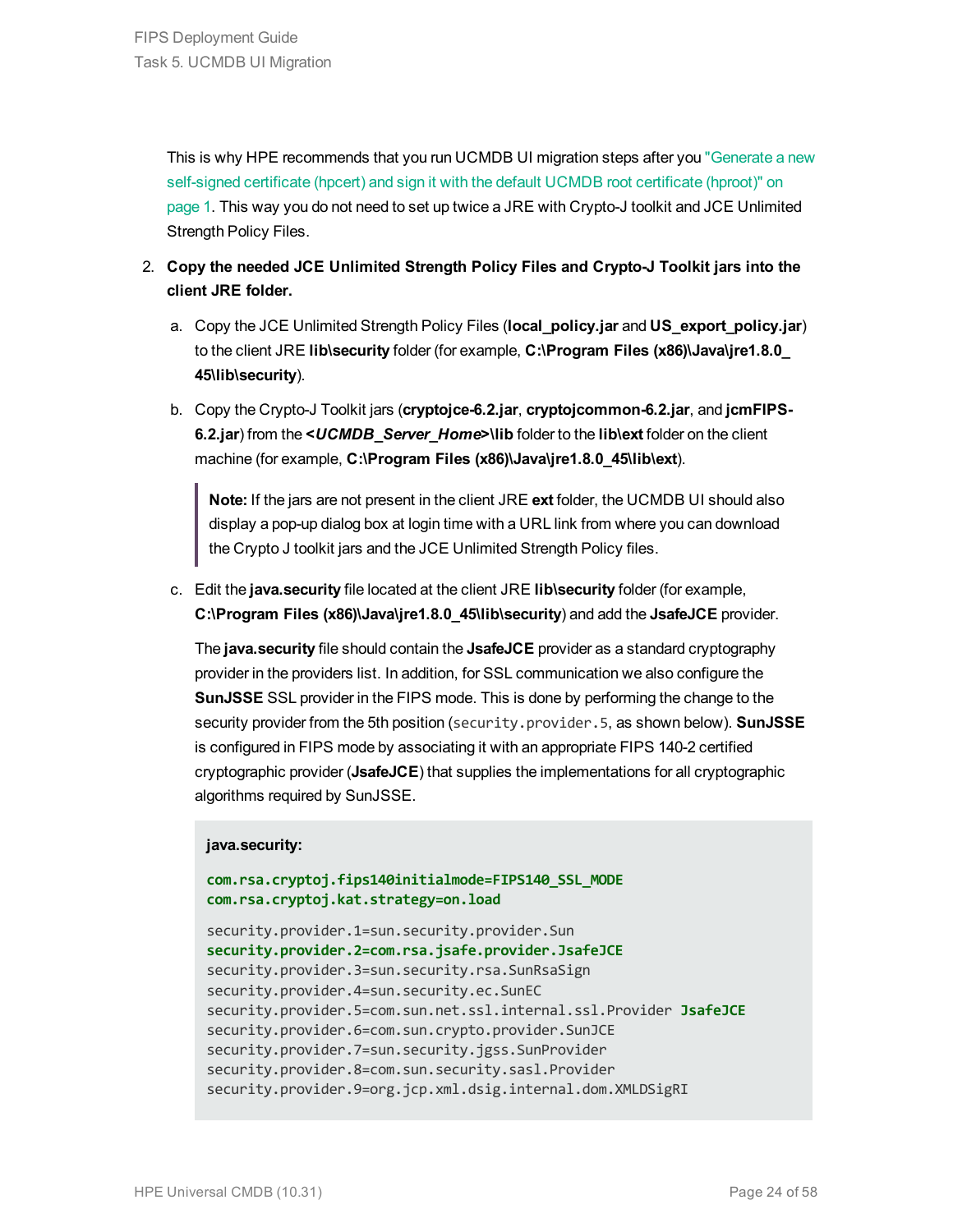security.provider.10=sun.security.smartcardio.SunPCSC security.provider.11=sun.security.mscapi.SunMSCAPI

#### 3. **Create the FIPS-compliant client truststore.**

a. **Create the jssecacerts trusted certificates store of type PKCS12 using the JsafeJCE provider**

In FIPS mode the client JRE will use a different trusted certificate store, which is of type PKCS12, created using the JsafeJCE provider. The new jssecacerts file is generated by converting the client JRE cacerts file from JKS to PKCS12 and by copying all the trusted certificates from cacerts inside jssecacerts. In the **<UCMDB\_Server\_Home>/tools/security** folder, a new java tool **jks2pkcs12.jar** is added for performing this conversion. The keystore converter tool is getting two parameters, the keystore to be converted of type JKS (cacerts) and the newly generated keystore of type PKCS12 (jssecacerts).

In this guide, we copied the cacerts file from the client JRE machine (for example, **C:\Program Files (x86)\Java\jre1.8.0\_45\lib\security\cacerts**) to the **C:\newstores** folder on UCMDB server machine. Next, run the following command from **C:\hp\UCMDB\UCMDBServer\bin\jre\bin** in order to perform the needed conversion.

#### **Create jssecacerts by converting the client JRE cacerts file:**

```
java -jar C:\hp\UCMDB\UCMDBServer\tools\security\jks2pkcs12.jar
C:\newstores\cacerts C:\newstores\jssecacerts
```
When prompted for the keystore password, you should use the password **changeit** since this is the default password for the cacerts file. The new jssecacerts will be also placed at **C:\newstores**.

#### b. **Export the** *hproot* **server root certificate and place it inside C:\newstores**

```
keytool -exportcert -alias hproot -keystore
C:\hp\UCMDB\UCMDBServer\conf\security\hproot.keystore -storetype PKCS12
-providername JsafeJCE -file C:\newstores\hproot.crt
```
When prompted for the keystore **hproot.keystore** password, use **hppass**.

#### c. **Import the** *hproot* **server root certificate into the client jssecacerts as a trusted certificate**

In this guide, we assume that the UCMDB Server root certificate **hproot.crt** resides in the **C:\newstores** folder.

**Import hproot into client truststore (jssecacerts):**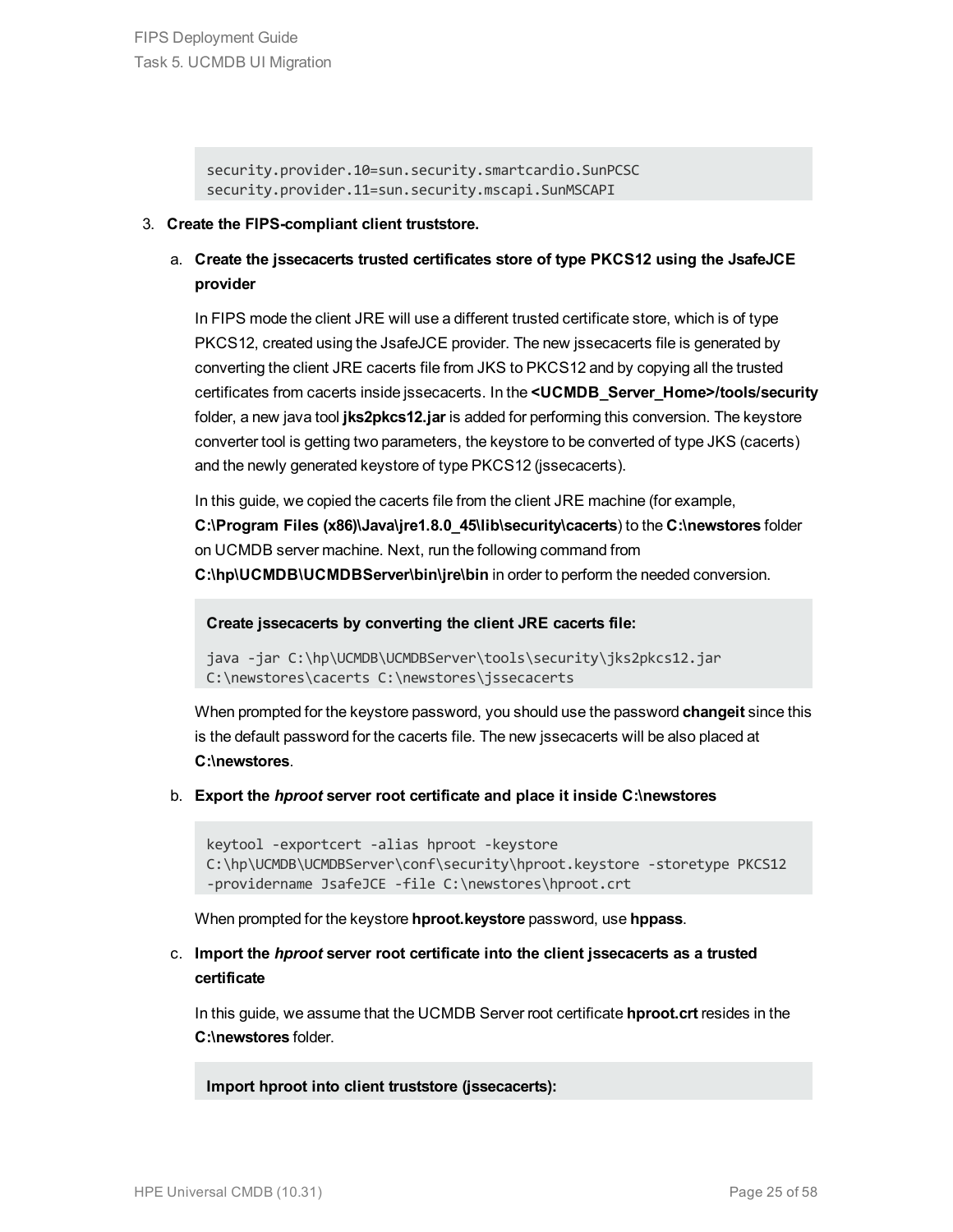```
keytool -import -trustcacerts -keystore C:\newstores\jssecacerts -
storetype PKCS12 -providername JsafeJCE -storepass changeit -alias
hproot -file C:\newstores\hproot.crt
```
- d. Copy the newly generated JSSE cacerts file **jssecacerts** from the Server machine (**C:\newstores**) to the client JRE inside the **lib\security** folder (for example, **C:\Program Files (x86)\Java\jre1.8.0\_45\lib\security**).
- e. **Add a new environment variable for the current user on the client machine which will enable the client JRE to use the new jssecacerts file.**

Update the environment variable value to the correct path of the jssecacerts file as follows:

```
Point the client JRE to the correct truststore file
User defined environment variable name:
JAVA_TOOL_OPTIONS
Environment variable value:
-Djavax.net.ssl.trustStore="C:/Program Files (x86)/Java/jre1.8.0_
45/lib/security/jssecacerts" -Djavax.net.ssl.trustStoreType=PKCS12 -
Djavax.net.ssl.trustStoreProvider=JsafeJCE -
Djavax.net.ssl.trustStorePassword=changeit -
Djavax.net.ssl.keyStore="C:/Program Files (x86)/Java/jre1.8.0_
45/lib/security/jssecacerts" -Djavax.net.ssl.keyStorePassword=changeit -
Djavax.net.ssl.keyStoreType=PKCS12 -
Djavax.net.ssl.keyStoreProvider=JsafeJCE
```
**Note:** All the java applications executed on the client machine may be affected by the **JAVA\_TOOL\_OPTIONS** environment variable set in this step.

4. Restart the Internet Browser for Java to be initialized with the new FIPS configuration.

**Note:** After you executed the keytool commands and bat files, do not forget to restore the UCMDB Server JRE to its original state as described in "Revert the changes made to the [UCMDB](#page-21-1) Server's JRE after the certificate stores generation is [completed"](#page-21-1) on page 22.

**Note:** After switching your UCMDB client JRE to FIPS mode, you cannot connect to a non-FIPS mode UCMDB server!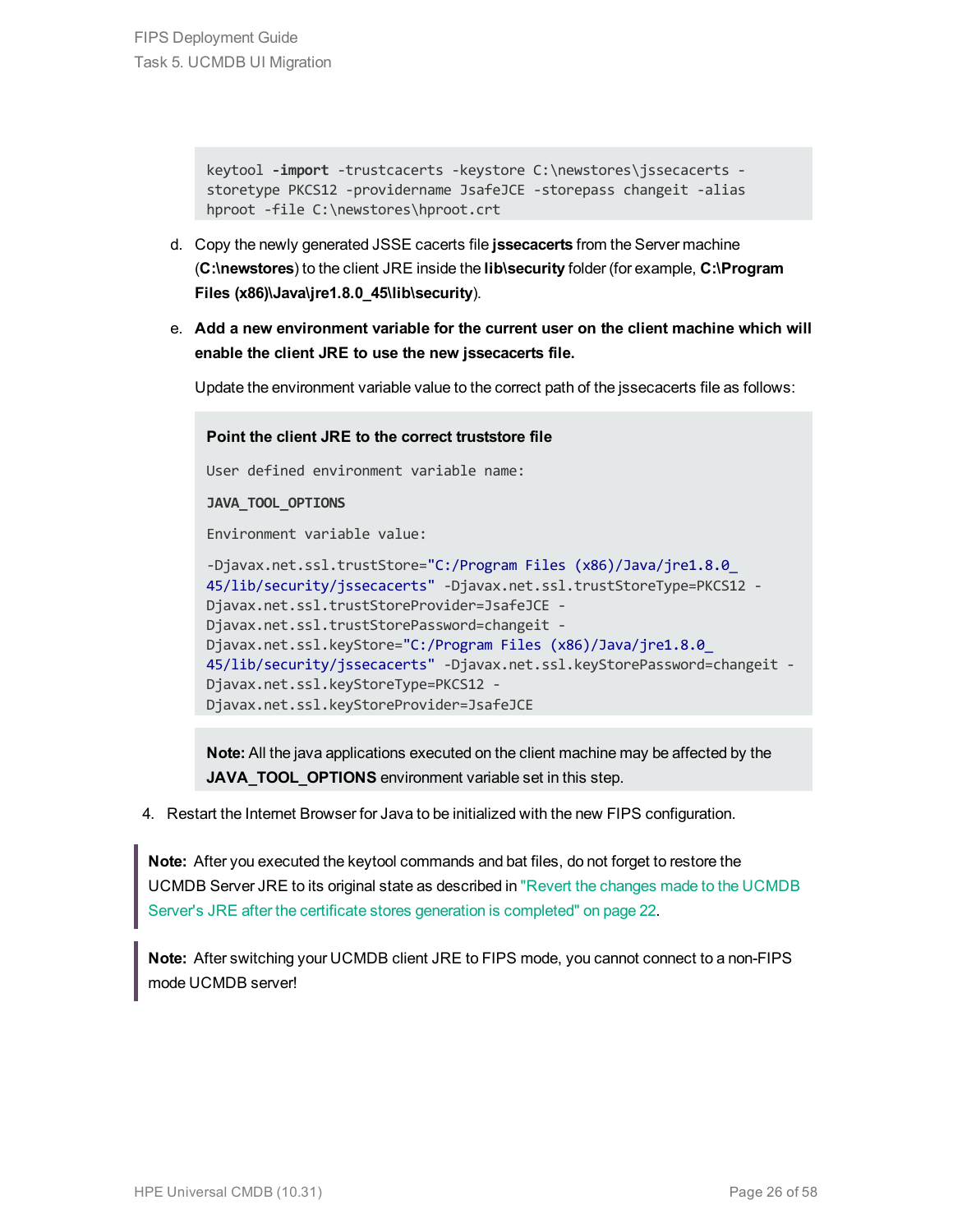

### <span id="page-26-0"></span>Task 6. Data Flow Probe Migration

After switching the UCMDB server to the FIPS mode,

- Data Flow Probes that are upgraded to version 10.21 are switched to the FIPS mode automatically.
- If you add a new probe to the UCMDB server,
	- o If UCMDB server is running in FIPS+HTTP mode (the default mode), the new probe is switched to the FIPS mode automatically.
	- <sup>o</sup> **If UCMDB server is running in FIPS+HTTPS mode, edit the ssl.properties file as**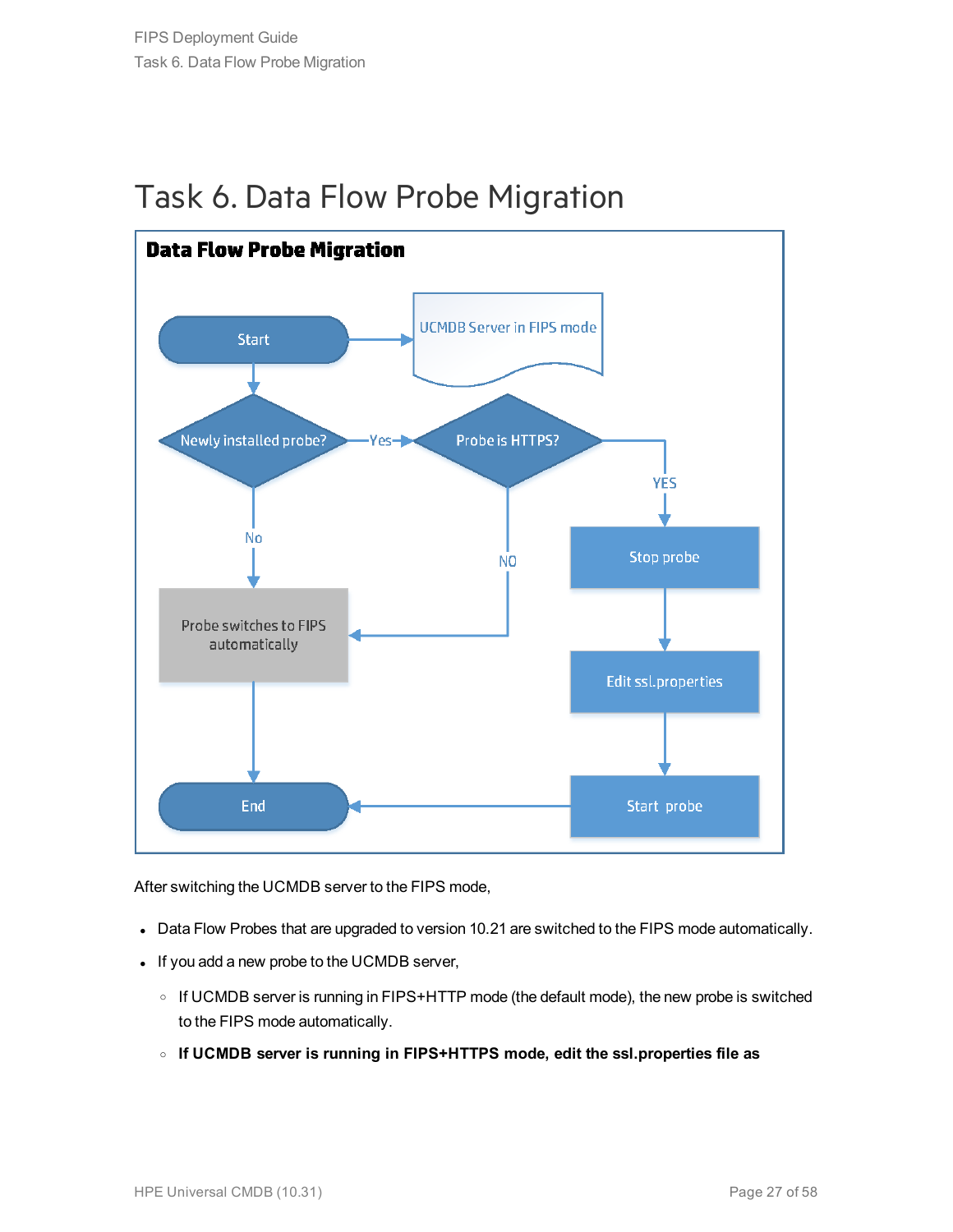**described below to complete the FIPS migration process for the new probe.** This is the scenario that requires manual steps.

Edit the ssl.properties file to enable the new probe to connect to the UCMDB server in FIPS+HTTPS mode

To do so,

- 1. Stop the probe.
- 2. Open the **<DataFlowProbe\_Home>/conf/security/ssl.properties** file in a text editor.
- 3. Locate the following attributes, and update their values as follows:

javax.net.ssl.keyStore=**FIPS\_**HPProbeKeyStore.jks

javax.net.ssl.trustStore=**FIPS\_**HPProbeTrustStore.jks

- 4. Save the **ssl.properties** file.
- 5. Restart the probe.

**Note:** Backup copy of the following files are created when Data Flow Probes are switched to FIPS mode:

- <sup>l</sup> **<DataFlowProbe\_Home>\conf\DataFlowProbe.properties**
- <sup>l</sup> **<DataFlowProbe\_Home>\conf\security\ssl.properties**
- <sup>l</sup> **<DataFlowProbe\_Home>\bin\WrapperGateway.conf**
- <sup>l</sup> **<DataFlowProbe\_Home>\bin\WrapperManager.conf**

The backup copy of these files are saved to the **<Probe\_Home>\conf\bak** directory.

#### **Tip: How to check whether a probe or integration service is already switched to FIPS**

To check whether a probe or integration service is already in FIPS mode,

- 1. Go to the probe or integration service's JMX Console. For example, **<Probe\_IP>:<Probe\_ Port>/jmx-console/**.
- 2. Search for **getFipsStatus**.
- 3. On the result page, check whether the value of the **FipsStatus** attribute is "Current probe is in FIPS mode".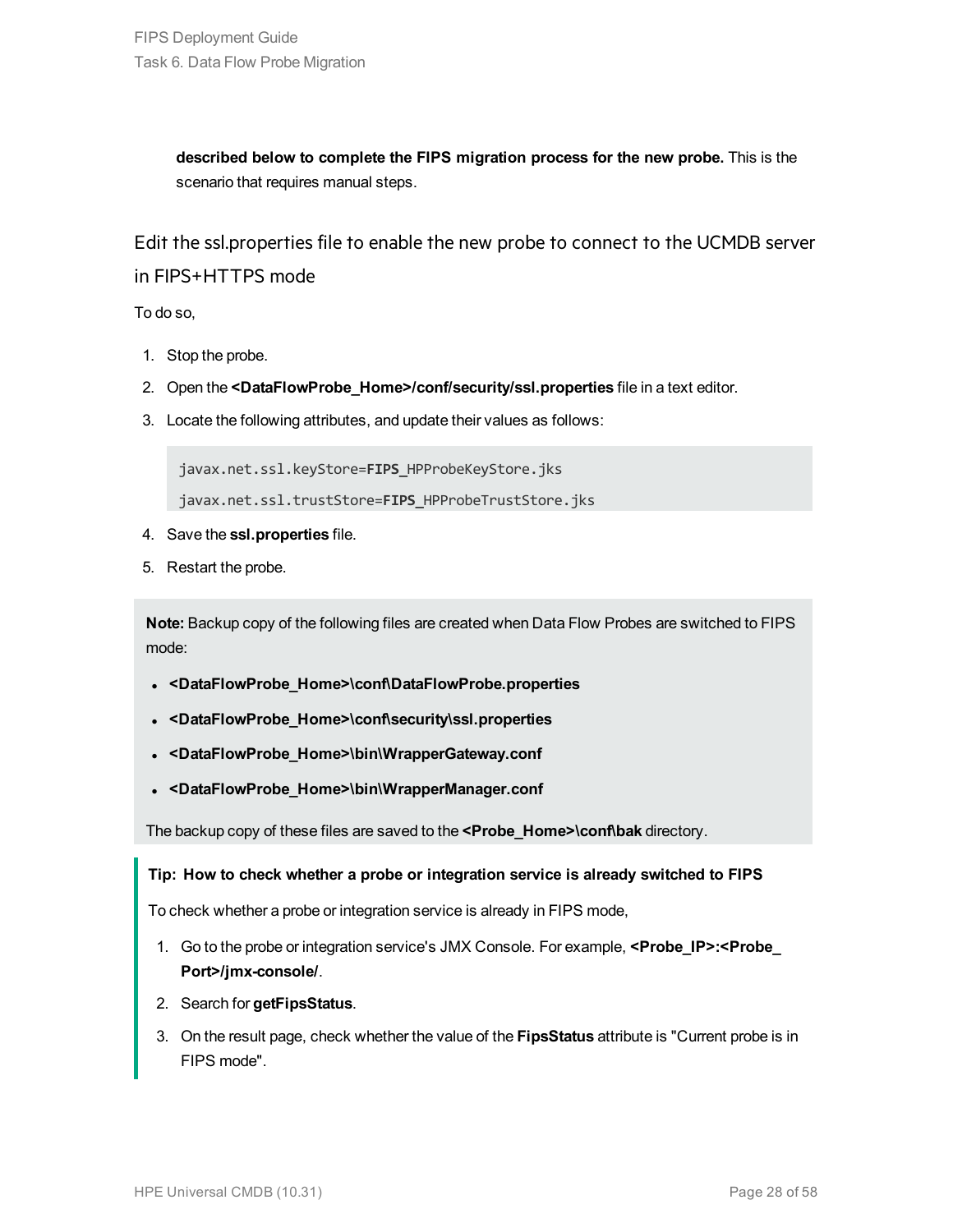## <span id="page-28-0"></span>Task 7. UCMDB Integration Service Migration



To switch UCMDB Integration Service to FIPS mode, do the following,

- 1. Prerequisites
	- a. You have successfully switched the UCMDB Server to FIPS mode.
	- b. You have deactivated all integration jobs.
- <span id="page-28-1"></span><sup>2.</sup> Append the probe.fips.status setting to the DataFlowProbe.properties file manually
	- a. Go to the **<UCMDB\_Server\_Home>\integrations\conf** directory (for example, **C:\hp\UCMDB\UCMDBServer\integrations\conf**) and open the **DataFlowProbe.properties** file in a text editor.
	- b. Append the following line to the end of the file:

**probe.fips.status=1**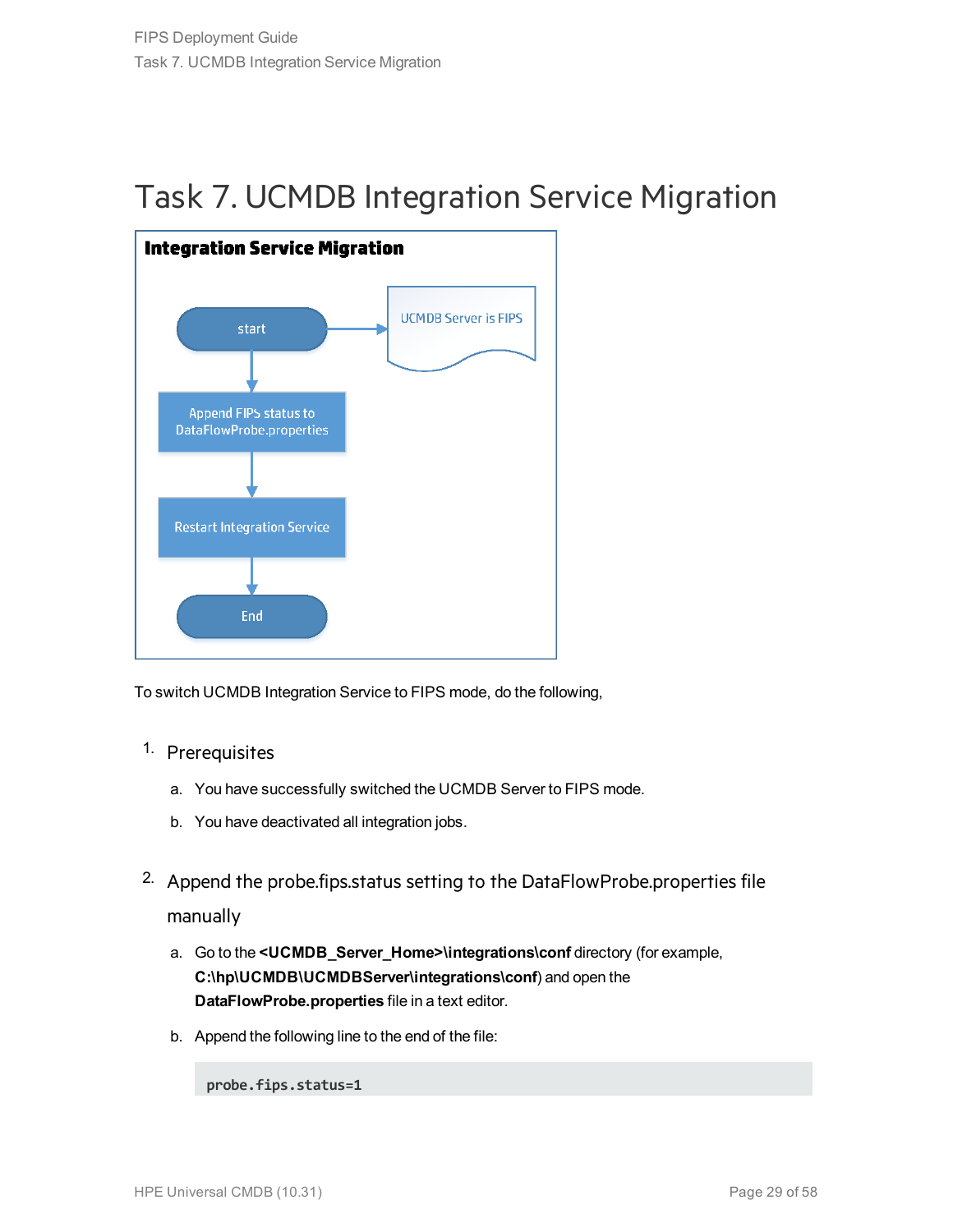This setting indicates that the integration service is ready for switching to FIPS mode.

c. (Upgrade only) Locate the **basic\_discovery\_minimal\_classpath** parameter, and after the **../lib/shared-utils.jar;** value, append the following:

**../lib/cryptojce.jar;../lib/cryptojcommon.jar;../lib/jcmFIPS.jar;**

**Note:** For new installation of UCMDB 10.30, this step is not needed, the above jar files are already included in the value of the **basic\_discovery\_minimal\_classpath** parameter.

- <span id="page-29-1"></span>d. Save the file.
- 3. Restart UCMDB Integration Service manually

**If you have successfully switched the UCMDB Server to FIPS mode, restart UCMDB Integration Service manually.**

<span id="page-29-0"></span>This enables the system to do the following:

- a. Create a backup copy of the following files:
	- <sup>l</sup> **<UCMDB\_Server\_Home>\integrations\conf\DataFlowProbe.properties**
	- <sup>l</sup> **<UCMDB\_Server\_Home>\integrations\conf\security\ssl.properties**
	- <sup>l</sup> **<UCMDB\_Server\_Home>\integrations\bin\WrapperGateway.conf**
	- <sup>l</sup> **<UCMDB\_Server\_Home>\\integrations\bin\WrapperManager.conf**

The backup copy of these files are saved to the **<UCMDB\_Server\_ Home>\integrations\conf\bak** directory.

- b. Check if the **enable.fips.mode** setting in the **infrastructureSettings.xml** file is already updated to **true**.
- c. If yes, it proceeds to update the following files:
	- **.** Update the encrypted passwords in the **DataFlowProbe.properties** file.
	- **.** Update the keystore/truststore information in the ssl.properties file.
	- <sup>l</sup> Enable the **fipsmode** setting in both the **WrapperGateway.conf** and **WrapperManager.conf** files by uncommenting the following line:

**wrapper.java.additional.30=-Dmindterm.jce.fipsmode=yes**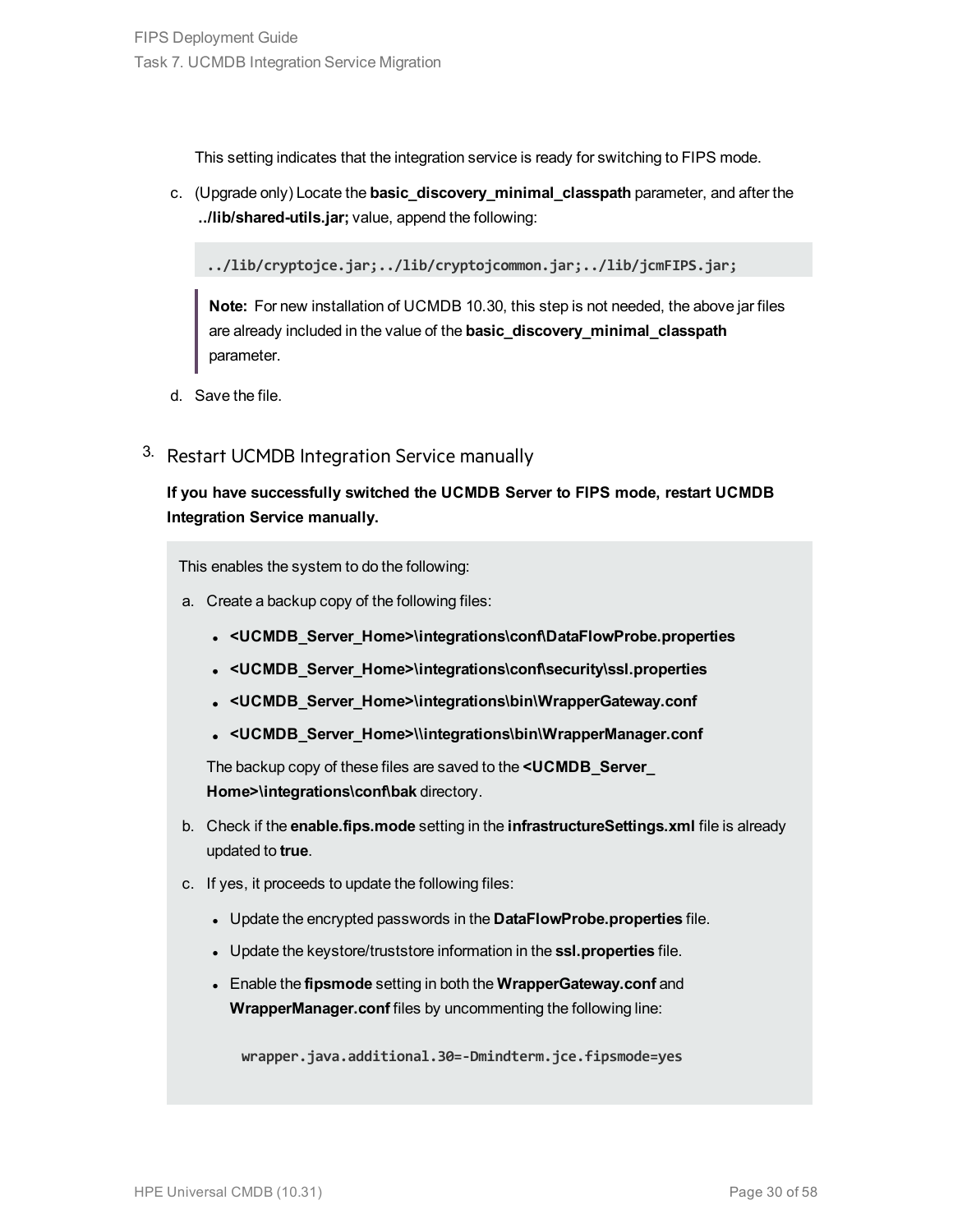d. Then, it updates the **probe.fips.status** setting in the **DataFlowProbe.properties** file to **2**. This means that FIPS migration for the UCMDB Integration Service is completed.

#### **Tip: How to check whether a probe or integration service is already switched to FIPS**

To check whether a probe or integration service is already in FIPS mode,

- 1. Go to the probe or integration service's JMX Console. For example, **<Probe\_IP>:<Probe\_ Port>/jmx-console/**.
- 2. Search for **getFipsStatus**.
- 3. On the result page, check whether the value of the **FipsStatus** attribute is "Current probe is in FIPS mode".

**Tip:** If, after you restart the UCMDB Integration Service manually, the FIPS migration process fails and UCMDB Integration Service is not switched to FIPS mode, you can restore the original settings by using the three backup files described in [step](#page-29-0) 3.a, and then repeat [step](#page-28-1) 2 and [step](#page-29-1) 3 to start over the migration process again.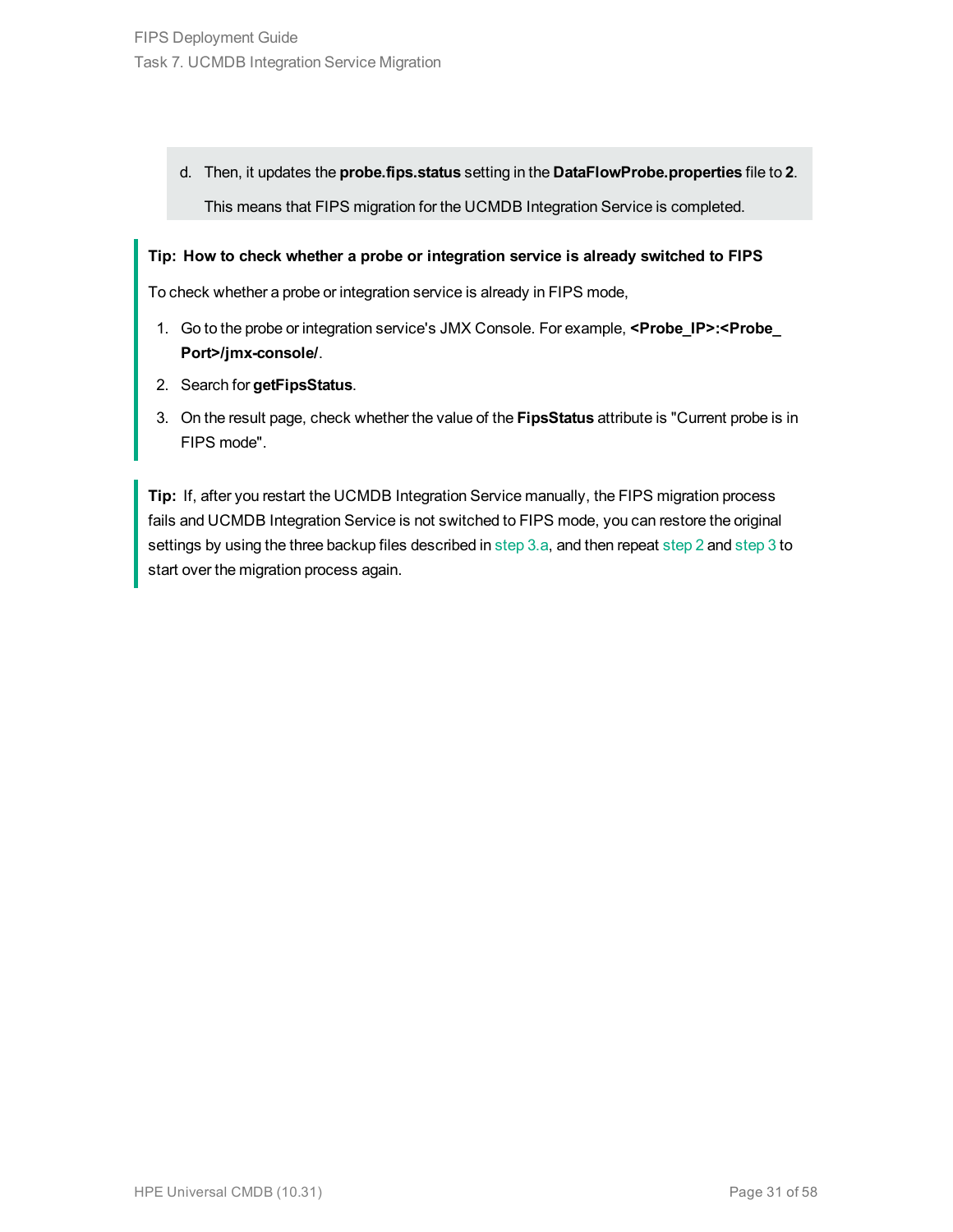<span id="page-31-0"></span>



- 1. Prerequisites
	- <sup>o</sup> **DDMI agents.** The FIPS mode does not support DDMI agents. Make sure that all DDMI agents have been successfully migrated to UD agents before they are switched to the FIPS mode.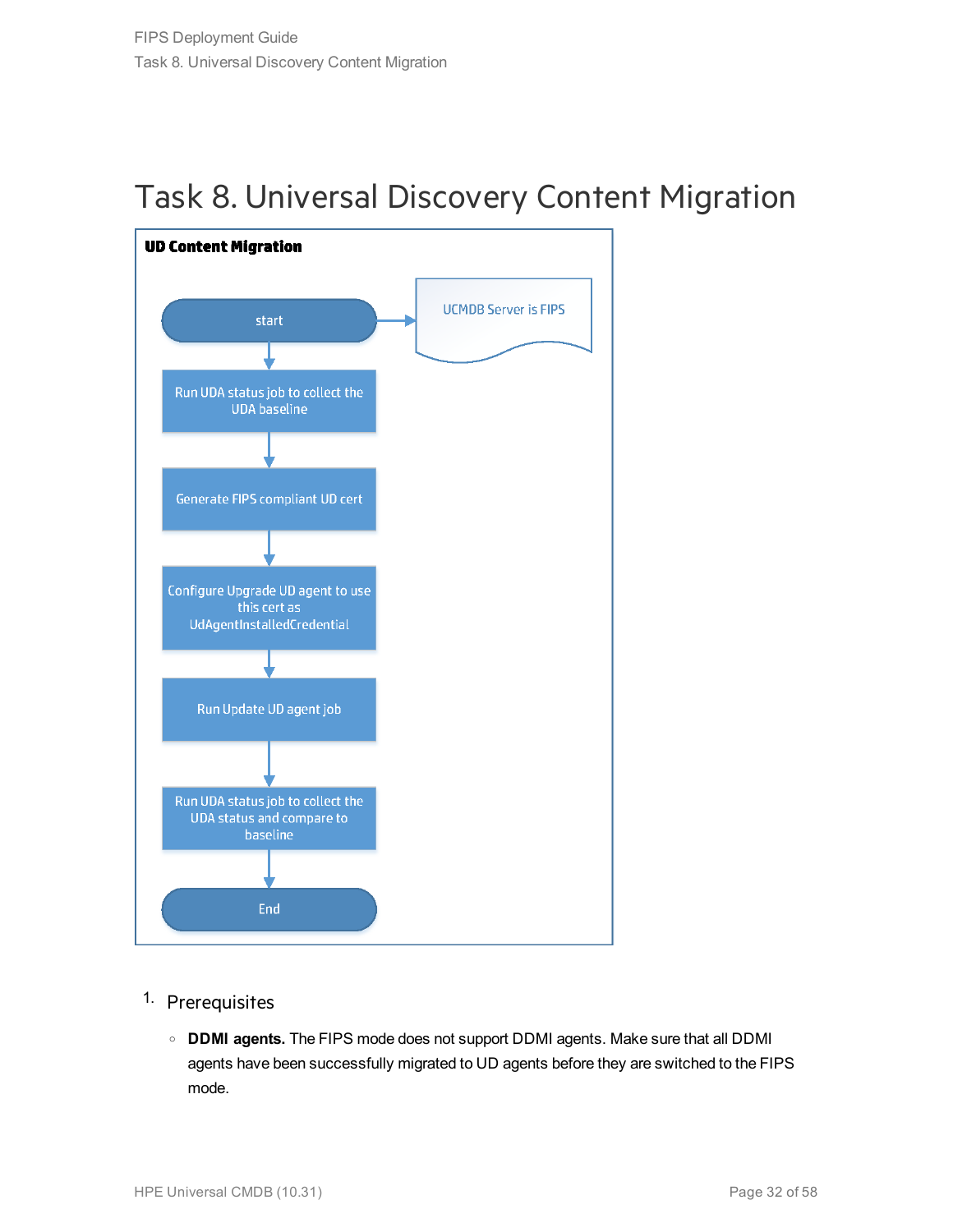The table below describes different types of agents you might have in your environment and if any action is required from you:

| <b>Agent type</b>        | <b>Covered by the automatic FIPS</b><br>migration process? | <b>Action required</b>                                                                  |
|--------------------------|------------------------------------------------------------|-----------------------------------------------------------------------------------------|
| DDMI agents              | No                                                         | Migrate all DDMI agents<br>to UD agents before the<br>FIPS migration process<br>starts. |
| Pre-10.21 UD Agents      | Yes                                                        | None                                                                                    |
| 10.21 non-FIPS UD Agents | Yes                                                        | None                                                                                    |

### <sup>o</sup> **Ensure that both UCMDB server and data flow probes are FIPS-compliant before you enable the UD Agents to work under the FIPS mode.**

Once switched to the FIPS mode, the old credentials are not supported by the UD Agents under FIPS mode any more, a new UDA credential need to be regenerated through UCDMB UI.

To switch an existing UD Agent to the FIPS mode, you need to choose the newly generated credential in the **Update UD Agent** job.

To install a new UD Agent under the FIPS mode, you need to choose the newly generated credential in the **Install UD Agent** job.

### 2. Switch UD Content to the FIPS mode

- a. (Optional) Go to **Data Flow Management > Universal Discovery > Discovery Modules/Jobs > Tools and Samples > UD Agent Management**, and run the **UDA Status Collector** job to collect the UDA baseline.
- b. Generate new FIPS compliant UD Agent certificates for the **Universal Discovery Protocol** through UCMDB UI.
	- i. Go to **Data Flow Management > Data Flow Probe Setup**.
	- ii. In the Domains and Probes pane, select your domain and expand **Credentials > Universal Discovery Protocol**.
	- iii. In the **Universal Discovery Protocol** pane, click **the late of the create a new credential.**
	- iv. In the Universal Discovery Protocol Parameters dialog, provide values for the fields as necessary and click **OK**.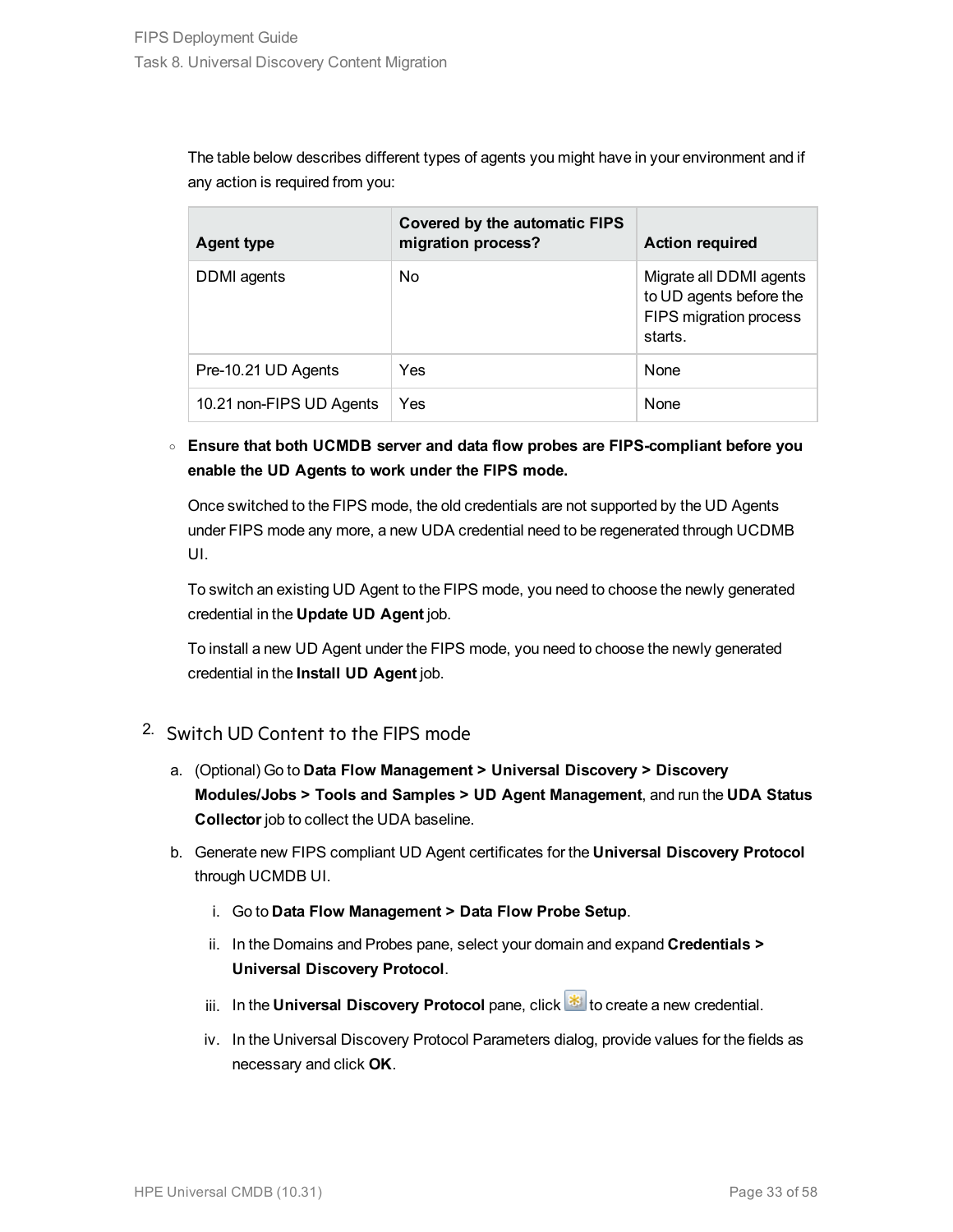For the **User Label** field, provide a meaningful name. You will need this credential to install or upgrade your UD agents later.

Your new credential is added to the credential list.

- v. Click **OK** again to save your credential.
- c. Run the **Update UD Agent** job.

#### **For Advanced mode:**

- i. Go to **Data Flow Management > Discovery Modules/Jobs > Update UD Agent**, and click the **Properties** tab.
- ii. Modify the **Update UD Agent** job parameters as follows:
	- A. Select the **Override** checkbox for the **UdAgentInstallCredentialId** parameter, and then click  $\triangle$  to select the FIPS-compliant Universal Discovery Protocol.
	- B. Select the **Override** checkbox for the **UpgradeAgent** parameter, specify its value to **true** for pre-10.21 UD agents; it can be either **true** or **false** for 10.21 non-FIPS UD agents.
	- C. Click **OK** to save the job.
- iii. Run/Rerun the **Update UD Agent** job.

#### **For Management Zone-based mode:**

- i. Go to **Data Flow Management > Zone-Based Discovery**, select the Infrastructure activity which you created for updating UD agents, then click  $\mathbb{Z}$ .
- ii. On the Define Credentials page, select the FIPS compliant Universal Discovery Protocol, then click **Next**.
- iii. On the Universal Discovery Agent Deployment page, click **Select Credential** for **Credential for UD Agent Update** and select the FIPS compliant Universal Discovery Protocol; then click **Next** until finish to save the changes.
- iv. On the Universal Discovery Agent Deployment page, select the **Upgrade Agent** checkbox for pre-10.21 UD agents; while for 10.21 non-FIPS UD agents, the **Upgrade Agent** checkbox can be either checked or unchecked.
- v. Run/Rerun this Infrastructure activity.
- d. (Optional) Run the **UDA Status Collector** job again to collect the UDA status and compare the result against the baseline you collected in step a.

Check the UD Agent status report, delete the old Universal Discovery Protocol only after this report shows that all the agents have been migrated successfully.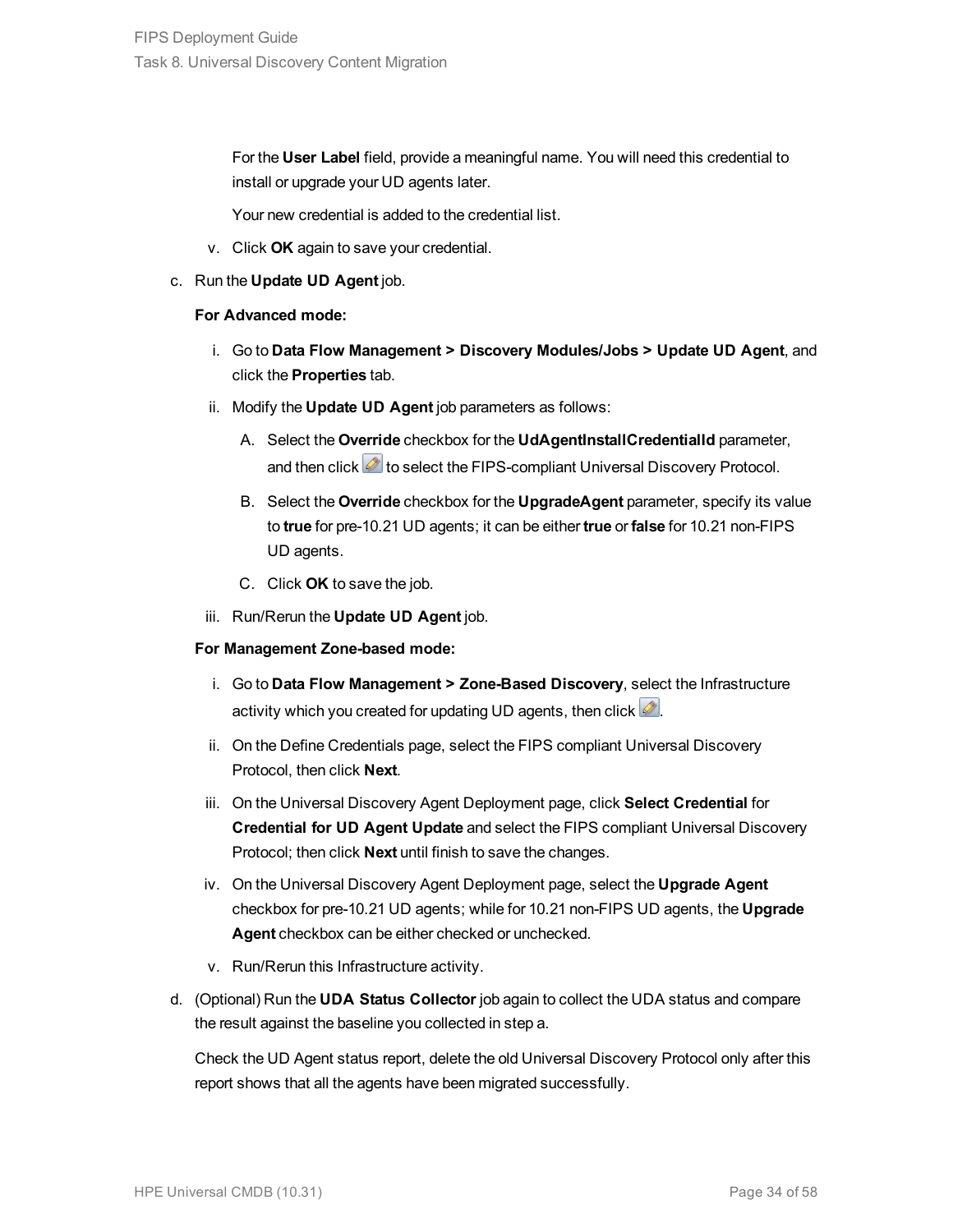### <span id="page-34-0"></span>Task 9. Configuration Manager Migration - Phase II



Enable SSL between the UCMDB Server and the Configuration Manager

To do so,

- 1. Copy the Crypto-J Toolkit jars (**cryptojce-6.2.jar**, **cryptojcommon-6.2.jar**, and **jcmFIPS-6.2.jar**) from the **<Configuration Manager directory>\servers\server-0\webapps\cnc\WEB-INF\lib** folder to the **<Configuration Manager directory>\java\windows\x86\_64\lib\ext** directory.
- 2. Modify the **<Configuration Manager directory>\java\windows\x86\_ 64\lib\security\java.security** file.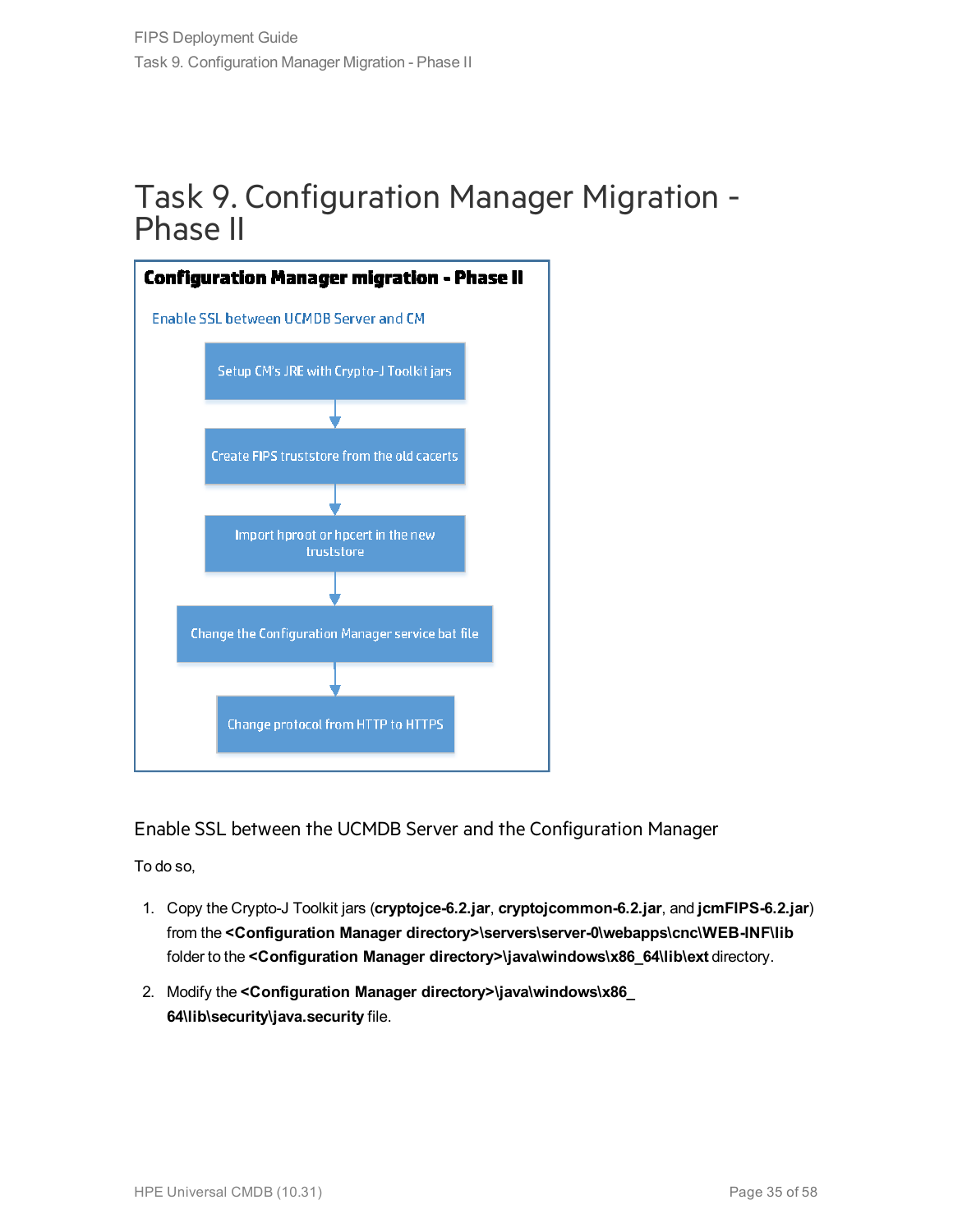a. Update the **keystore.type** property value to **PKCS12** as follows:

keystore.type=PKCS12

b. Add the following two lines:

com.rsa.cryptoj.fips140initialmode=FIPS140\_SSL\_MODE com.rsa.cryptoj.kat.strategy=on.load

c. Replace all the security providers with the following lines:

```
security.provider.1=com.rsa.jsafe.provider.JsafeJCE
security.provider.2=sun.security.provider.Sun
security.provider.3=sun.security.rsa.SunRsaSign
security.provider.4=sun.security.ec.SunEC
security.provider.5=com.sun.net.ssl.internal.ssl.Provider JsafeJCE
security.provider.6=com.sun.crypto.provider.SunJCE
security.provider.7=sun.security.jgss.SunProvider
security.provider.8=com.sun.security.sasl.Provider
security.provider.9=org.jcp.xml.dsig.internal.dom.XMLDSigRI
security.provider.10=sun.security.smartcardio.SunPCSC
security.provider.11=sun.security.mscapi.SunMSCAPI
```
3. Run the following command to convert cacerts to pkcs12.

In FIPS mode, the UCMDB Configuration Manager uses a different trusted certificates store file which is of type PKCS12, created using the JsafeJCE cryptography provider. The new truststore file is generated by converting the default JRE cacerts file from JKS to PKCS12 and by copying all the trusted certificates from cacerts into truststore.p12. The java command should be run from the UCMDB Configuration Manager's JRE folder (**<Configuration Manager directory>\java\windows\x86\_64\bin**).

You can find this jar in **<UCMDB Server directory>\UCMDBServer\tools\security**. The password is **changeit**.

java -jar jks2pkcs12.jar <Configuration Manager directory>\java\windows\x86\_ 64\lib\security\cacerts <Configuration Manager directory>\java\windows\x86\_ 64\lib\security\truststore.p12

4. Add the following parameters to the Configuration Manager's service if you run CM as a Windows service; Or, add the following parameters to the **JAVA\_OPTS** parameter located in **<Configuration Manager directory>\start\_server.bat** if you run it from the command line:

SET JAVA\_OPTS=%JAVA\_OPTS% -Djavax.net.ssl.trustStore=<Configuration Manager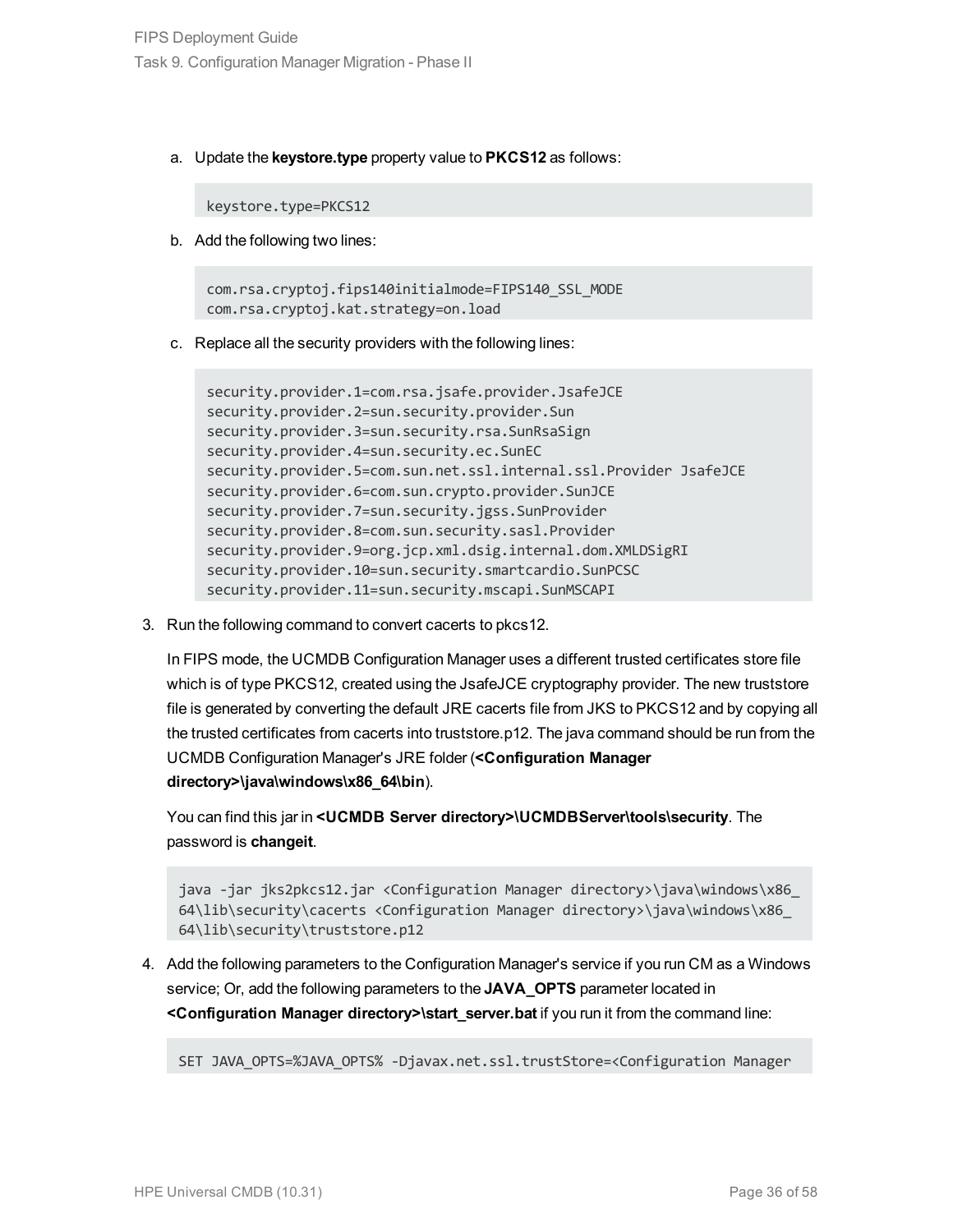```
directory>\java\windows\x86_64\lib\security\truststore.p12 -
Djavax.net.ssl.trustStorePassword=changeit -
Djavax.net.ssl.trustStoreProvider=JsafeJCE
```
5. Import either the server root certificate or the server certificate into the p12 truststore.

You can import the server certificate from a web browser by clicking the HTTPS lock icon. The **cert.txt** file is the server certificate file.

```
keytool.exe -importcert -alias hpcert -file cert.txt -providername JsafeJCE
-keystore truststore.p12
```
6. Change the protocol in CM's database from **HTTP** to **HTTPS**, and change the port from **8080** to **8443**.

```
UPDATE [database name].[dbo].[CCM_CONFIG_PROPERTIES] set value='HTTPS' where
name='ucmdb.connection.strategy';
```

```
UPDATE [database_name].[dbo].[CCM_CONFIG_PROPERTIES] SET value='8443' where
name like 'ucmdb.server.port';
```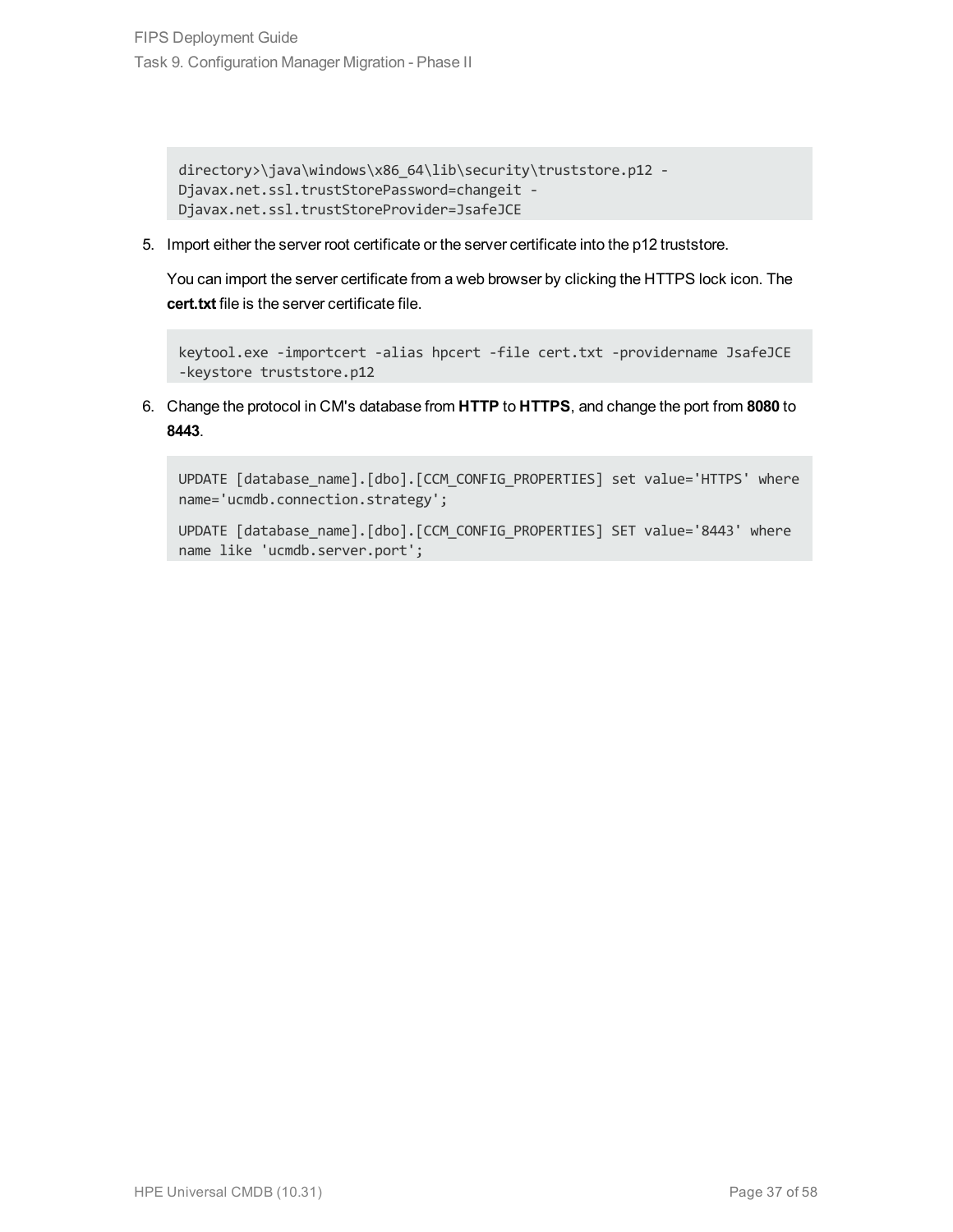## <span id="page-37-0"></span>Task 10. UCMDB Browser Migration - Phase II



Enable SSL between the UCMDB Server and the UCMDB Browser

To do so,

- 1. Copy the Crypto-J Toolkit jars (**cryptojce-6.2.jar**, **cryptojcommon-6.2.jar**, and **jcmFIPS-6.2.jar**) from the **<UCMDB Browser directory>\webapps\ucmdb-browser\WEB-INF\lib** folder to the **<JRE\_directory>\lib\ext** directory.
- 2. Modify the **<JRE\_directory>\lib\security\java.security** file.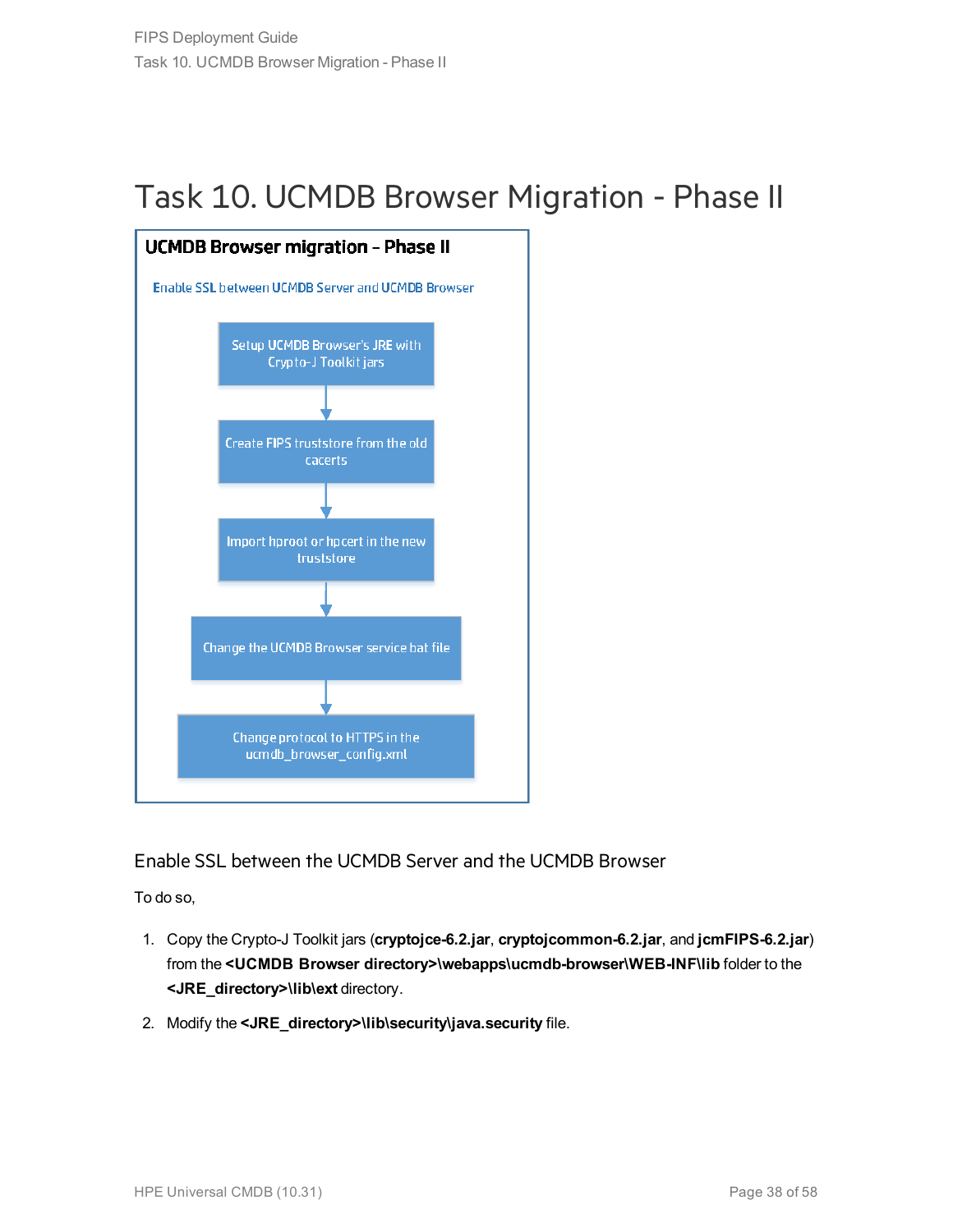a. Update the **keystore.type** property value to **PKCS12** as follows:

keystore.type=PKCS12

b. Add the following two lines:

com.rsa.cryptoj.fips140initialmode=FIPS140\_SSL\_MODE com.rsa.cryptoj.kat.strategy=on.load

c. Replace all the security providers with the following lines:

```
security.provider.1=com.rsa.jsafe.provider.JsafeJCE
security.provider.2=sun.security.provider.Sun
security.provider.3=sun.security.rsa.SunRsaSign
security.provider.4=sun.security.ec.SunEC
security.provider.5=com.sun.net.ssl.internal.ssl.Provider JsafeJCE
security.provider.6=com.sun.crypto.provider.SunJCE
security.provider.7=sun.security.jgss.SunProvider
security.provider.8=com.sun.security.sasl.Provider
security.provider.9=org.jcp.xml.dsig.internal.dom.XMLDSigRI
security.provider.10=sun.security.smartcardio.SunPCSC
security.provider.11=sun.security.mscapi.SunMSCAPI
```
3. Run the following command to convert cacerts to pkcs12. You can find this jar in **<UCMDB Server directory>\UCMDBServer\tools\security**. The password is **changeit**.

```
java -jar jks2pkcs12.jar <JRE_directory>\lib\security\cacerts <JRE_
directory>\lib\security\truststore.p12
```
4. Add the following parameters to the UCMDB Browser's service if you run the Browser as a Windows service; Or, add the following parameters to the **CATALINA\_OPTS** parameter located in **bin\setenv.bat** if you run it from the command line:

```
-Djavax.net.ssl.trustStore=<JRE directory>\lib\security\truststore.p12 -
Djavax.net.ssl.trustStorePassword=changeit -
Djavax.net.ssl.trustStoreProvider=JsafeJCE -DenableServerCertValidation=true
-DenableServerCertHostValidation=true
```
**Note:** If the **setenv.bat** file does not exist, create it, and add the following line:

```
set CATALINA_OPTS=-Djavax.net.ssl.trustStore=<JRE
directory>\lib\security\truststore.p12 -
Djavax.net.ssl.trustStorePassword=changeit -
Djavax.net.ssl.trustStoreProvider=JsafeJCE -
```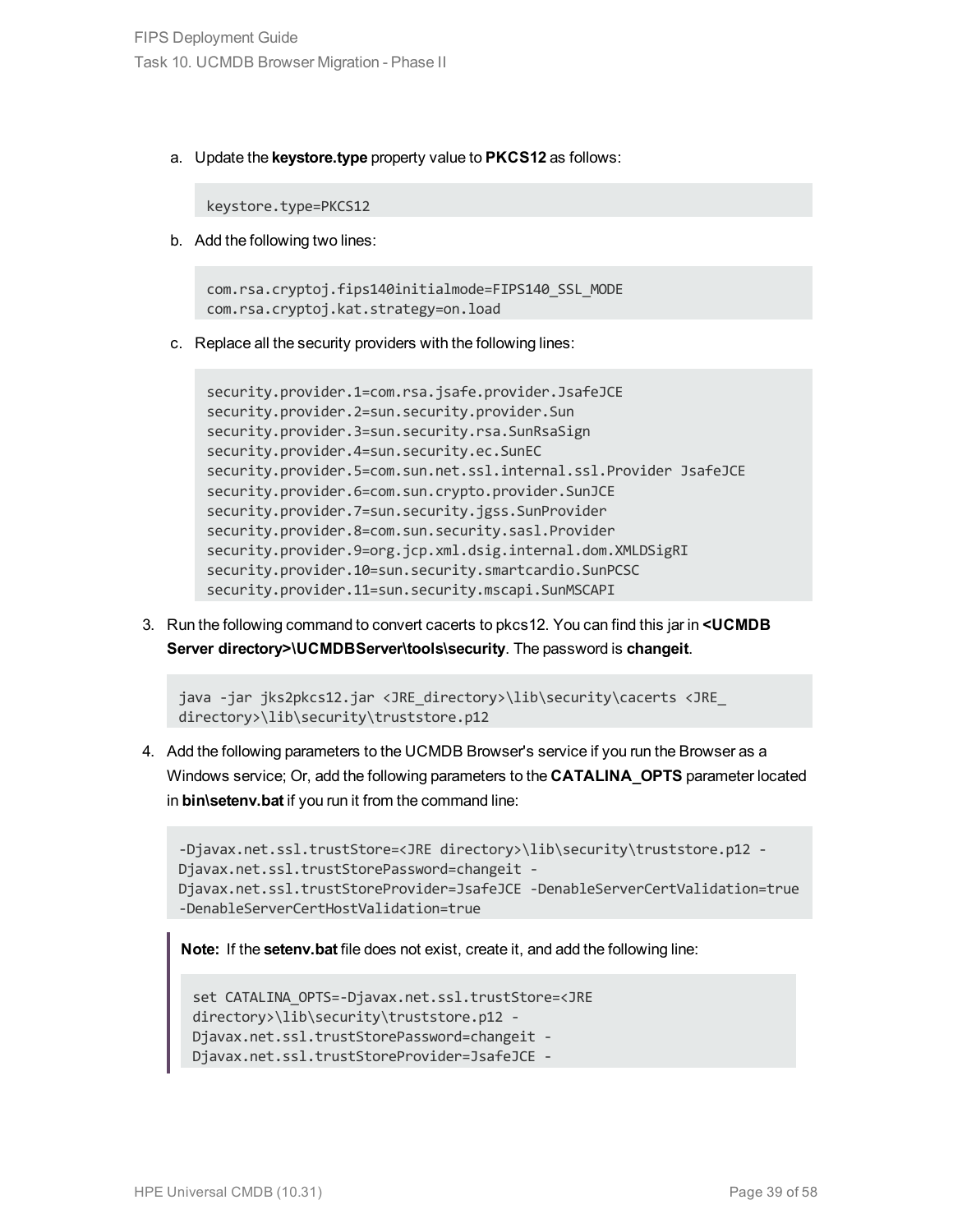DenableServerCertValidation=true -DenableServerCertHostValidation=true

5. Import either the server root certificate or the server certificate into the p12 truststore.

You can import the server certificate from a web browser by clicking the HTTPS lock icon. The **cert.txt** file is the server certificate file.

```
keytool.exe -importcert -alias hpcert -file cert.txt -providername JsafeJCE
-keystore truststore.p12
```
6. Change the connection parameters, the protocol, and the port in the **ucmdb\_browser\_config.xml** file.

```
<ucmdb_configuration name="your_ucmdb_server">
   <protocol>https</protocol>
    <host_port>8443</host_port>
</ucmdb_configuration>
```
### <span id="page-39-0"></span>Task 11. UCMDB Browser Migration - Phase III

#### Enable SSL on the UCMDB Browser

To do so,

- 1. Use the FIPS compliant keystore that you generated earlier for the UCMDB Server.
- 2. Enable SSL on the UCMDB Browser.

For detailed instructions, see the *Configure SSL* section in the *HPE Universal CMDB Browser Installation and Configuration Guide*.

3. Add the following two attributes to the **Connector** tag in the **server.xml** file:

keystoreType="pkcs12" keystoreProvider="JsafeJCE"

4. Restart the UCMDB Browser.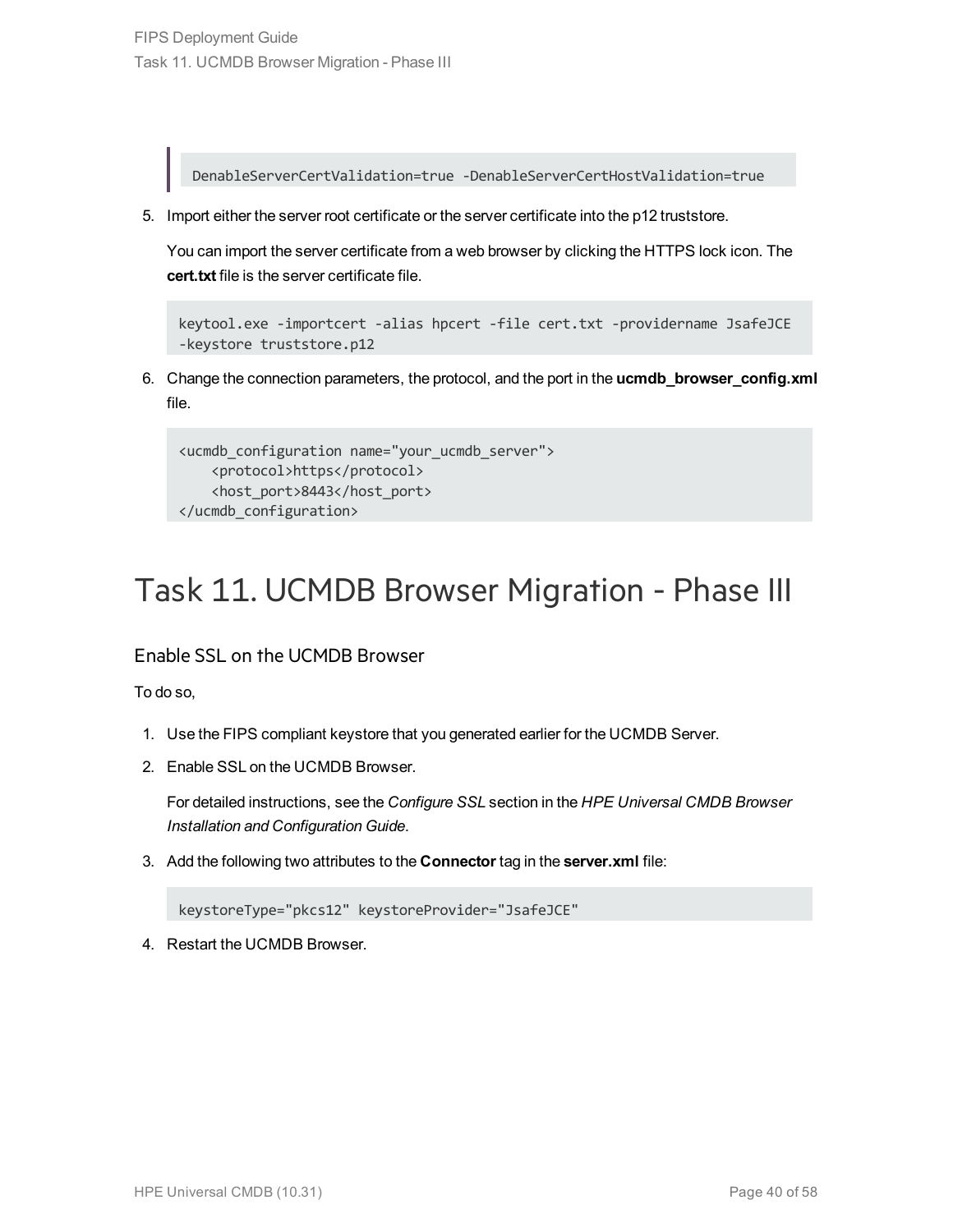### <span id="page-40-0"></span>Task 12. Configuration Manager Migration - Phase III

### Enable SSL on the Configuration Manager

To do so,

- 1. Use the FIPS compliant keystore that you generated earlier for the UCMDB Server.
- 2. Enable SSL on the Configuration Manager.

For detailed instructions, see *HPE Universal CMDB Hardening Guide*.

3. Add the following two attributes to the **Connector** tag in the **server.xml** file:

keystoreType="pkcs12" keystoreProvider="JsafeJCE"

4. Restart Configuration Manager.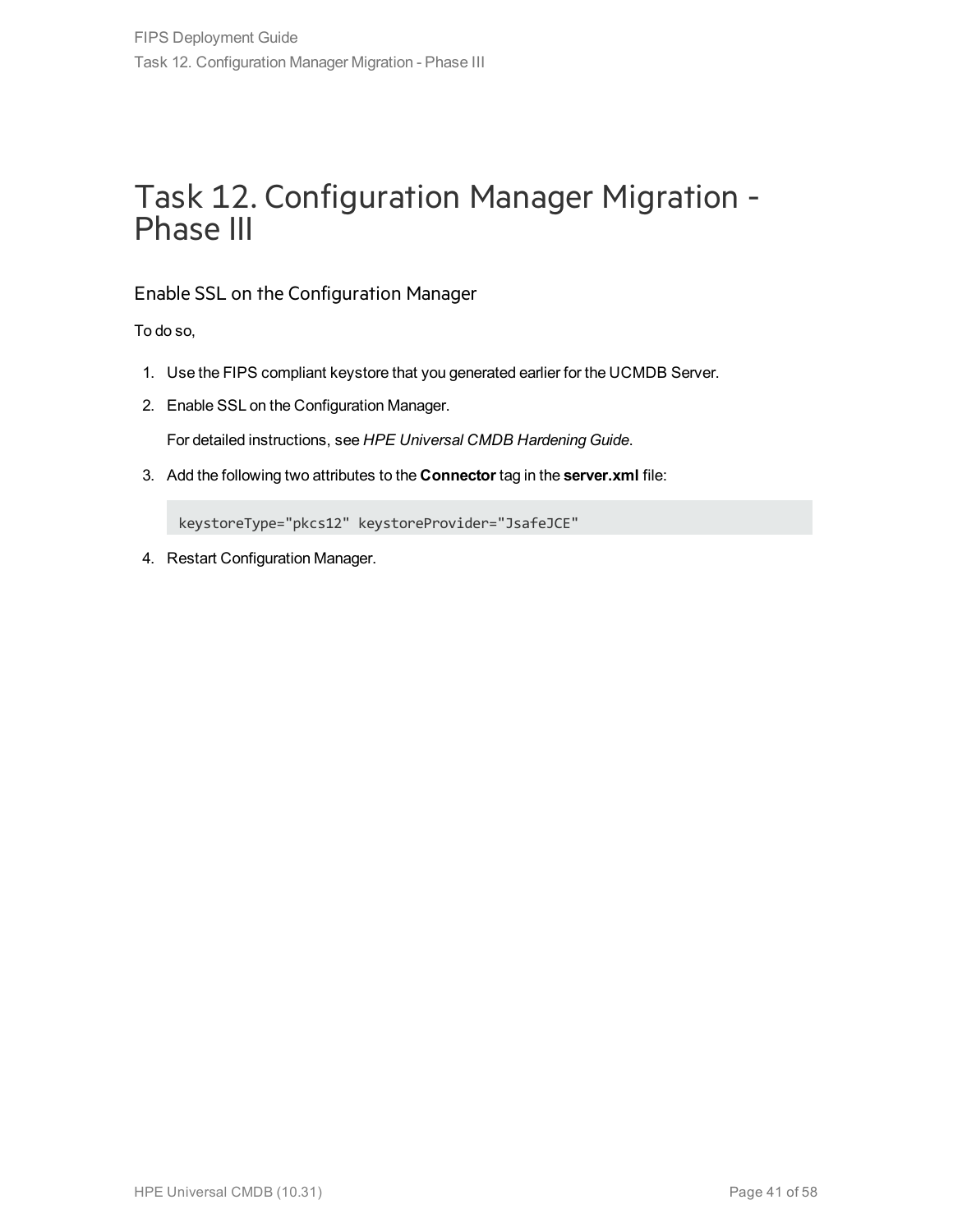## <span id="page-41-0"></span>Chapter 5: Improving Security

In case you do not want to use the OOTB certificates from UCMDB, you can generate or use your own FIPS keystores (probe, UI, UCMDB Browser, and so on).

When manipulating FIPS certificates and keystores (when executing keytool commands) you should use the provider from RSA BSAFE Crypto-J Toolkit (JsafeJCE). In addition, consider the fact that the certificate stores in FIPS mode are of type PKCS12.

The keytool commands from "Generate a Standalone Self-Signed Certificate (hpcert)" and from "Generate a Self-Signed Root Certificate (hproot) and a Self-Signed Certificate (hpcert) which will be signed by hproot" can be taken as examples on how to manipulate FIPS certificates and keystores. You can also modify them in case you use your own certificates signed by a specific Certificate Authority. For the sake of the example we have used here self signed certificates but the commands are similar when using custom certificates.

This chapter describes how to:

Generate a Standalone Self-Signed Certificate (hpcert) Using JsafeJCE [Cryptography](#page-41-1) Provider . [42](#page-41-1)

Generate a Self-Signed Root Certificate (hproot) and a [Self-Signed](#page-43-0) Certificate (hpcert) Which Will Be Signed by hproot Using JsafeJCE [Cryptography](#page-43-0) Provider [44](#page-43-0)

### <span id="page-41-1"></span>Generate a Standalone Self-Signed Certificate (hpcert) Using JsafeJCE Cryptography Provider

This section describes how to generate a new hpcert certificate which will be placed in the **serverfips.keystore** and **server-fips.truststore**. If you do not want to use the default certificate hierarchy comes with UCMDB, you will need to make sure the standalone certificate which is generated here is also placed on all the SSL clients truststores (Probe truststore, UCMDB UI FIPS truststore (jssecacerts), UCMDB Browser, and UCMDB Configuration Manager).

#### 1. **Prerequisites**

You have completed instructions in Set up the [UCMDB](#page-17-1) Server JRE with Crypto-J Toolkit and the JCE Unlimited Strength [Jurisdiction](#page-17-1) Policy jars.

2. **Generate a Server keystore of type PKCS12 using the JsafeJCE cryptography provider.**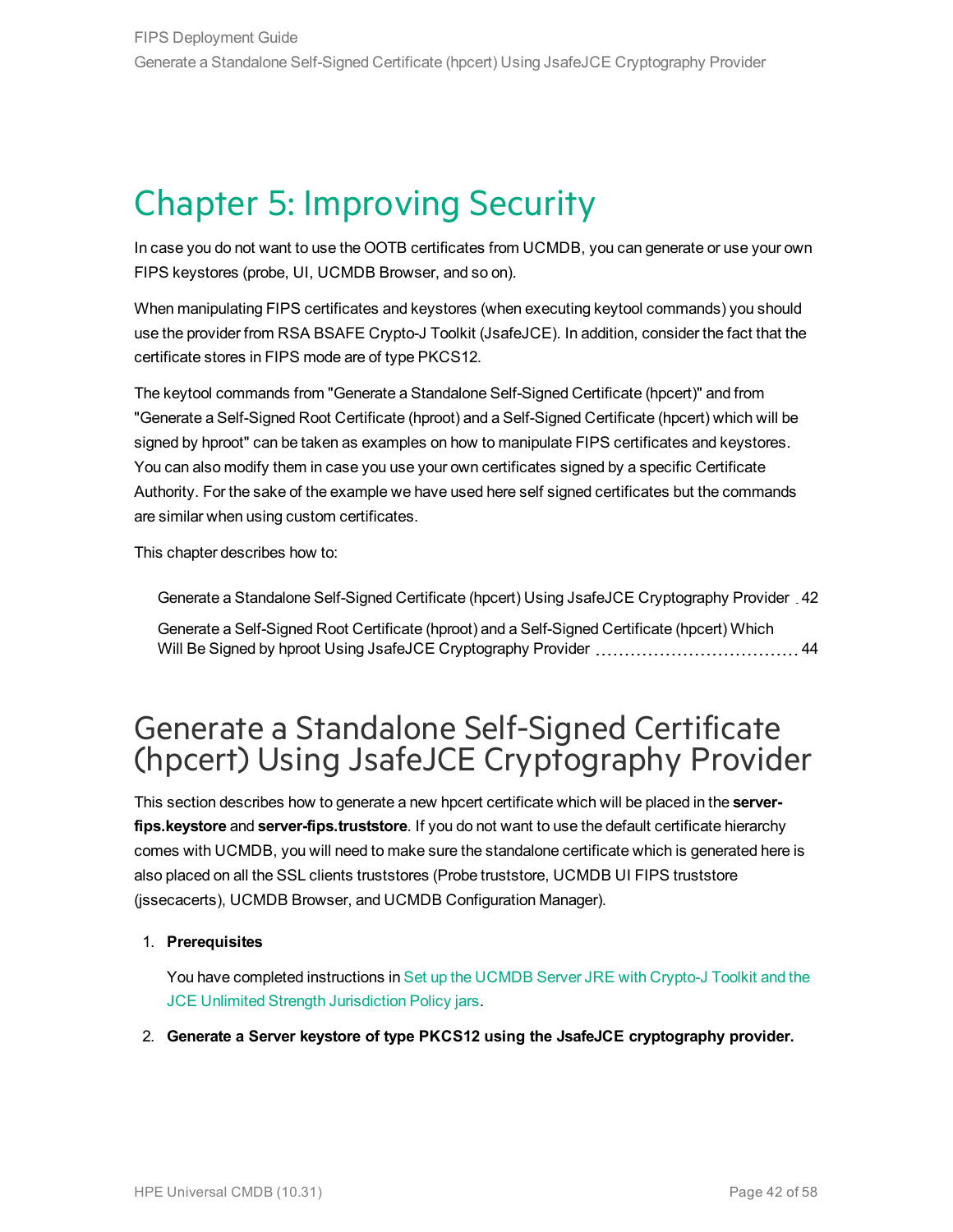**Note:** All the generated files will be placed inside **C:\newstores**.

The keystore will contain a certificate with a Subject Alternative Name (SAN) extension with a DNS matching the URLs used to connect to the UCMDB Server. Change the SAN extension accordingly to match your UCMDB Server URL, IP address, and so on. For this guide, we are using the following DNS values: **myucmdbserver.hp.com**, **localhost** and an IP address set to **127.0.0.1**.

We assume that the UCMDB Server is installed at the default path

**C:\hp\UCMDB\UCMDBServer**. From **C:\hp\UCMDB\UCMDBServer\bin\jre\bin** run the following command and complete all the details when prompted for certificate details:

**Generate server-fips.keystore. Add the correct parameters to the SAN extension before running the command!!!**

keytool -genkey -alias hpcert -validity 365 -keyalg RSA -keysize 2048 storetype PKCS12 -providername JsafeJCE -keystore C:\newstores\serverfips.keystore -ext san=dns:myucmdbserver.hp.com,dns:localhost,ip:127.0.0.1

#### 3. **Export the Certificate from server-fips.keystore.**

From **C:\hp\UCMDB\UCMDBServer\bin\jre\bin** run the following command:

#### **Export the Certificate from the keystore**

```
keytool -exportcert -alias hpcert -keystore C:\newstores\server-
fips.keystore -storetype PKCS12 -storepass hppass -providername JsafeJCE -
file C:\newstores\hpcert.crt
```
#### 4. **Import Certificate into server-fips.truststore.**

From C:\hp\UCMDB\UCMDBServer\bin\jre\bin run the following command:

#### **Import hpcert in truststore**

```
keytool -importcert -alias hpcert -file C:\newstores\hpcert.crt -
providername JsafeJCE -storetype PKCS12 -keystore C:\newstores\server-
fips.truststore
```
- 5. Copy the newly generated **server-fips.keystore** and **server-fips.truststore** from **C:\newstores** into the **security** folder of the UCMDB Server (**C:\hp\UCMDB\UCMDBServer\conf\security**) to overwrite the existing files.
- 6. **Copy the UCMDB certificate to each Probe machine.**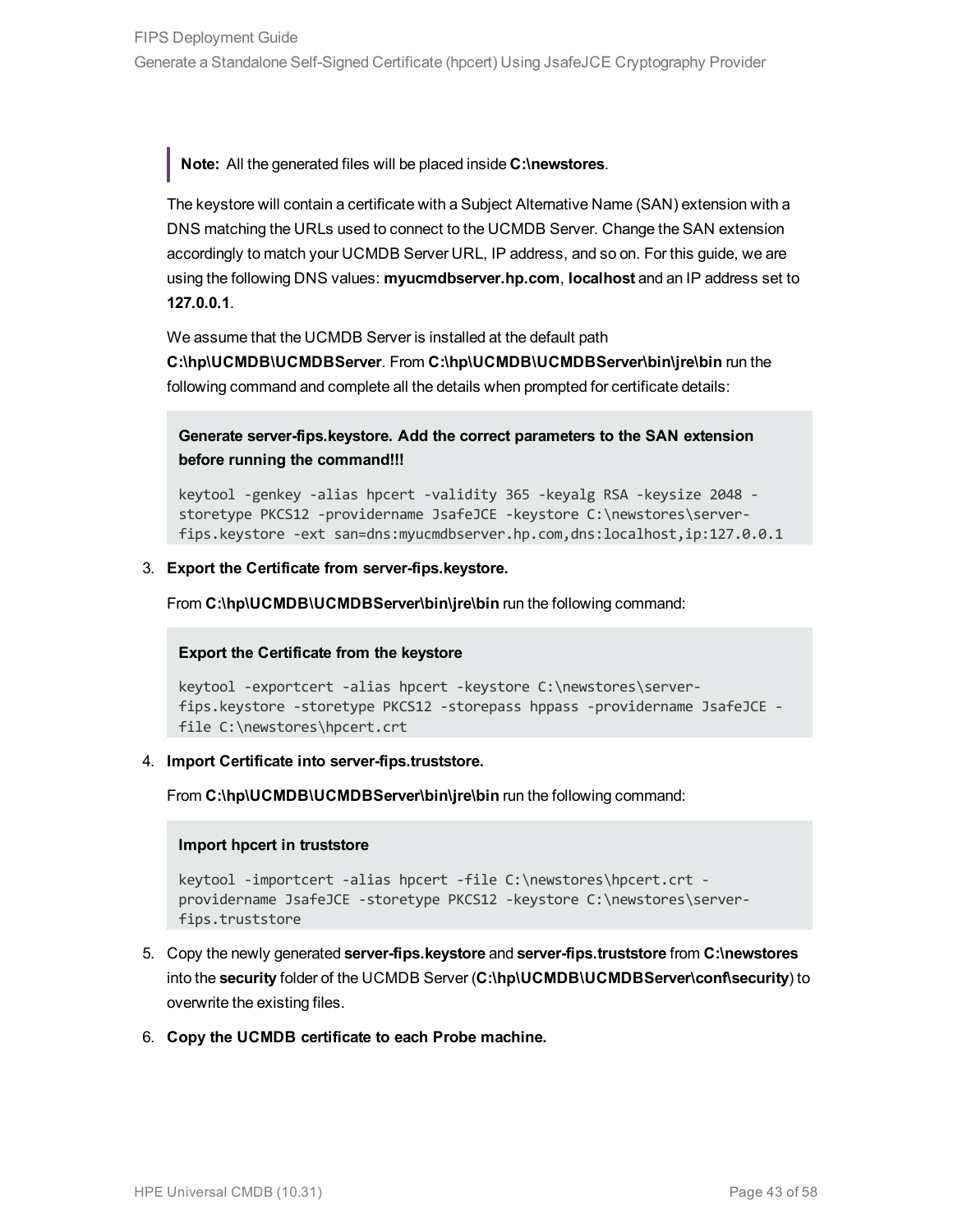Copy the certificate file **C:\HP\UCMDB\UCMDBServer\conf\security\hpcert.crt** from the UCMDB Server machine to the following folder on each Data Flow Probe machine:

#### **C:\HP\UCMDB\DataFlowProbe\conf\security\**

7. **Data Flow Probe Configuration.**

**Note:** You must configure each Data Flow Probe machine.

Import the server's certificate **hpcert.crt** to the Probe's Truststore.

a. Open the command prompt and run the command:

```
keytool -import -alias hpcert -file
C:\HP\UCMDB\DataFlowProbe\conf\security\hpcert.crt -storetype PKCS12 -
providername JsafeJCE -keystore
C:\HP\UCMDB\DataFlowProbe\conf\security\FIPS_HPProbeTrustStore.jks
```
- b. Enter the keystore password **logomania**.
- c. When prompted **Trust this certificate?**, press **y** and then **Enter**.

The following message is displayed: Certificate was added to keystore.

#### 8. **Restart the Machines**

Restart both the UCMDB server and the Probe machines.

### <span id="page-43-0"></span>Generate a Self-Signed Root Certificate (hproot) and a Self-Signed Certificate (hpcert) Which Will Be Signed by hproot Using JsafeJCE Cryptography Provider

These commands are actually similar with the ones incorporated in the **keystoregen.bat** tool located in the **C:\hp\UCMDB\UCMDBServer\tools\security** directory.

This section describes how to manually generate a new self-signed root certificate (hproot) and a selfsigned certificate (hpcert) which will be signed by hproot. All the files will be placed inside **C:\newstores**.

By default, UCMDB Server in FIPS mode already uses a certificate hierarchy similar to this.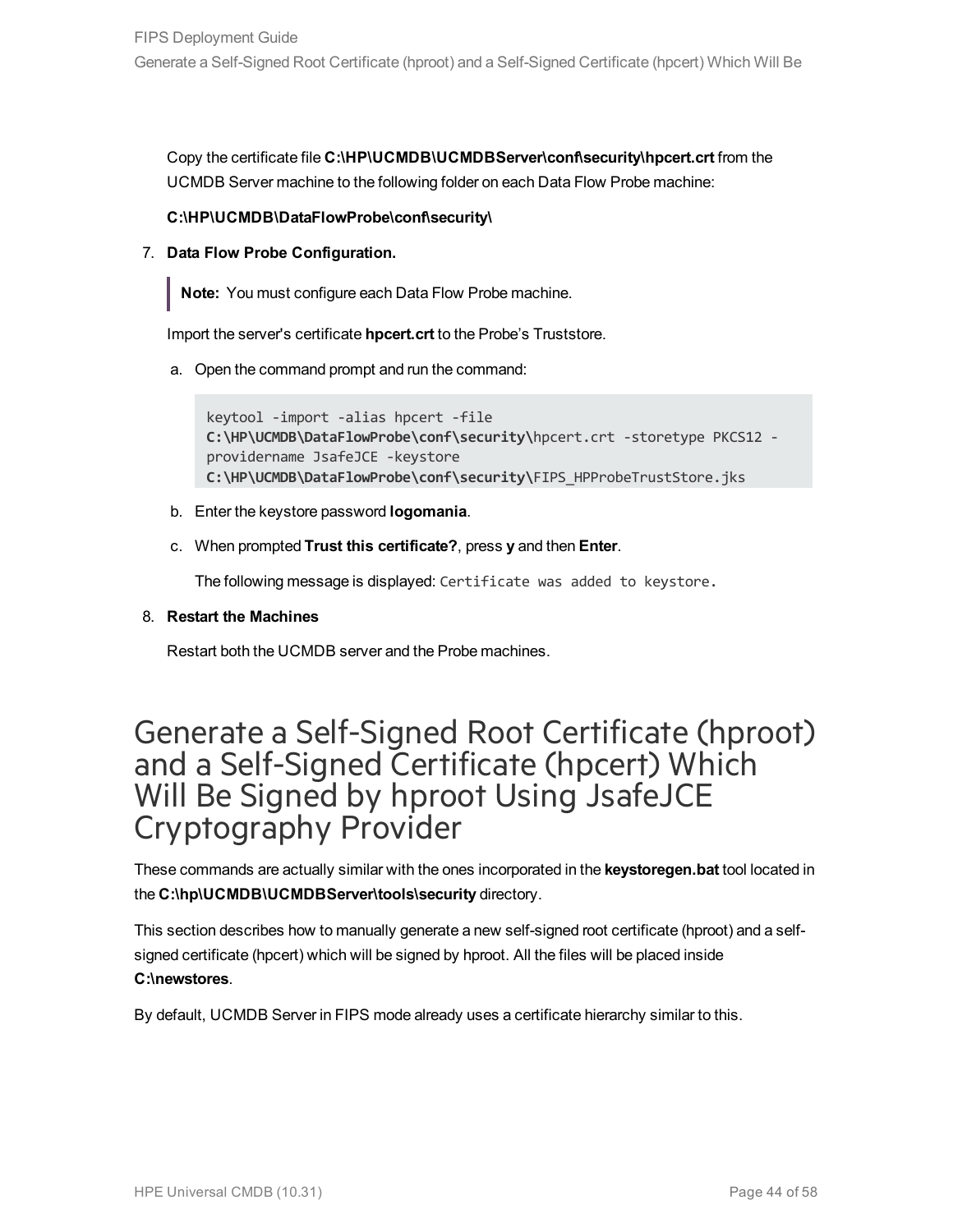Generate a Self-Signed Root Certificate (hproot) and a Self-Signed Certificate (hpcert) Which Will Be

#### 1. **Prerequisites**

You have completed instructions in Set up the [UCMDB](#page-17-1) Server JRE with Crypto-J Toolkit and the JCE Unlimited Strength [Jurisdiction](#page-17-1) Policy jars.

2. **Generate the self-signed root certificate hproot in C:\newstores.**

keytool -genkey -alias hproot -validity 365 -keyalg RSA -keysize 2048 storetype PKCS12 -providername JsafeJCE -keystore C:\newstores\hproot.keystore -ext bc:c="ca:true"

3. **Export hproot in C:\newstores.**

```
keytool -exportcert -alias hproot -keystore C:\newstores\hproot.keystore -
storetype PKCS12 -storepass hppass -providername JsafeJCE -file
C:\newstores\hproot.crt
```
4. **Generate a self-signed certificate hpcert and place it inside server-fips.keystore. Make sure you set the correct SAN extension to the appropriate DNS.**

```
keytool -genkey -alias hpcert -validity 365 -keyalg RSA -keysize 2048 -
storetype PKCS12 -providername JsafeJCE -keystore C:\newstores\server-
fips.keystore -ext san=dns:myucmdbserver.hp.com,dns:localhost,ip:127.0.0.1
```
5. **Export hpcert from the keystore.**

```
keytool -exportcert -alias hpcert -keystore C:\newstores\server-
fips.keystore -storetype PKCS12 -storepass hppass -providername JsafeJCE -
file C:\newstores\hpcert.crt
```
6. **Generate a certificate sign request for hpcert and place it in C:\newstores.**

keytool -certreq -alias hpcert -keystore C:\newstores\server-fips.keystore storetype PKCS12 -storepass hppass -providername JsafeJCE -file C:\newstores\hpcert\_sign\_request.csr

7. **Generate the signed hpcert certificate signed by hproot and add the needed SAN extensions.**

```
keytool -gencert -infile C:\newstores\hpcert_sign_request.csr -outfile
C:\newstores\hpcert_issued_by_hproot.rsp -alias hproot_-storetype_PKCS12 -
providername JsafeJCE -keystore C:\newstores\hproot.keystore -storepass
hppass -ext san=dns:myucmdbserver.hp.com,dns:localhost,ip:127.0.0.1
```
8. **Concatenate the signed hpcert and hproot in the same file.**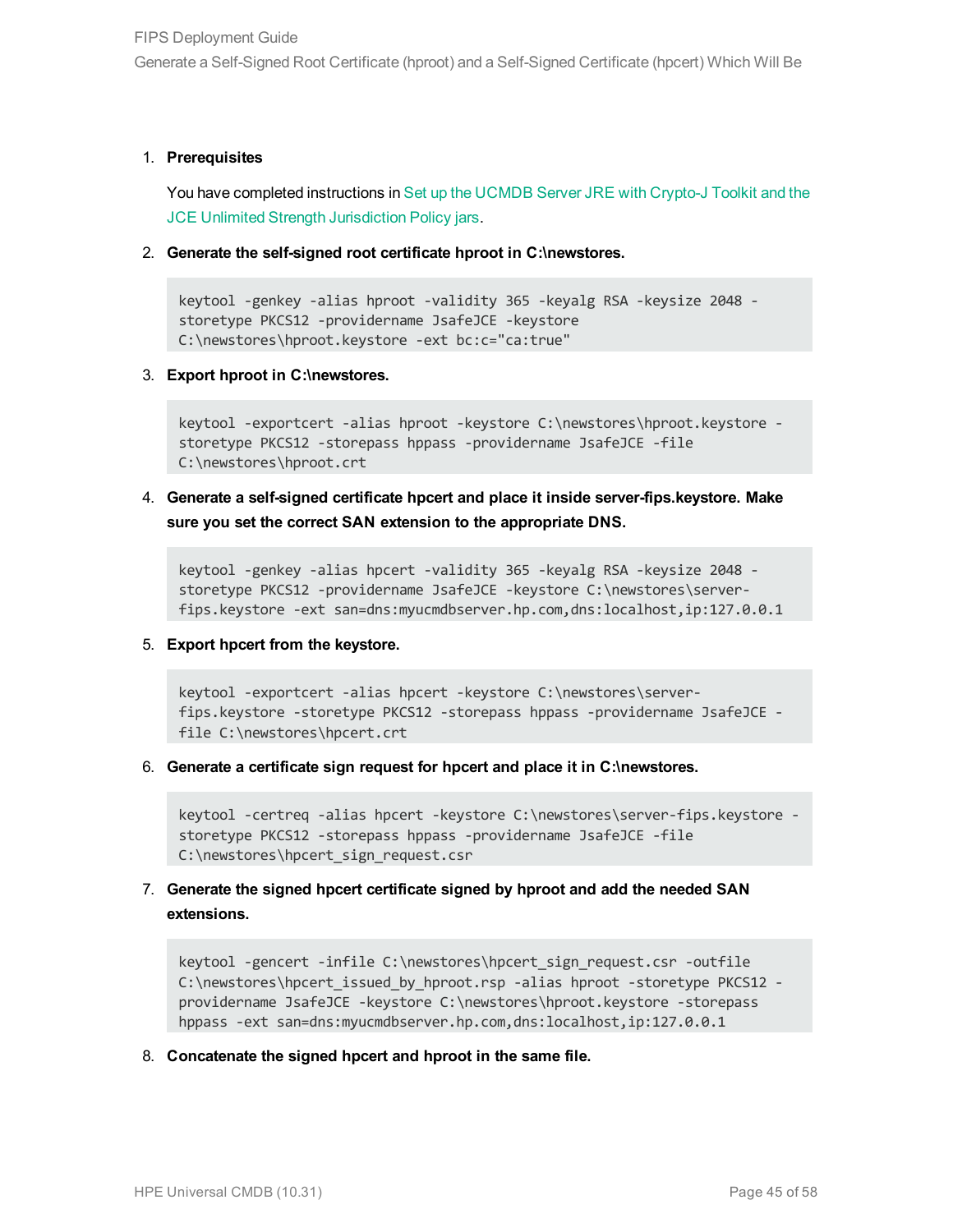keytool -printcert -rfc -file C:\newstores\hpcert issued by hproot.rsp >> C:\newstores\hpcertandroot.p7c keytool -printcert -rfc -file C:\newstores\hproot.crt >> C:\newstores\hpcertandroot.p7c

9. **Import the hpcert (which is signed by hproot) into server-fips.keystore.**

```
keytool -importcert -keystore C:\newstores\server-fips.keystore -storetype
PKCS12 -providername JsafeJCE -alias hpcert -file
C:\newstores\hpcertandroot.p7c
```
- 10. Copy the newly generated **server-fips.keystore** into the **security** folder of the UCMDB Server (**C:\hp\UCMDB\UCMDBServer\conf\security**) to overwrite the existing files.
- 11. **Copy the UCMDB root certificate to each Probe machine**

Copy the certificate file **C:\HP\UCMDB\UCMDBServer\conf\security\hproot.crt** from the UCMDB Server machine to the following folder on each Data Flow Probe machine:

#### **C:\HP\UCMDB\DataFlowProbe\conf\security\**

12. **Data Flow Probe Configuration**

**Note:** You must configure each Data Flow Probe machine.

Import the server's root certificate **hproot.crt** to the Probe's Truststore.

a. Open the command prompt and run the command:

```
keytool -import -alias hproot -file
C:\HP\UCMDB\DataFlowProbe\conf\security\hproot.crt - storetype PKCS12 -
providername JsafeJCE -keystore
C:\HP\UCMDB\DataFlowProbe\conf\security\FIPS_HPProbeTrustStore.jks
```
b. Enter the keystore password **logomania**.

#### c. When asked **Trust this certificate?**, press **y** and then **Enter**.

The following message is displayed: Certificate was added to keystore.

#### 13. **Restart the Machines**

Restart both the UCMDB server and the Probe machines.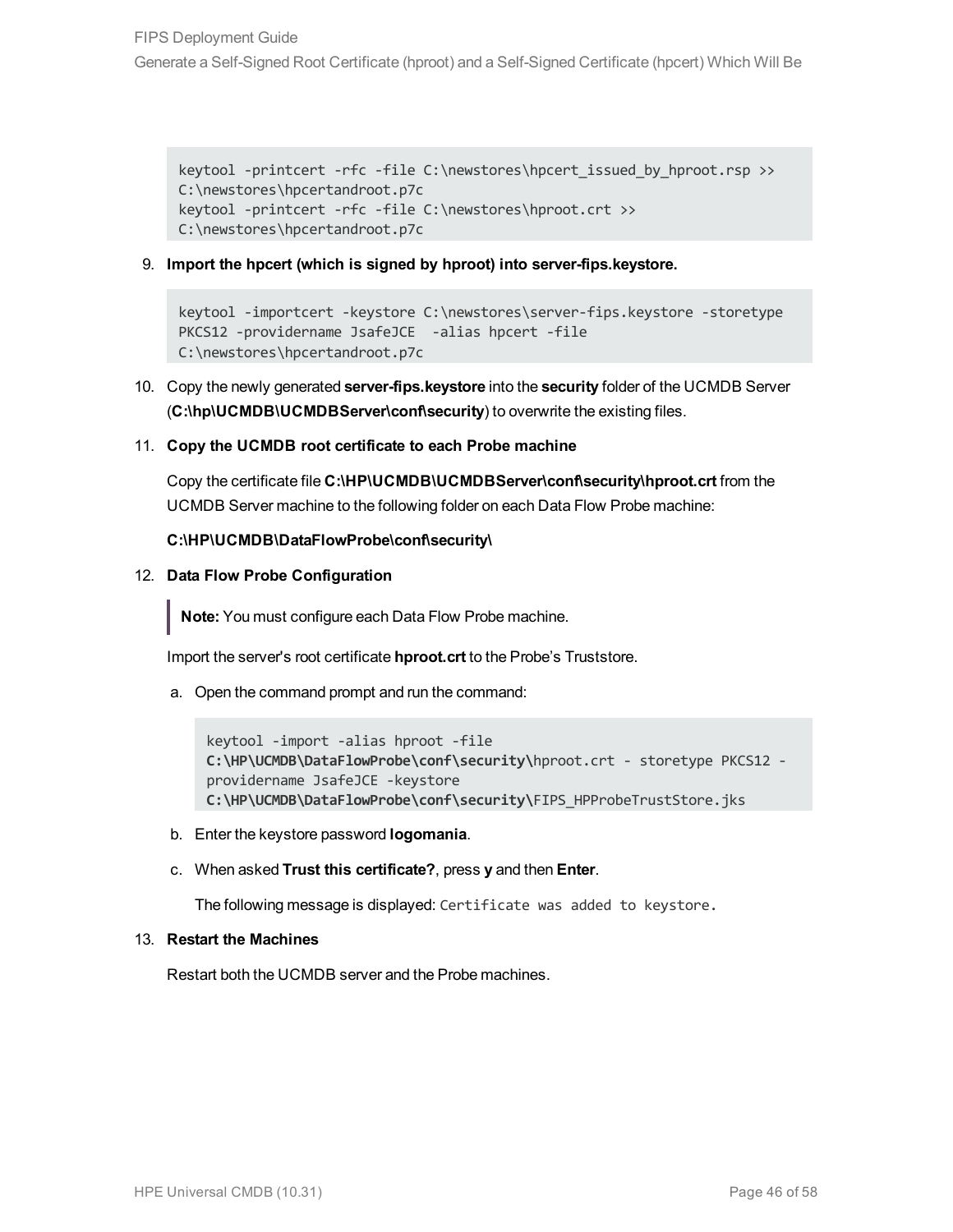## <span id="page-46-0"></span>Chapter 6: Known Problems and Limitations

- PosgresSQL will not be FIPS compatible but this should be acceptable because the communication is local from UCMDB Server/Probe to PosgresSQL Database.
- Limitations with SSH in FIPS mode
	- SSH does not support public key authentication.
	- SSH client does not support connecting remote host with non-FIPS compliant SSH server. The unsupported operating systems include, but not limited to, the following:
		- Solaris (both SPARK and x86)
		- RedHat AS3.

One technical reason for the issue is that there is no common key exchange algorithm between client (probe side) and server: in FIPS mode, the probe will force to use **diffie-hellman-group14 sha1** as key exchange algorithm, which is not supported by remote host.

- The HPUX HPPA platform is not FIPS compliant. When the FIPS mode is on, the UD Agent can not start on the non-FIPS compliant HPUX HPPA platform. Therefore, the FIPS mode for the UD Agent is turned off in order to run the UD Agent on the HPUX HPPA platform. (QCCR1H100684)
- <sup>l</sup> **UCMDB UI limitation:** If **–Djavax.net.debug=ssl** is present and Java console is also enabled, the following exception will always be printed in the console. **It can be ignored**, the UI will still be able to communicate through SSL with the Server.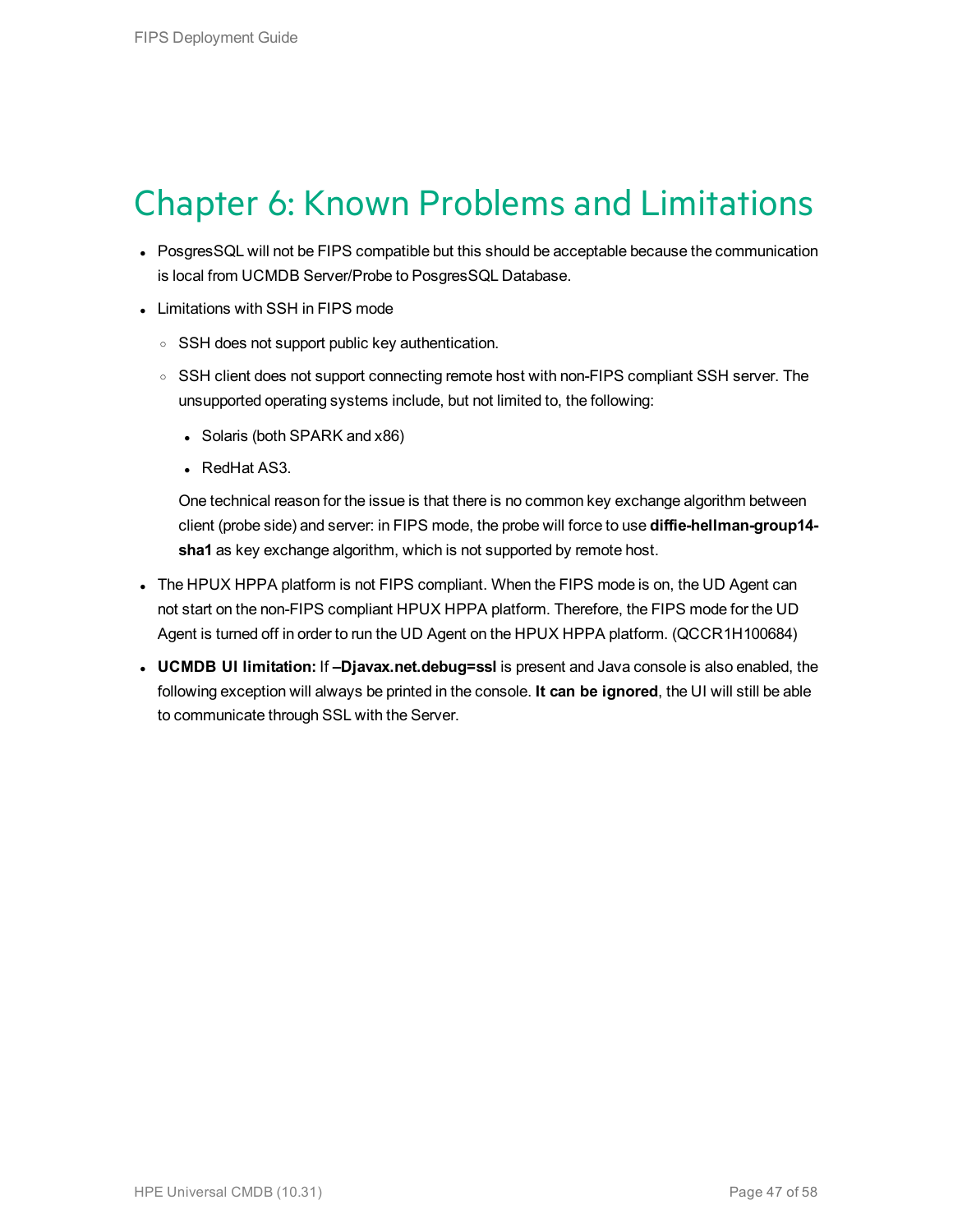| Java Console                                                                                                  | $\Box$ $\times$ |
|---------------------------------------------------------------------------------------------------------------|-----------------|
| at trata iavai tu kiriz                                                                                       |                 |
| java.security.PrivilegedActionException: java.security.NoSuchAlgorithmException: SSL SSLContext not available |                 |
| at java.security.AccessController.doPrivileged(Native Method)                                                 |                 |
| at com.sun.deploy.net.protocol.https.Handler\$Initializer. <clinit>(Unknown Source)</clinit>                  |                 |
| at com.sun.deploy.net.protocol.https.Handler.openConnection(Unknown Source)                                   |                 |
| at java.net.URL.openConnection(Unknown Source)                                                                |                 |
| at sun.net.www.protocol.jar.JarURLConnection. <init>(Unknown Source)</init>                                   |                 |
| at sun.plugin.net.protocol.jar.CachedJarURLConnection. <init>(Unknown Source)</init>                          |                 |
| at sun.plugin.net.protocol.jar.Handler.openConnection(Unknown Source)                                         |                 |
| at java.net.URL.openConnection(Unknown Source)                                                                |                 |
| at com.sun.deplov.security.DeplovURLClassPath\$JarLoader.getJarFile(Unknown Source)                           |                 |
| at com.sun.deploy.security.DeployURLClassPath\$JarLoader.access\$800(Unknown Source)                          |                 |
| at com.sun.deploy.security.DeployURLClassPath\$JarLoader\$1.run(Unknown Source)                               |                 |
| at java.security.AccessController.doPrivileged(Native Method)                                                 |                 |
| at com.sun.deploy.security.DeployURLClassPath\$JarLoader.ensureOpen(Unknown Source)                           |                 |
| at com.sun.deploy.security.DeployURLClassPath\$JarLoader. <init>(Unknown Source)</init>                       |                 |
| at com.sun.deploy.security.DeployURLClassPath\$3.run(Unknown Source)                                          |                 |
| at java.security.AccessController.doPrivileged(Native Method)                                                 |                 |
| at com.sun.deploy.security.DeployURLClassPath.getLoader(Unknown Source)                                       |                 |
| at com.sun.deploy.security.DeployURLClassPath.getLoader(Unknown Source)                                       |                 |
| at com.sun.deploy.security.DeployURLClassPath.getResource(Unknown Source)                                     |                 |
| at sun.plugin2.applet.Plugin2ClassLoader\$2.run(Unknown Source)                                               |                 |
|                                                                                                               |                 |
| at sun.plugin2.applet.Plugin2ClassLoader\$2.run(Unknown Source)                                               |                 |
| at java.security.AccessController.doPrivileged(Native Method)                                                 |                 |
| at sun.plugin2.applet.Plugin2ClassLoader.findClassHelper(Unknown Source)                                      |                 |
| at sun.plugin2.applet.Applet2ClassLoader.findClass(Unknown Source)                                            |                 |
| at sun.plugin2.applet.Plugin2ClassLoader.loadClass0(Unknown Source)                                           |                 |
| at sun.plugin2.applet.Plugin2ClassLoader.loadClass(Unknown Source)                                            |                 |
| at sun.plugin2.applet.Plugin2ClassLoader.loadClass0(Unknown Source)                                           |                 |
| at sun.plugin2.applet.Plugin2ClassLoader.loadClass(Unknown Source)                                            |                 |
| at sun.plugin2.applet.Plugin2ClassLoader.loadClass(Unknown Source)                                            |                 |
| at java.lang.ClassLoader.loadClass(Unknown Source)                                                            |                 |
| at sun.plugin2.applet.Plugin2ClassLoader.loadCode(Unknown Source)                                             |                 |
| at sun.plugin2.applet.Plugin2Manager.initAppletAdapter(Unknown Source)                                        |                 |
| at sun.plugin2.applet.Plugin2Manager\$AppletExecutionRunnable.run(Unknown Source)                             |                 |
| at java.lang.Thread.run(Unknown Source)                                                                       |                 |
| Caused by: java.security.NoSuchAlgorithmException: SSL SSLContext not available                               |                 |
| at sun.security.jca.GetInstance.getInstance(Unknown Source)                                                   |                 |
| at javax.net.ssl.SSLContext.getInstance(Unknown Source)                                                       |                 |
| at com.sun.deploy.net.protocol.https.Handler\$Initializer\$2.run(Unknown Source)                              |                 |
| $\ldots$ 34 more                                                                                              |                 |
| keyStore is: C:/Program Files (x86)/Java/jre1.8.0_45/lib/security/jssecacerts                                 |                 |

- Common Access Card (CAC) does not support UI when the UCMDB Server is in the FIPS mode.
- <sup>l</sup> **OOTB certificate (default hpcert) limitation.** The default hpcert certificate from **serverfips.keystore** uses a SAN extension with DNS field set to **localhost**. This limits the access to the UCMDB UI only from the UCMDB Server Machine (localhost). That is to say,
	- <sup>o</sup> UCMDB UI must be on the same machine with UCMDB Server.
	- <sup>o</sup> You can only use URL **https://localhost:8443/** to access the UCMDB Server. Neither **https://<UCMDB\_Server\_Name>:8443/** nor **https://<UCMDB\_Server\_IP\_Address>:8443/**.

This limitation applies to both of the following:

- <sup>o</sup> UCMDB Server Migration, and
- <sup>o</sup> UCMDB UI Migration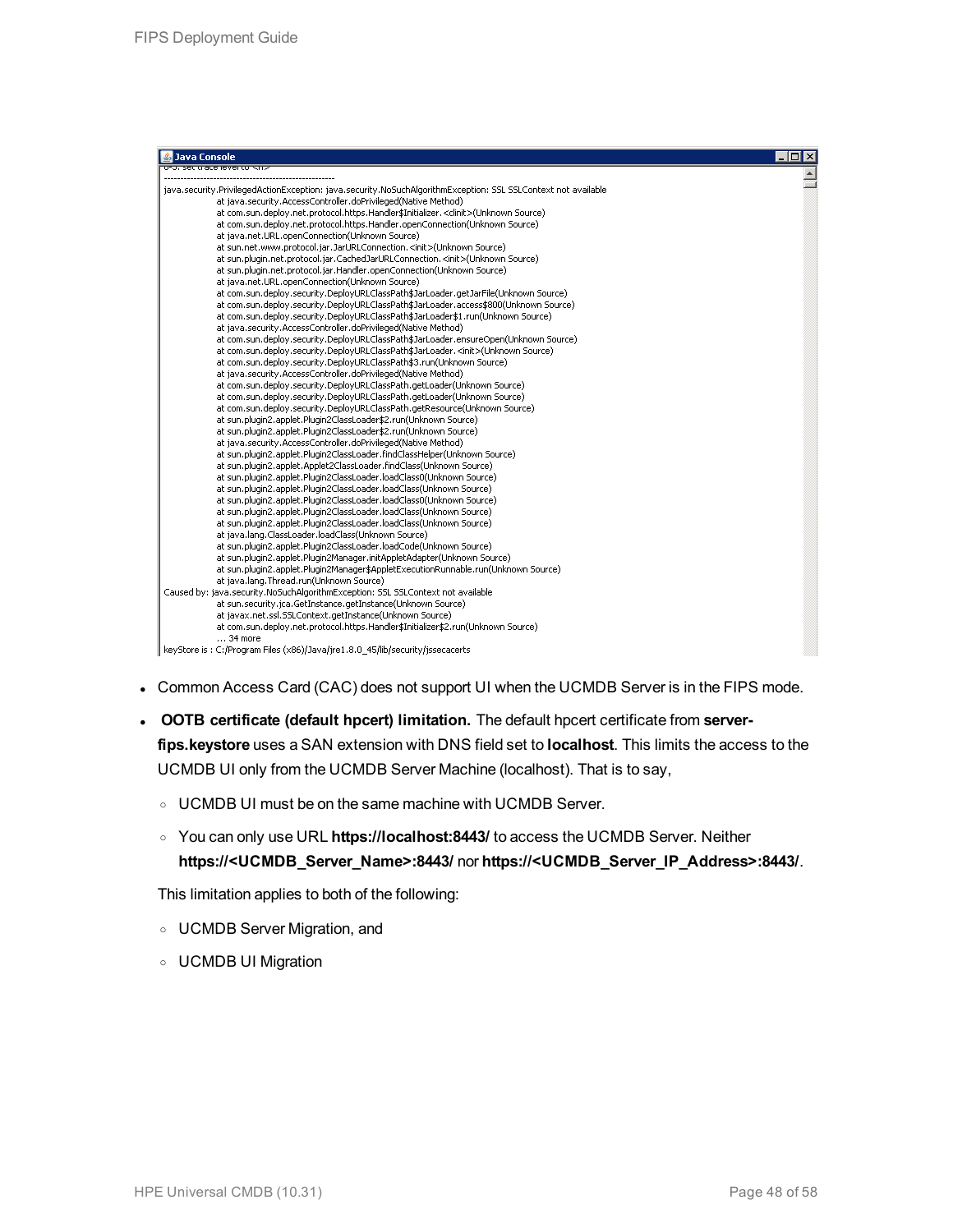## <span id="page-48-0"></span>Chapter 7: Troubleshooting - FIPS Deployment

## <span id="page-48-1"></span>Troubleshooting the UD Probes

- When probes finish upgrading, the new keystore/truststore is in place. If the UCMDB Server does not perform the last step of turning on FIPS, and HTTPs communication is enabled, in the UCDMB UI, you will see probe disconnected until the UCMDB Server replaces the new FIPS keystore/truststore in JMX.
- If you want to find out whether an agent has been switched to the FIPS mode, follow the steps below:
	- a. Run the **UDA Status Collector** job.

In UCMDB UI, go to **Data Flow Management > Universal Discovery > Discovery Modules/Jobs** tab **> Discovery Modules** tree **> Tools and Samples > UD Agent Management**, right-click **UDA Status Collector**, and select **Activate**.

b. Access the Data Flow Probe JMX console: On the probe machine, launch a Web browser and enter the following address: **https://localhost:8453**.

You may have to log in with a user name and password.

- c. Locate the **exportUdaStatus** method, provide the path, for example, **C:\**, and then click **Invoke**.
- d. Go to the probe node and find the **uda\_status.csv** file under the path you specified and open it.
- e. Check the **agentVersion** column in the file. If the **agentVersion** value is in the **<agent version>-fips** format, for example, **v10.21.000 build:215-fips**, then it means the agent has been migrated to FIPS mode successfully. Otherwise, it is still a non-FIPS agent.
- f. Count the rows where **agentVersion** value is in the **<agent version>-fips** format.
- **Problem:** If HTTPS communication is enabled on the UCMDB Server side, after the UCMDB server is switched to FIPS mode, data flow probes cannot connect to the UCMDB server.

**Solution:** Update keystore and truststore values in the **ssl.properties** file (located in the **<***DataFlowProbe\_Home***>\conf\security** directory) manually.

To do so,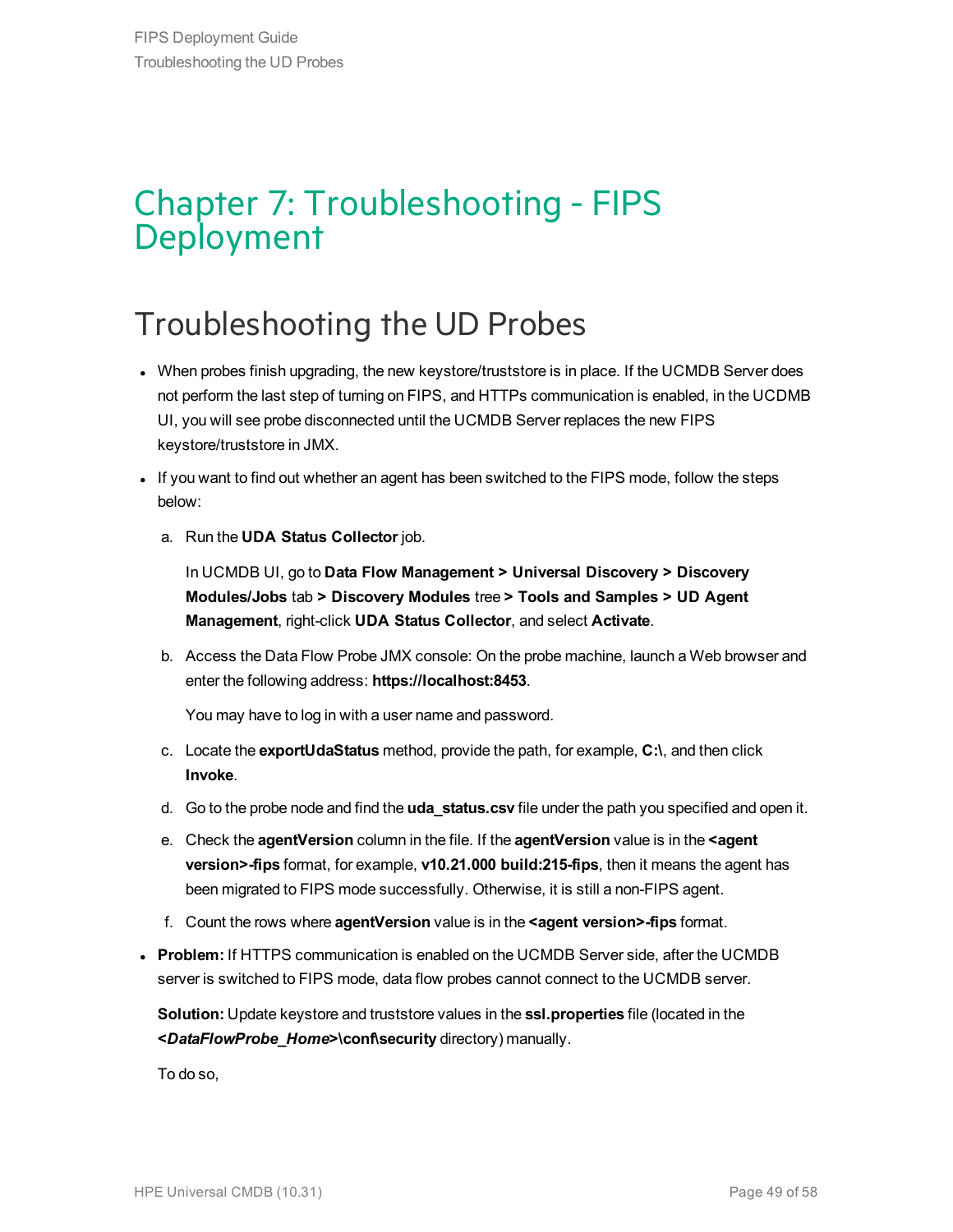- a. Open the **ssl.properties** file in a text editor.
- b. Locate the following two lines:

javax.net.ssl.keyStore=HPProbeKeyStore.jks javax.net.ssl.trustStore=HPProbeTrustStore.jks

c. Update the values for the two settings manually to the following:

```
javax.net.ssl.keyStore=FIPS_HPProbeKeyStore.jks
javax.net.ssl.trustStore=FIPS_HPProbeTrustStore.jks
```
- d. Save the file.
- e. Restart the Probe.
- PROBLEM: After adding a new probe to the UCMDB server that was already switched to the FIPS mode, the automatic FIPS switch process for the new probe might fail. This is because once the newly installed probe is started, it downloads all the resources from the UCMDB server, and when the probe gets the probe upgrade package, it would schedule a restart, which blocks the automatic FIPS Switch process. (QCCR1H106144)

**Workaround:** Once you find that the automatic FIPS Swtich process for a new probe failed,

- a. Copy the jar files of JCE Unlimited Strength Jurisdiction Policy Files 8 into the **%\DataFlowProbe\_HOME%\bin\jre\lib\security** directory on the Data Flow Probe machine.
- b. Add the following line into the **DataFlowProbe.properties** file on the Data Flow Probe machine, and then save the file.

probe.fips.status=1

c. Restart the Data Flow Probe.

**Note:** If the Data Flow Probe is in separate mode, you need to perform the above steps for both the Probe Manager and Probe Gateway.

### <span id="page-49-0"></span>Troubleshooting the UCMDB Server

#### <sup>l</sup> **Manual steps to make a reader server FIPS ready**

In case the **enableFipsMode** JMX method reports a failure for a reader server, you can perform several manual steps to make the reader server FIPS-ready.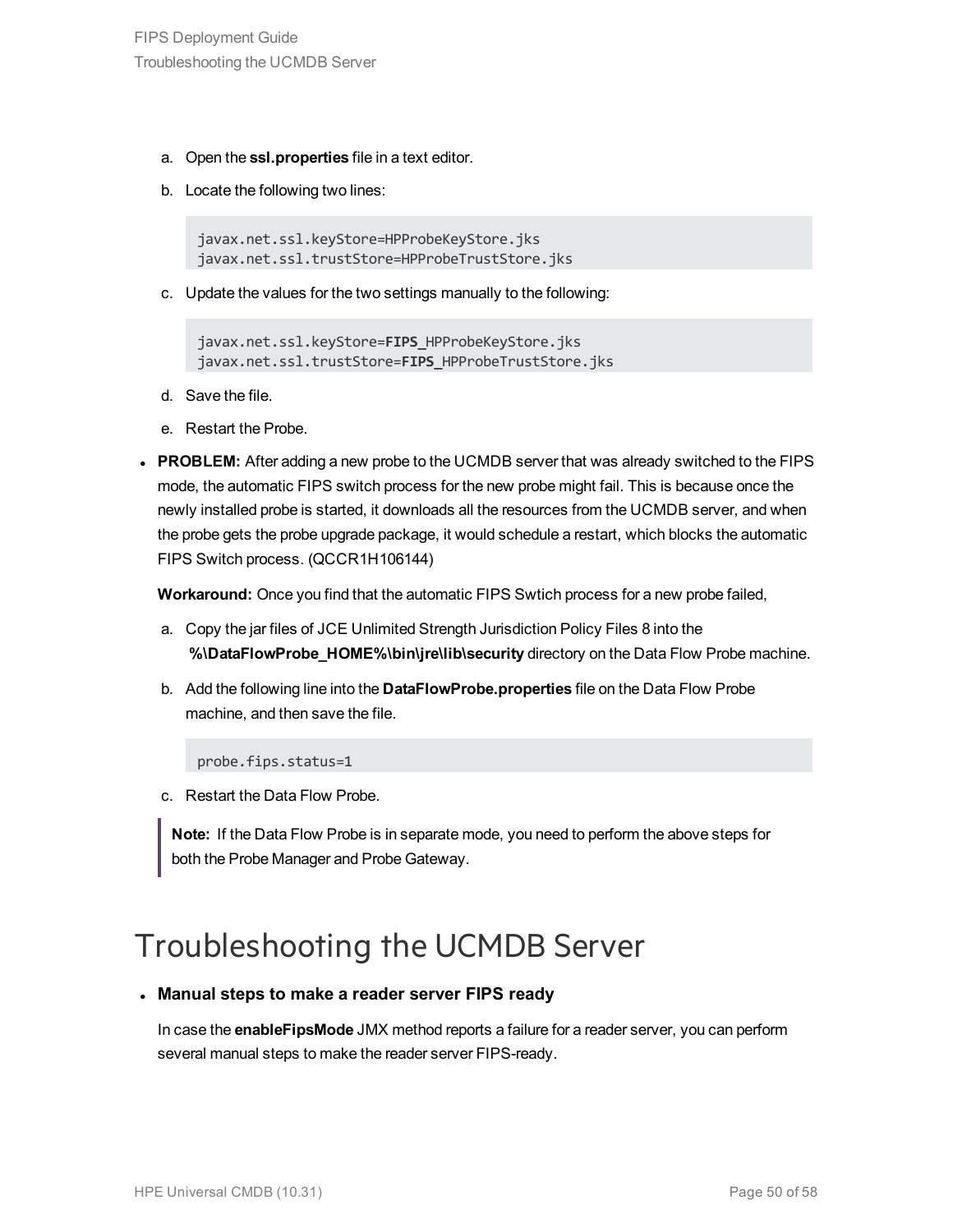**Note:** These steps are applicable only when the switch to FIPS mode was successful on the writer server.

The JMX output page displayed after the **enableFipsMode** JMX method is executed contains detailed information about the status of the switch to FIPS mode on all the HA cluster servers. Only when the switch to FIPS mode was successful on the writer server, but failed on a reader server, you can follow the steps below to make the reader server FIPS ready.

- a. Stop all the servers in the HA cluster, including the writer server.
- b. Start only the writer server.

After the first startup since FIPS was enabled, the newly generated FIPS compliant files will reside on the writer's file system. To make the reader server FIPS ready, you need to manually copy these files to the reader server.

- c. Copy the **encryption.bin** and **cmdbSuperIntegrationCredentials.bin** files from the writer server's **<***UCMDB\_Server\_Home***>/conf/persistence** folder and place them in the corresponding location on the reader server.
- d. Copy the **fips.conf** file from the writer server's **<***UCMDB\_Server\_Home***>/bin** directory and place it in the corresponding directory on the reader server.
- e. Copy the **cmdb.conf** file from the writer server's **<***UCMDB\_Server\_Home***>/conf** folder and place it in the corresponding directory on the reader server.

**Note:** If necessary, correct the database connection details in the **dal.datamodel.host.name** parameter from the **cmdb.conf** file.

f. Start the reader server.

#### <sup>l</sup> **Switch to FIPS JMX output and important log files**

When switching the UCMDB Server to FIPS mode, the JMX output result should print information about whether the switch to FIPS mode succeeded on all the servers from the HA cluster: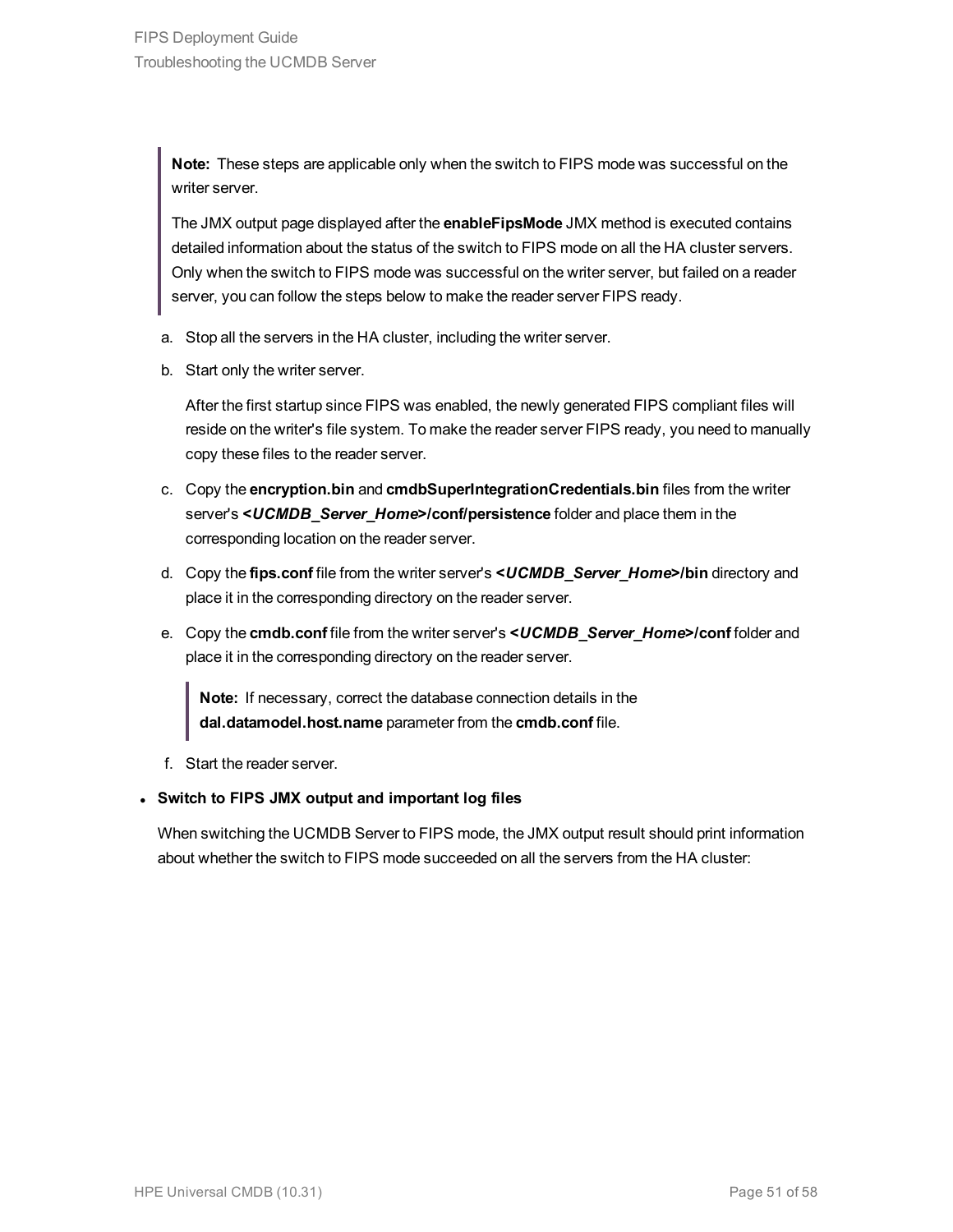JMX Search JMX List Operations Index Back to MBean Reinvoke MBean (Current Server is a writer:<Writer Server Id>)

#### Mbean: UCMDB:service=Security Services. Method: enableFIPSMode

Unlimited key strength is supported on the writer server. Encrypt and Decrypt test using the unlimited strength jurisdiction policy files has passed on the writer server. Unlimited key strength policy resources were successfully uploaded to URM from the filesystem. Unlimited key strength policy jars were deployed as discovery resources.

Going to check whether the reader servers are ready for Fips: Reader server <Reader Server Id> is ready for enabling Fips mode.

Fips mode enabled successfully on the writer server.

The status of enabling FIPS mode on the reader servers: FIPS mode enabled status: true Reader server: <Reader Server Id> Please proceed with restarting the HA Cluster for the Fips configuration changes to take effect.

The relevant logs that can be checked for detailed information are:

<sup>o</sup> **security.log** - contains detailed information about the switch to FIPS mode process. The following output is present in the **security.log** after calling the **enableFIPSMode** JMX method:

```
2015-06-18 19:18:13,155 INFO [qtp325079998-215] - Switch to FIPS mode started:
2015-06-18 19:18:13,155 INFO [qtp325079998-215] - Starting decrypt with Legacy
Providers.
2015-06-18 19:18:13,155 INFO [qtp325079998-215] - Triggering the Master Key Decrypt
step.
...
...
2015-06-18 19:18:14,130 INFO [qtp325079998-215] - Perform decrypt test for the new
super integration user file.
2015-06-18 19:18:14,131 INFO [qtp325079998-215] - Super Integration user credentials
from new file are matching the credentials from input? Result: true
2015-06-18 19:18:14,131 INFO [qtp325079998-215] - Switch to FIPS mode validation
succeeded!
```
After calling the **enableFIPSMode** JMX method, a lot of the FIPS changes will be present in temporary files on disk. When the UCMDB Server is restarted, the security log should also print details about the switch between the temporary and current files:

```
2015-06-18 19:25:33,382 INFO [WrapperSimpleAppMain] - Copy new conf file:
..\conf\new_cmdb.conf into old one: ..\conf\cmdb.conf
2015-06-18 19:25:33,395 INFO [WrapperSimpleAppMain] - New conf file was deleted?
true
2015-06-18 19:25:33,432 INFO [WrapperSimpleAppMain] - Copy new file:
..\conf\persistence\encryption.bin.new into old one: ..\conf\persistence\encryption.bin
2015-06-18 19:25:33,439 INFO [WrapperSimpleAppMain] - Going to delete:
..\conf\persistence\encryption.bin.new
2015-06-18 19:25:33,439 INFO [WrapperSimpleAppMain] - Copy new file:
..\conf\persistence\cmdbSuperIntegrationCredentials.bin.new into old one:
..\conf\persistence\cmdbSuperIntegrationCredentials.bin
2015-06-18 19:25:33,443 INFO [WrapperSimpleAppMain] - Going to delete:
..\conf\persistence\cmdbSuperIntegrationCredentials.bin.new
2015-06-18 19:25:36,239 INFO [WrapperSimpleAppMain] - Master key was loaded with
success into memory!
2015-06-18 19:28:00,666 INFO [WrapperSimpleAppMain] - LWSSO in FIPS mode
```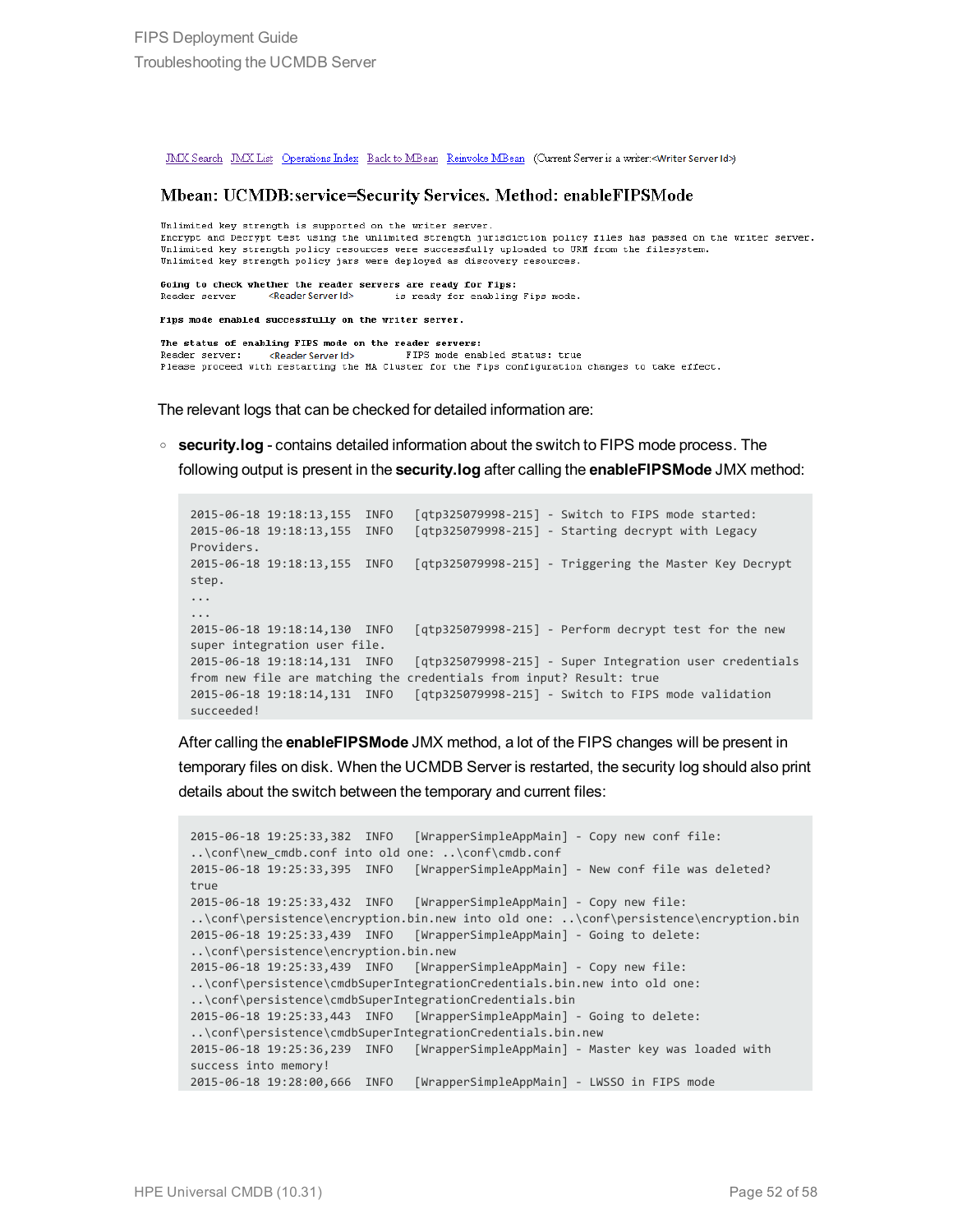2015-06-18 19:28:00,666 INFO [WrapperSimpleAppMain] - Reload configuration with filename lwsso/ucmdb\_fips\_mode\_lwsso\_conf.xml 2015-06-18 19:28:00,819 INFO [WrapperSimpleAppMain] - LWSSO in FIPS mode 2015-06-18 19:28:00,819 INFO [WrapperSimpleAppMain] - Reload configuration with filename lwsso/ucmdb\_fips\_mode\_lwsso\_conf.xml

<sup>o</sup> **startup.log** - contains information which can be consulted to determine whether the UCMDB server has performed the switch to FIPS.

```
2015-06-18 19:25:33,450 INFO [WrapperSimpleAppMain] -
************************************
2015-06-18 19:25:33,450 INFO [WrapperSimpleAppMain] - ******* Starting Framework
*******
2015-06-18 19:25:33,458 INFO [WrapperSimpleAppMain] - *** Java Version: 1.8.0_45
2015-06-18 19:25:33,471 INFO [WrapperSimpleAppMain] - *** CMDB Version: 10.21.277
2015-06-18 19:25:33,471 INFO [WrapperSimpleAppMain] - *** Java Home:
C:\hp\UCMDB\UCMDBServer\bin\jre
2015-06-18 19:25:33,472 INFO [WrapperSimpleAppMain] - *** OS Name: Windows
Server 2008 R2 6.1
2015-06-18 19:25:33,472 INFO [WrapperSimpleAppMain] -
************************************
2015-06-18 19:25:33,472 INFO [WrapperSimpleAppMain] - Fips mode is enabled.
2015-06-18 19:25:33,472 INFO [WrapperSimpleAppMain] - Switching to secure providers
2015-06-18 19:25:34,280 INFO [WrapperSimpleAppMain] - Removing the current SunJSSE
provider.
2015-06-18 19:25:34,280 INFO [WrapperSimpleAppMain] - Adding the new SunJSSE
provider which is configured in FIPS mode.
2015-06-18 19:25:34,280 INFO [WrapperSimpleAppMain] - Changed SunJSSE to use JSafe
for SSL.
2015-06-18 19:25:34,280 INFO [WrapperSimpleAppMain] - Added the JSafe provider.
2015-06-18 19:25:34,300 INFO [WrapperSimpleAppMain] - Start framework init
```
## <span id="page-52-0"></span>Troubleshooting the UCMDB UI

#### 1. **Applet FIPS preliminary checks**

After performing login in the UCMDB UI, there are basic checks done to make sure the Crypto J toolkit and the JCE Unlimited Strength Jurisdiction Policy Files are present in the correct location in the JRE.

Pop-up example from the UCMDB UI when the Crypto J toolkit jars and the Unlimited Strength Jurisdiction Policy Files are missing: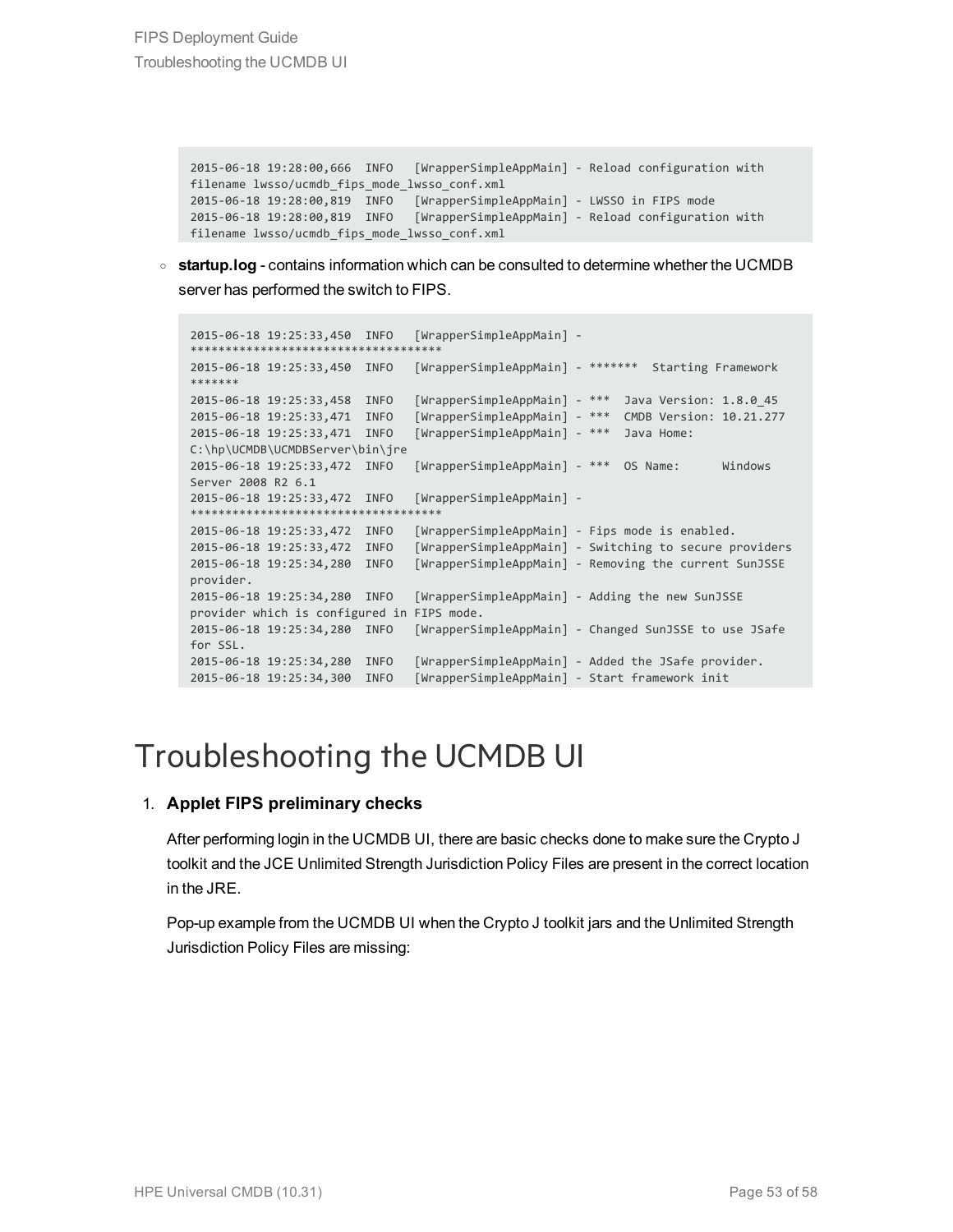| Your client JRE is not configured in FIPS mode!                                                                              |
|------------------------------------------------------------------------------------------------------------------------------|
| In order to load HP Universal CMDB in FIPS mode you must execute the following steps:                                        |
| 1. Click to download the Crypto-J toolkit jars from:<br>HP Universal CMDB                                                    |
| 2. Extract and copy the Crypto-J toolkit jars into: C:\Program Files (x86)\Java\jre1.8.0_45\lib\ext                          |
| 3. Click to download the JCE Unlimited Strength Jurisdiction Policy jars from:<br>Oracle.com                                 |
| 4. Copy the JCE Unlimited Strength Jurisdiction Policy jars files into: C:\Program Files (x86)\Java\jre1.8.0_45\lib\security |
| Warning: After you executed above steps please restart your Internet Browser!                                                |
|                                                                                                                              |
| OK                                                                                                                           |

2. **Troubleshooting the SSL Communication between the UCMDB UI and the UCMDB Server**

To investigate applet loading issues and SSL communication issues between the UCMDB UI and the UCMDB Server, HPE recommends you to enable the Java console from the Java Control Panel.

- a. In the **Advanced** tab of the Java Control Panel, under the **Java Console** category, select the **Show console** radio button.
- b. Make sure that under the **Debugging** category, the **Enable logging** radio button is selected.

| <b>名 Java Control Panel</b>                                                                                                                                                                             |  |
|---------------------------------------------------------------------------------------------------------------------------------------------------------------------------------------------------------|--|
| General   Update   Java   Security   Advanced                                                                                                                                                           |  |
| Debugging<br>$\Box$ Enable tracing<br>$\Box$ Enable logging<br>i <u>v</u> Show applet lifecycle exceptions<br>Java console<br>Show console<br>….○ Hide console<br><sub>i…</sub> ∩ Do not start console. |  |

In addition to enabling the Java console, you should also add the **-Djavax.net.debug=ssl** parameter to the **JAVA\_TOOL\_OPTIONS** environment variable. (The environment variable should be present on the client machine if you performed steps in "Task 5. UCMDB UI [Migration"](#page-22-0) for enabling the FIPS mode). After adding the SSL debug flag, you can inspect the output from the Java console when the UCMDB UI is loading.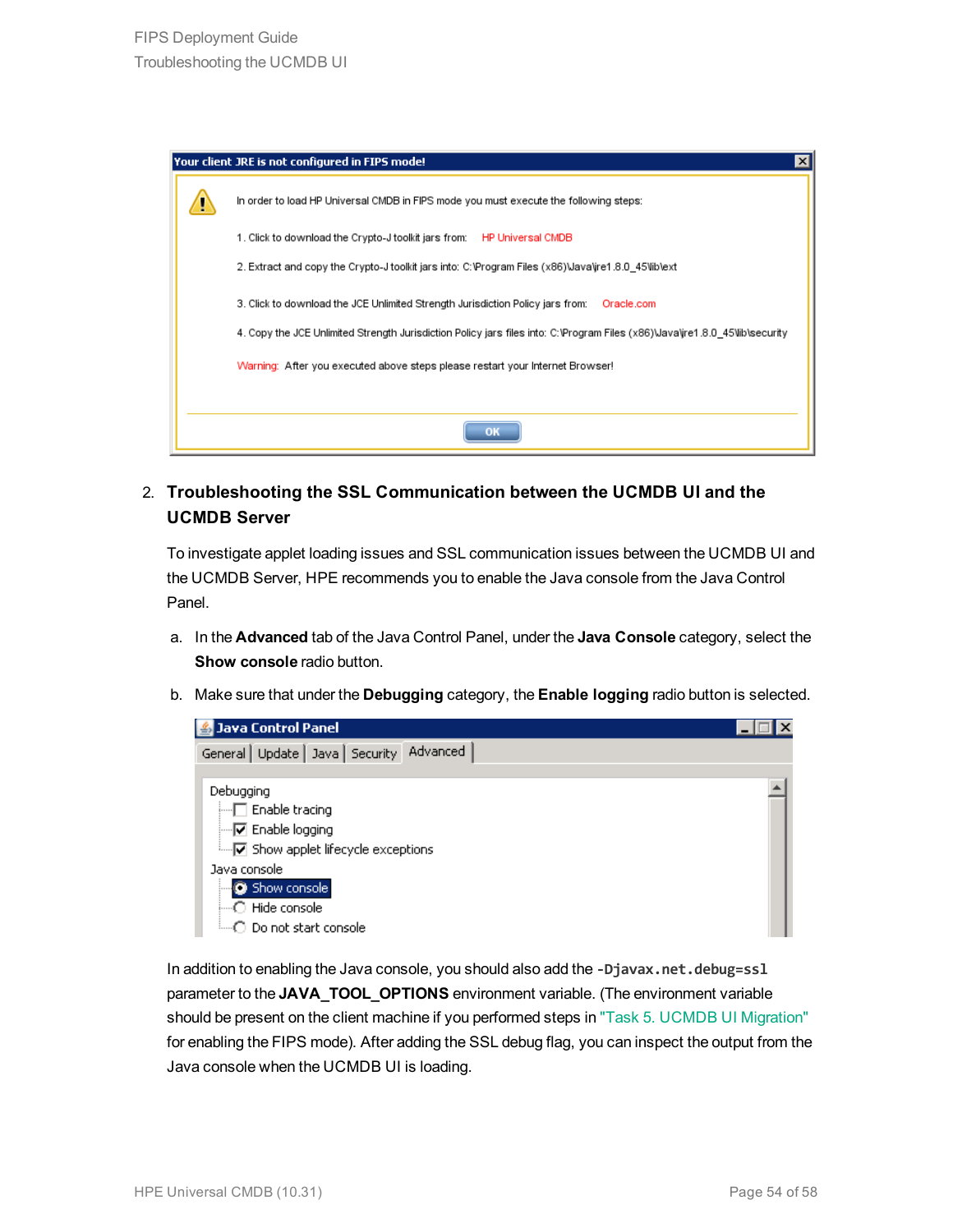**As an example** on how to troubleshoot applet issues, we will use the default hpcert limitation. The default hpcert certificate from **server-fips.keystore** uses a SAN extension with DNS field set to **localhost**. This limits the access to the UCMDB UI only from the UCMDB Server Machine (localhost). That is to say, UCMDB UI must be on the same machine with UCMDB Server, and you can only use URL **https://localhost:8443/** to access the UCMDB Server, neither **https://<UCMDB\_Server\_Name>:8443/** nor **https://<UCMDB\_Server\_IP\_Address>:8443/**. In case we try to access the UI with FQDN from a machine different than localhost, since the SAN extension DNS name (localhost) from the certificate does not match the URL we have used to access the UI (FQDN of the UCMDB Server), an SSL exception will be thrown in the Java Console and the loading of the UCMDB UI will stop.

#### Java Console رہے  $\Box$ D $\times$ %% Invalidated: [Session-762, TLS RSA WITH AES 256 CBC SHA256] found. at com.hp.ucmdb.ui.shared.applet.tools.UCMDBAppletLauncher.downloadSingleJar(UCMDBAppletLauncher.java:491) at com.hp.ucmdb.ui.shared.applet.tools.UCMDBAppletLauncher.downloadJarFaultTolerant(UCMDBAppletLauncher.java:438) at com.hp.ucmdb.ui.shared.applet.tools.UCMDBAppletLauncher.access\$400(UCMDBAppletLauncher.java:18) at com.hp.ucmdb.ui.shared.applet.tools.UCMDBAppletLauncher\$6.run(UCMDBAppletLauncher.java:423) at com.hp.ucmdb.ui.shared.gpplet.kousk.UCMDBAppletLauncher.java:423)<br>at java.ubl.concurrent.ThreadPoolExecutor.runWorker(Unknown Source)<br>at java.ubl.concurrent.ThreadPoolExecutor\$Worker.run(Unknown Source)<br>at java.ubl.conc at sun.security.ssl.Handshaker.fatalSE(Unknown Source) at sun.security.ssl.Handshaker.fatalSE(Unknown Source) at sun.security.ssl.ClientHandshaker.serverCertificate(Unknown Source) at sun, security, ssl. ClientHandshaker, process/Message(Unknown Source)<br>at sun, security, ssl. ClientHandshaker, process/Message(Unknown Source)<br>at sun, security, ssl. Handshaker, process/toop(Unknown Source)<br>at sun, secu at sun.security.ssl.55L5ocketImpl.startHandshake(Unknown Source) at sun.net.www.protocol.https.HttpsClient.afterConnect(Unknown Source) at sun.net.www.protocol.https.AbstractDelegateHttpsURLConnection.connect(Unknown Source) at sun.net.www.protocol.http.ittpl://tometotion.get.prips/kiConnecto.ncomet.com/<br>at sun.net.www.protocol.http.ittpl://t.Connection.get.pputStream0(Unknown Source)<br>at sun.net.www.protocol.http.ittpl://t.Connection.access\$20 at sun.net.www.protocol.https.HttpsURLConnectionImpl.getInputStream(Unknown Source) at com.hp.ucmdb.ui.shared.applet.tools.UCMDBAppletLauncher.downloadSingleJar(UCMDBAppletLauncher.java:463)  $6 more$ Caused by: java.security.cert.CertificateException: No subject alternative DNS name matching <your-server-fqdn.com> found. eva.security.com/user.com/user.com/user/security/security.com/user/security.com/user/security.com/user/security.com/user/security.com/user/security.com/user/security.com/user/security.com/user/security.com/user/security.co at sun.security.ssl.X509TrustManagerImpl.checkTrusted(Unknown Source) at sun.security.ssl.X509TrustManagerImpl.checkServerTrusted(Unknown Source) .25 more Exception in thread "Thread-17" java.lang.RuptimeException: java.lang.ClassNotEoundException: com.bp.ucmdb.ui.richcontainer.applet.UCMDBAnglet ttread" Irread" - Irves. Angly Mustmee.xcepton: 1994. Installed Muster and Complete and The Universal of the American state and poper. The access of the access of the access of the access of the access of the access of the ed by: java.lang.Cle at java.net.URLClassLoader.findClass(Unknown Source) at java.lang.ClassLoader.loadClass(Unknown Source) at java.lang.ClassLoader.loadClass(Unknown Source) at com.hp.ucmdb.ui.shared.applet.tools.UCMDBAppletLauncher.doInit(UCMDBAppletLauncher.java:126) . ..............<br>. 4 more Clear Copy Close

This issue should not appear if you have followed the instructions in the "Task 4. [UCMDB](#page-15-0) Server [Migration"](#page-15-0) section, because a new hpcert certificate will be generated with appropriate SAN extensions (containing correct DNS names).

#### 3. **Make sure the jssecacerts is loaded by the client JRE by checking the java**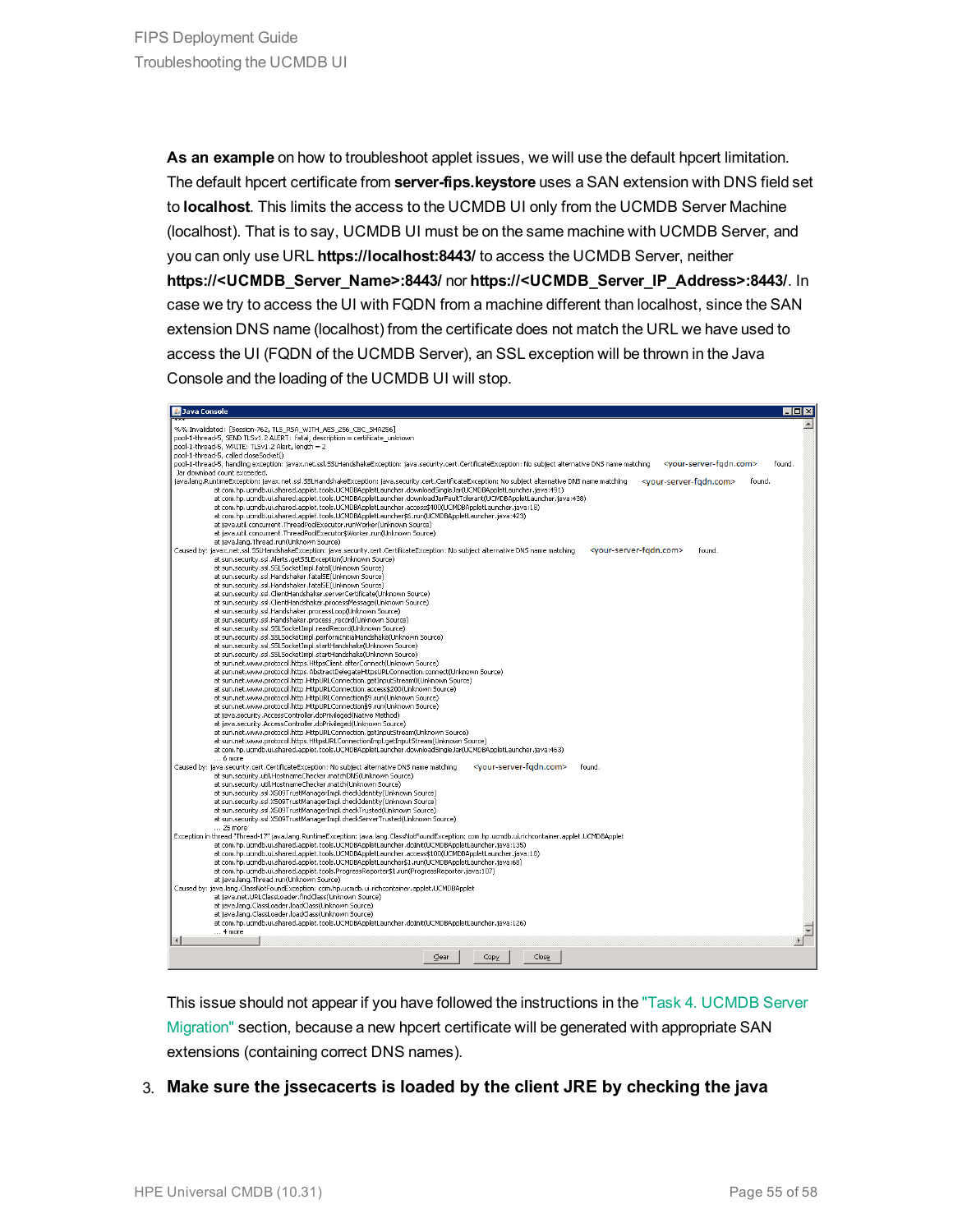#### **console.**



#### 4. **Customize JRE 7 to use FIPS compliant protocols**

If you use use JRE 7 for loading the UCMDB UI, make sure only TLS protocols are checked in the Java Control Panel. You need to un-check SSL 3.0.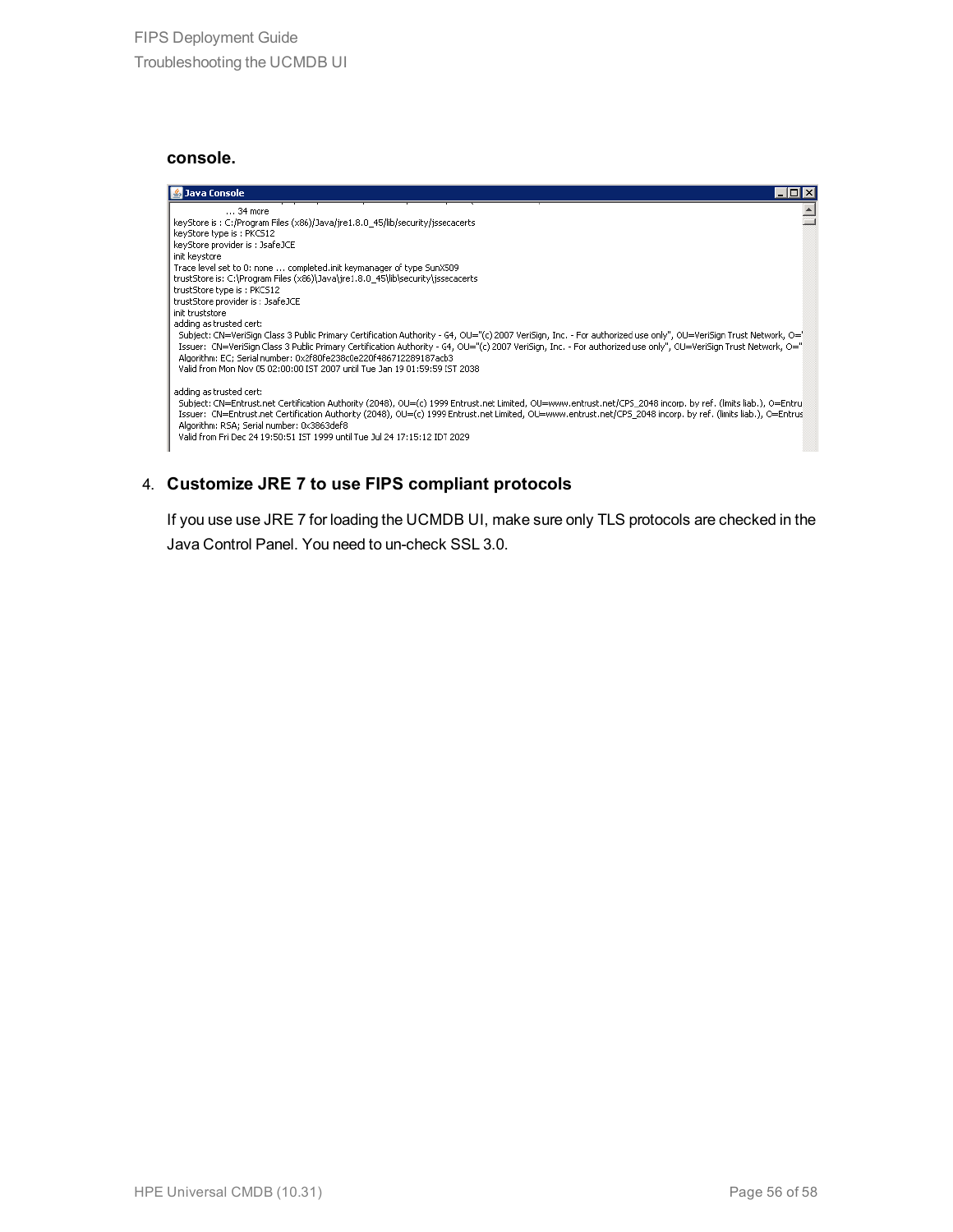| <b>Java Control Panel</b>                                                                                                                                                                                                                                                                                                                                                                                                                                                                                                                                                                                                                                                                                                                                                                                                                                                                                                                                                                                                                                                                                                                                                                                                                                                  |                 |
|----------------------------------------------------------------------------------------------------------------------------------------------------------------------------------------------------------------------------------------------------------------------------------------------------------------------------------------------------------------------------------------------------------------------------------------------------------------------------------------------------------------------------------------------------------------------------------------------------------------------------------------------------------------------------------------------------------------------------------------------------------------------------------------------------------------------------------------------------------------------------------------------------------------------------------------------------------------------------------------------------------------------------------------------------------------------------------------------------------------------------------------------------------------------------------------------------------------------------------------------------------------------------|-----------------|
| General   Update   Java   Security   Advanced                                                                                                                                                                                                                                                                                                                                                                                                                                                                                                                                                                                                                                                                                                                                                                                                                                                                                                                                                                                                                                                                                                                                                                                                                              |                 |
| V   warn ir site certiricate does not match nostname<br>்∏ Show site certificate from server even if it is valid<br>Mixed code (sandboxed vs. trusted) security verification<br>⊙ Enable - show warning if needed<br>○ Enable - hide warning and run with protections<br>$\stackrel{\scriptstyle \textrm{[}}{\scriptstyle \cdots\cap\ }\raisebox{1[1pt]{1[1pt]{.1.1em} \times}}$ Enable - hide warning and don't run untrusted code<br>Perform certificate revocation checks on<br>- C Publisher's certificate only<br>$\left\langle \cdot\right\rangle$ All certificates in the chain of trust.<br><sub>i</sub> ○ Do not check (not recommended)<br>Check for certificate revocation using<br>j…○ Certificate Revocation Lists (CRLs)<br>├─○ Online Certificate Status Protocol (OCSP)<br>$\leftarrow$ $\odot$ Both CRLs and OCSP<br><b>Advanced Security Settings</b><br>♡ Use certificates and keys in browser keystore<br>i…∏⊽ Enable blacklist revocation check.<br>… v Enable caching password for authentication<br>∏ Use SSL 2.0 compatible ClientHello format<br>$\blacksquare$ Use SSL 3.0<br>$\sqrt{2}$ Use TLS 1.0<br>$\overline{\rule{0pt}{6pt}}$ Use TLS 1.1<br>Use TLS 1.2<br>Miscellaneous<br>□ Place Java icon in system tray :<br>i   Java Quick Starter |                 |
| OK                                                                                                                                                                                                                                                                                                                                                                                                                                                                                                                                                                                                                                                                                                                                                                                                                                                                                                                                                                                                                                                                                                                                                                                                                                                                         | Cancel<br>Apply |